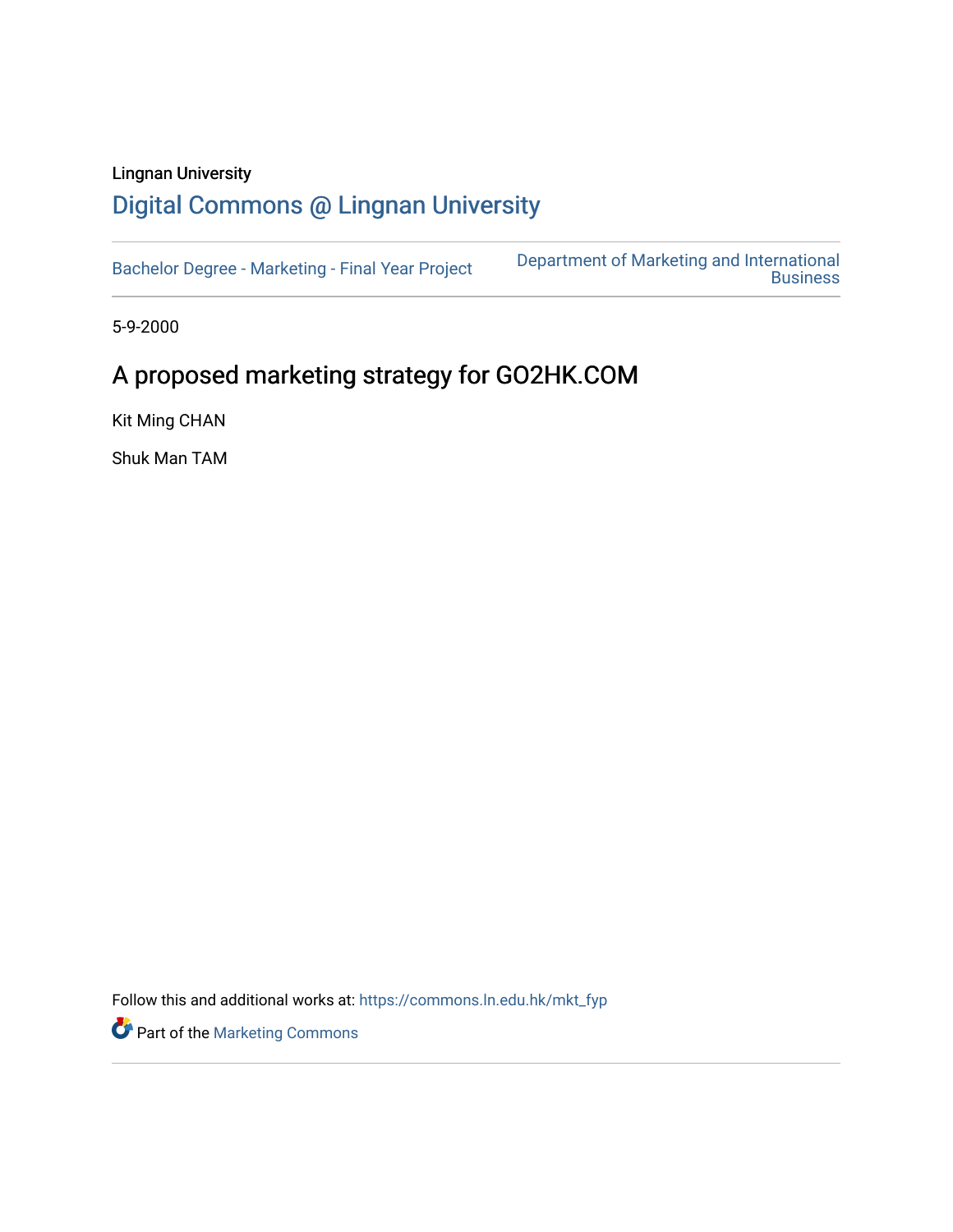# **A Proposed Marketing Strategy for GO2HK. COM**



**Submitted to** 

**Dr. Patrick Poon**

**By** 

**Chan Kit Ming, Cammy (1034539)**

**Tam Shuk Man, Sophia (1049649)**

**Department of Marketing and International Business**

**Lingnan University**

**9 May, 2000**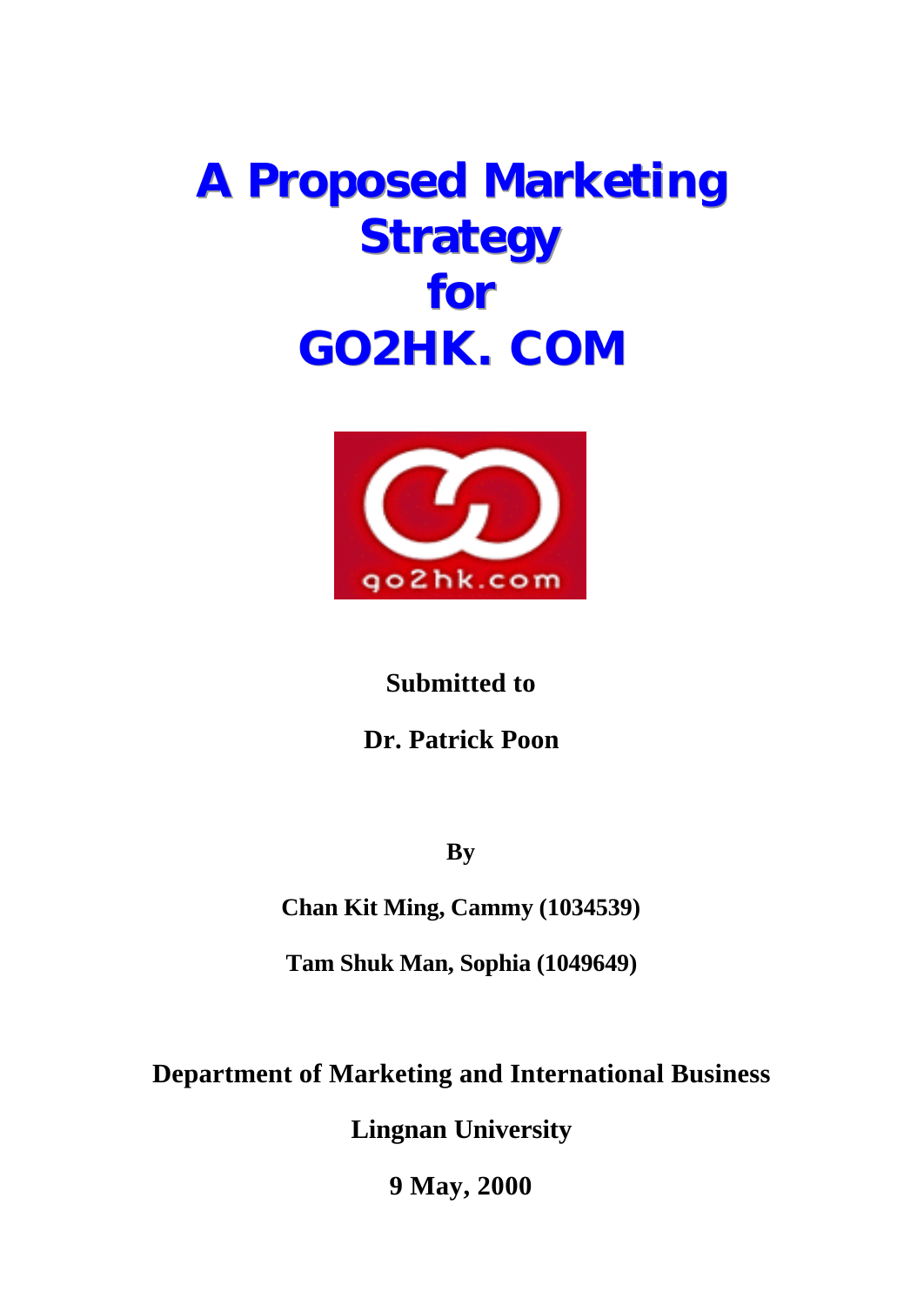# **Acknowledgments**

We would like to express our greatest gratitude to our project supervisor, Dr. Patrick Poon, Assistant Professor of Marketing Department, Lingnan University, for his patience invaluable guidance and instructive criticism throughout the project.

Special thanks are extended to Mr. Alan Chow, General Manager of GO2HK.COM and Mr. Maurice Ma, Business Development Manager of GO2HK.COM who granted us the opportunity to have personal interview with them and gave us valuable information on this research project.

Last but not the least, we appreciate the cooperation of those respondents who replied to our questionnaires, as their opinions are regard as helpful in the completion of our project.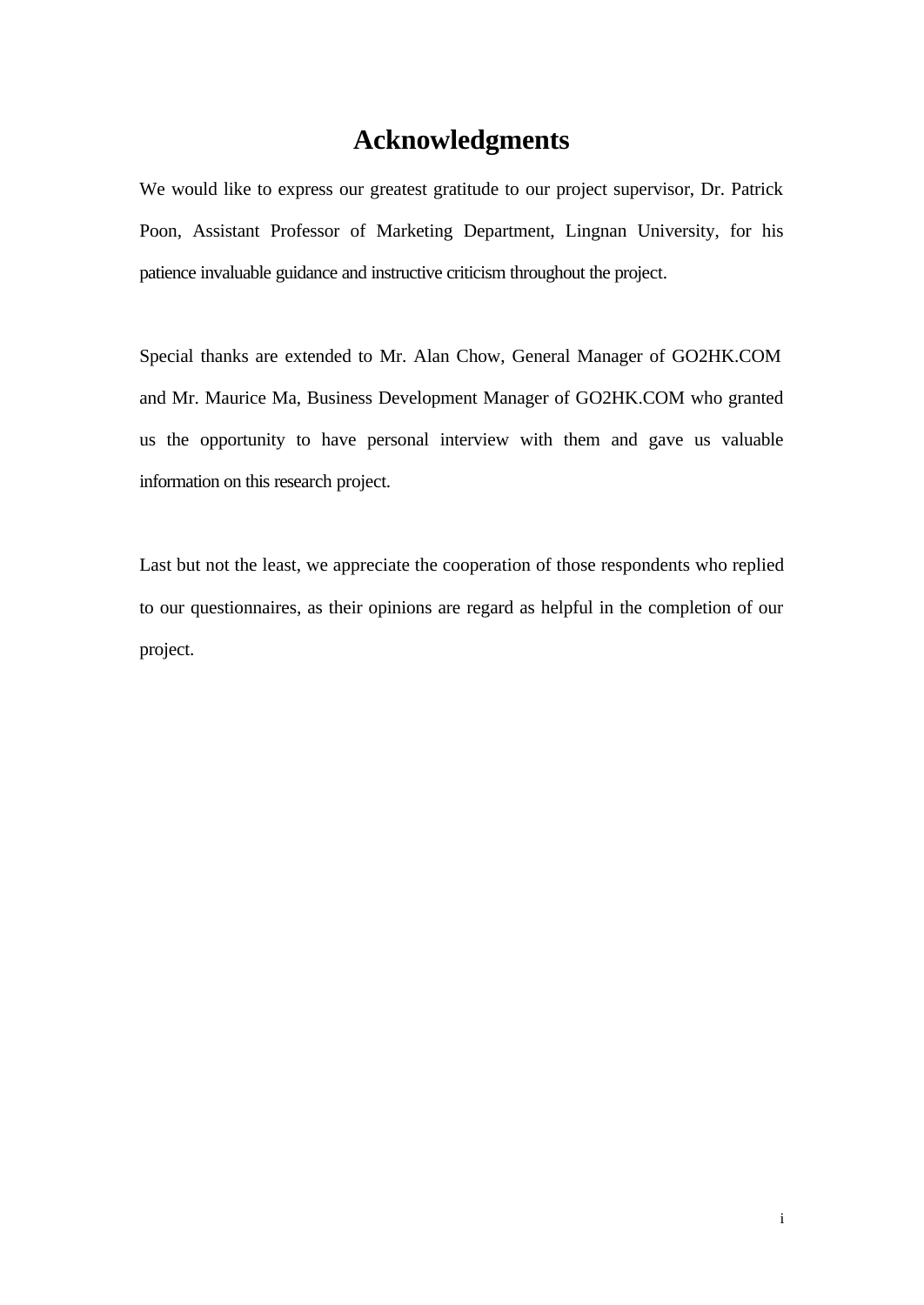# **Abstract**

Within these few years, the Internet becomes popular in the world. There are many well-known websites, such as the eBay, Amazon and Yahoo, etc.. In foreign countries, Web auction is very famous for the Internet users in foreign countries, while it is a new kind of electronic business in Hong Kong. The trend of web auction has penetrated into Hong Kong in this few years, but it is still at a growth stage of the industry life cycle.

Web auction seems to be a new type of business in electronic commerce, thus it can attract the people to participate it in future. The potential market for web auction is quite large. In Hong Kong, there are four major companies that work on the business of web auction. They are the (1) Red-dots, (2) Go2hk, (3) Ya hoo and (4) Clubciti. Whereas, go2hk is the smallest company in terms of company size, it is the second in terms of the number of registered users. The industry is growing rapidly and facing a keen competition. Therefore, the company needs to have good marketing mix strategies to establish its brand name.

This project aims to purpose an appropriate marketing strategy of GO2HK.COM, which can allow the company to match the consumer needs with marketing strategy. Interviews are conducted and questionnaire surveys are initiated to look into the most preferable strategy for GO2HK.

Before doing the questionnaire survey, we have interviewed the company, in order to identify the current marketing mix first. After that, questionnaire surveys are used to access the information about the procedure of non-users, sellers and bidders.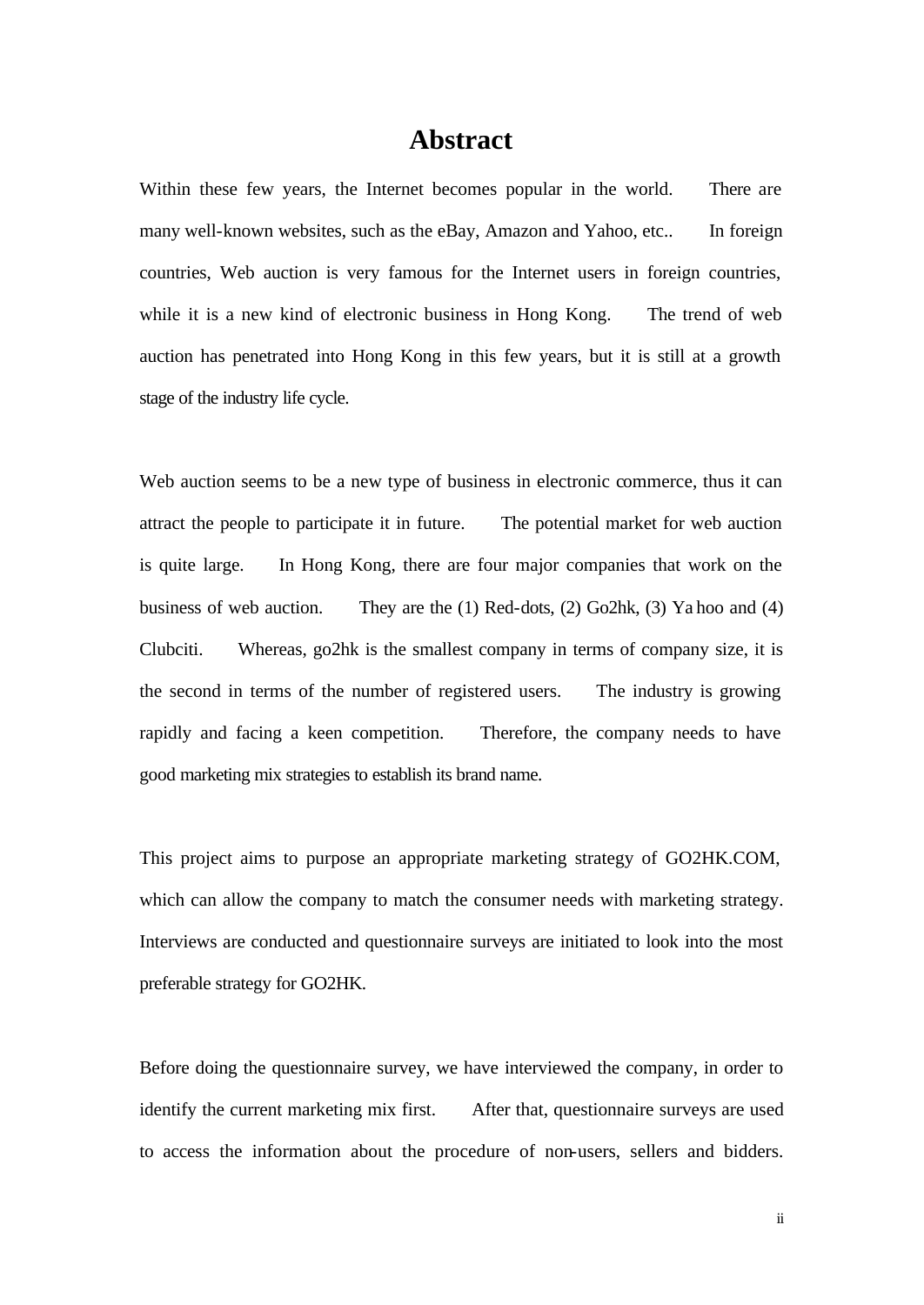Based on the findings, a proposed marketing strategy is recommended for go2hk. To conclude, security is the most critical aspect that both users and non-users are highly concerned.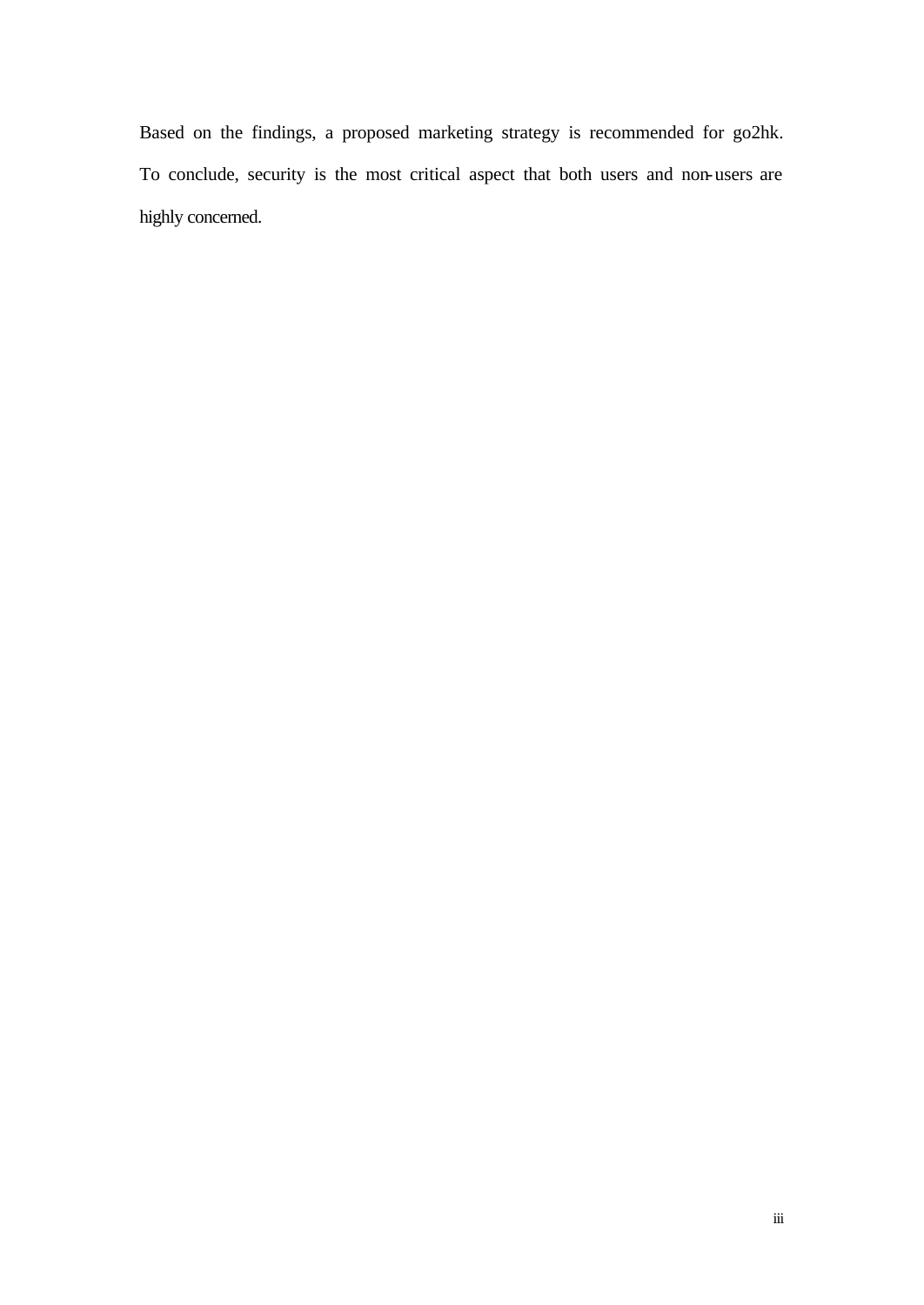# **Table of Contents**

|                                      | Page                |
|--------------------------------------|---------------------|
| <b>ACKNOWLEDGMENTS</b>               | $\mathbf{1}$        |
| <b>ABSTRACT</b>                      | $\ddot{\mathbf{i}}$ |
| <b>TALBE OF CONTENTS</b>             | iv                  |
| <b>LIST OF FIGURES</b>               | viii                |
| <b>LIST OF TABLES</b>                | ix                  |
| <b>CHAPTER 1 - INTRODUCTION</b>      |                     |
| 1.1) Rationale                       | $\mathbf{1}$        |
| 1.2) Research Objectives             | $\overline{2}$      |
| 1.3) Scope of Research               | 3                   |
| <b>CHAPTER 2 - LITERATURE REVIEW</b> |                     |
| 2.1) Marketing Mix                   | 4                   |
| $2.1.1$ ) Product                    | 5                   |
| $2.1.2$ ) Pricing                    | 7                   |
| 2.1.3) Distribution                  | $8\,$               |
| 2.1.4) Promotion                     | 10                  |
| 2.2) Web Auction                     | 14                  |
| 2.3) Business Environment            | 14                  |
| 2.4) GO2HK.COM                       | 15                  |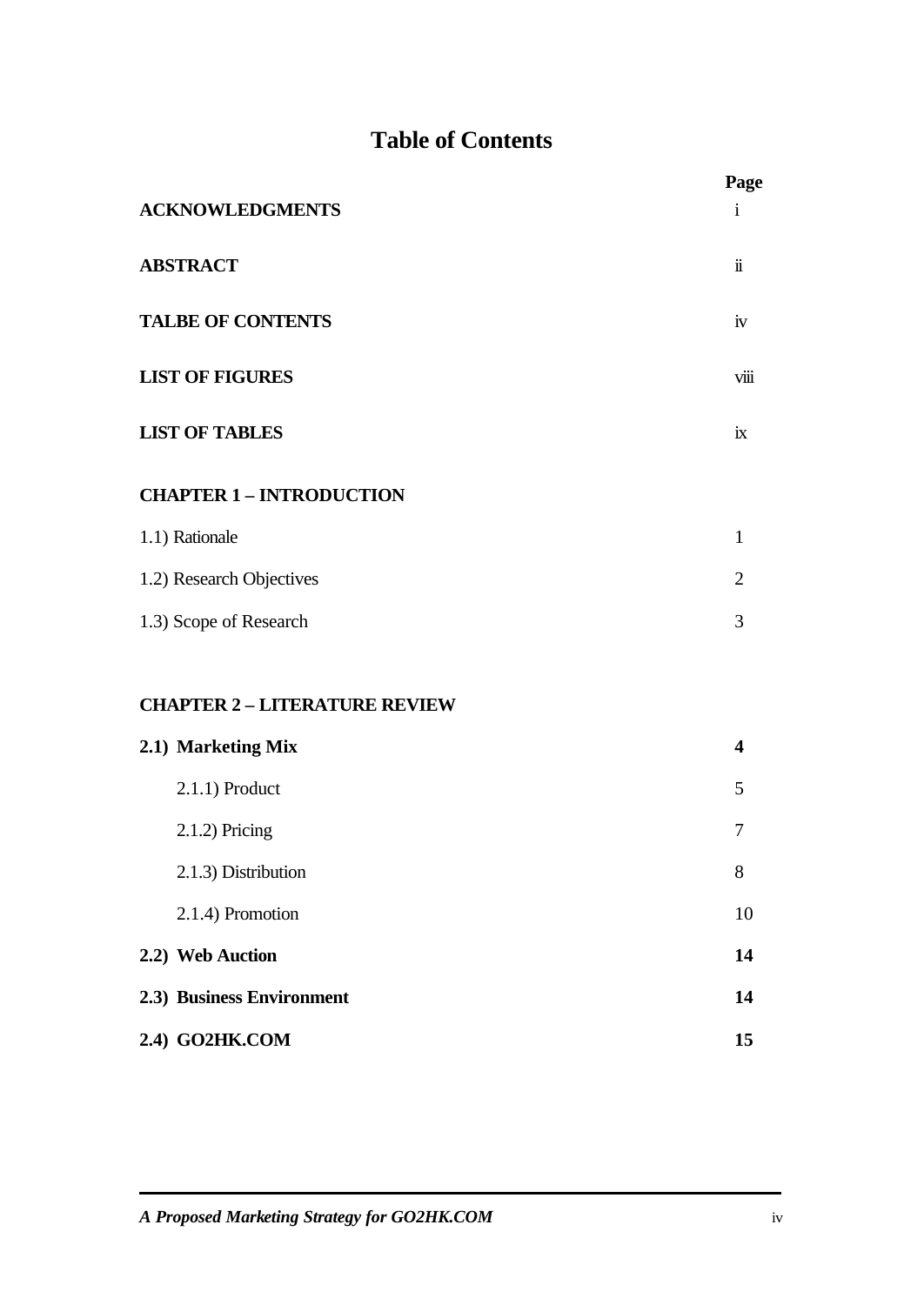#### **CHAPTER 3 – RESEARCH METHODOLOGY**

| 3.1) Exploratory Research        | 18 |
|----------------------------------|----|
| 3.1.1) Focus Group Interview     | 19 |
| 3.1.2) Host Company Interview    | 19 |
| 3.2) Descriptive Research        | 20 |
|                                  |    |
| 3.2.1) Mass Questionnaire Survey | 20 |

### **CHAPTER 4 – ANALYSIS AND RESULTS**

| 4.1) Demographic Summaries                                            | 22 |
|-----------------------------------------------------------------------|----|
| 4.2) General findings of web auction industry                         | 25 |
| 4.3) Comparison of the findings between sellers and bidders           | 27 |
| 4.3.1) Number of sellers and bidders                                  | 27 |
| 4.3.2) Products that have been posted or bid for sellers and bidders  | 28 |
| 4.3.3) Websites that sellers and bidders used for web auction         | 29 |
| 4.3.4) The frequency of sellers and bidders have posted or bid        |    |
| and success rate                                                      | 30 |
| 4.3.5) Products that have been sold and bought successfully           | 31 |
| 4.3.6) Websites that sellers and bidders sold and bought successfully | 32 |
| 4.3.7) Reasons for not sold or bid product successfully               | 33 |
| 4.4) Important Criteria of Web Auction                                | 34 |
| 4.4.1) Factor Analysis                                                | 34 |
| 4.4.2) Mean Scores                                                    | 35 |
| 4.4.3) The relationship between criteria and demographic factors      | 37 |
| 4.5) Preferable Products of Web Auction                               | 39 |
| 4.5.1) Mean Scores                                                    | 39 |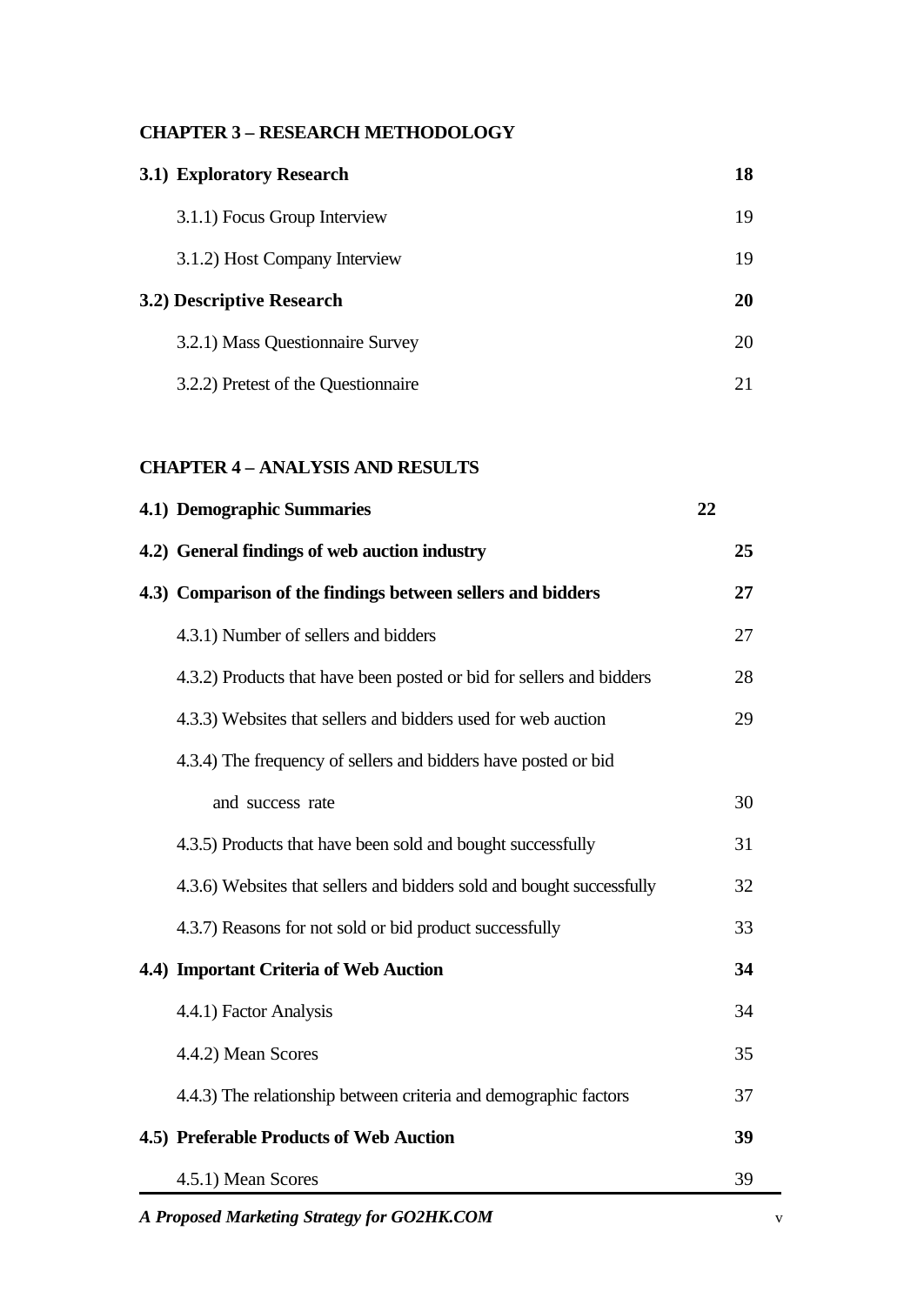| 4.5.2) The relationship between preferable products and demographic    |    |
|------------------------------------------------------------------------|----|
| factors                                                                | 41 |
| 4.6) Effective Media Channels for Promoting Web Auction                | 42 |
| 4.6.1) Mean Scores                                                     | 42 |
| 4.6.2) The relationship between media channels and demographic         |    |
| factors                                                                | 44 |
| 4.7) Demographic Factors and respondents who have browsed go2hk        | 45 |
| 4.7.1) Demographic summaries of the respondents who have browsed       |    |
| go2hk                                                                  | 45 |
| 4.7.2) The relationship between the respondents who have browsed       |    |
| go2hk and demographic factors                                          | 47 |
| 4.7.3) The relationship between criteria and browsers and non-browsers |    |
| of go2hk                                                               | 48 |
| 4.7.4) The relationship between product categories and browsers and    |    |
| non-browsers of go2hk                                                  | 49 |

# **CHAPTER 5 – CONCLUSIONS AND DISCUSSION**

.

| 5.1) Conclusions         | 50 |
|--------------------------|----|
| 5.2) Discussion          | 53 |
| 5.2.1) Recommendations   | 53 |
| 5.2.1.1) Product         | 53 |
| 5.2.1.2) Pricing         | 55 |
| 5.2.1.3) Distribution    | 55 |
| 5.2.1.4) Promotion       | 57 |
| 5.2.2) Limitations       | 59 |
| 5.2.2.1) Population Size | 59 |

*A Proposed Marketing Strategy for GO2HK.COM* vi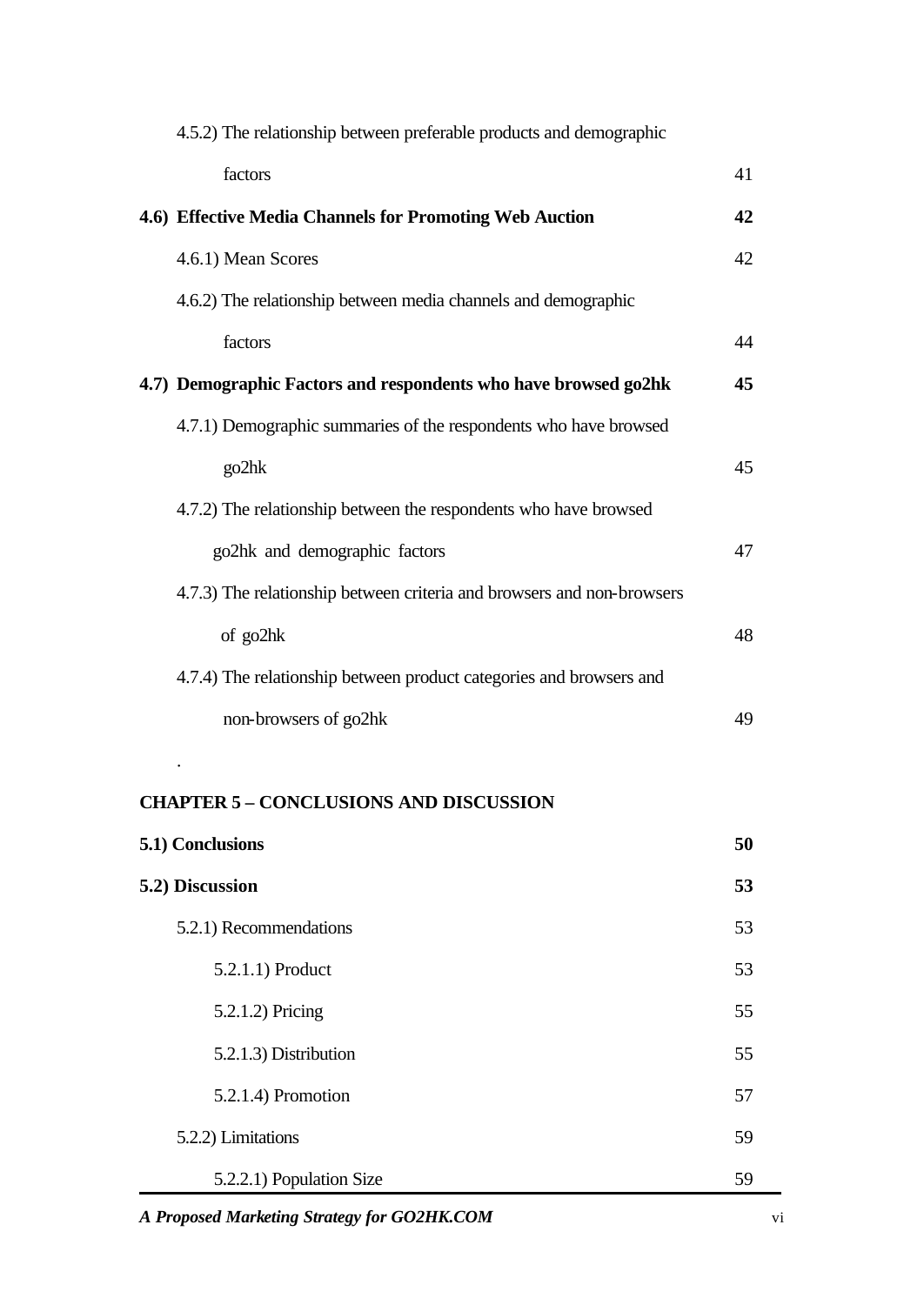| 5.2.2.2) Sampling Design                              | 59 |
|-------------------------------------------------------|----|
| $5.2.2.3$ ) Bias of Timing                            | 60 |
| 5.2.2.4) Lack of Secondary Sources                    | 60 |
| 5.2.2.5) Data Quality                                 | 60 |
| 5.2.2.6) Changing Current Marketing Strategy of Go2hk | 61 |

### **REFERENCES 62**

#### **APPENDICES**

| Appendix $A -$ Questions for Focus Group Interview   | A1             |
|------------------------------------------------------|----------------|
| Appendix $B -$ Covering Letter to GO2HK              | B1             |
| Appendix C – Interview Questions for GO2HK           | C <sub>1</sub> |
| Appendix D – Current Marketing Strategy of GO2HK.COM | D1.            |
| Appendix $E - Q$ uestion naire                       | E1             |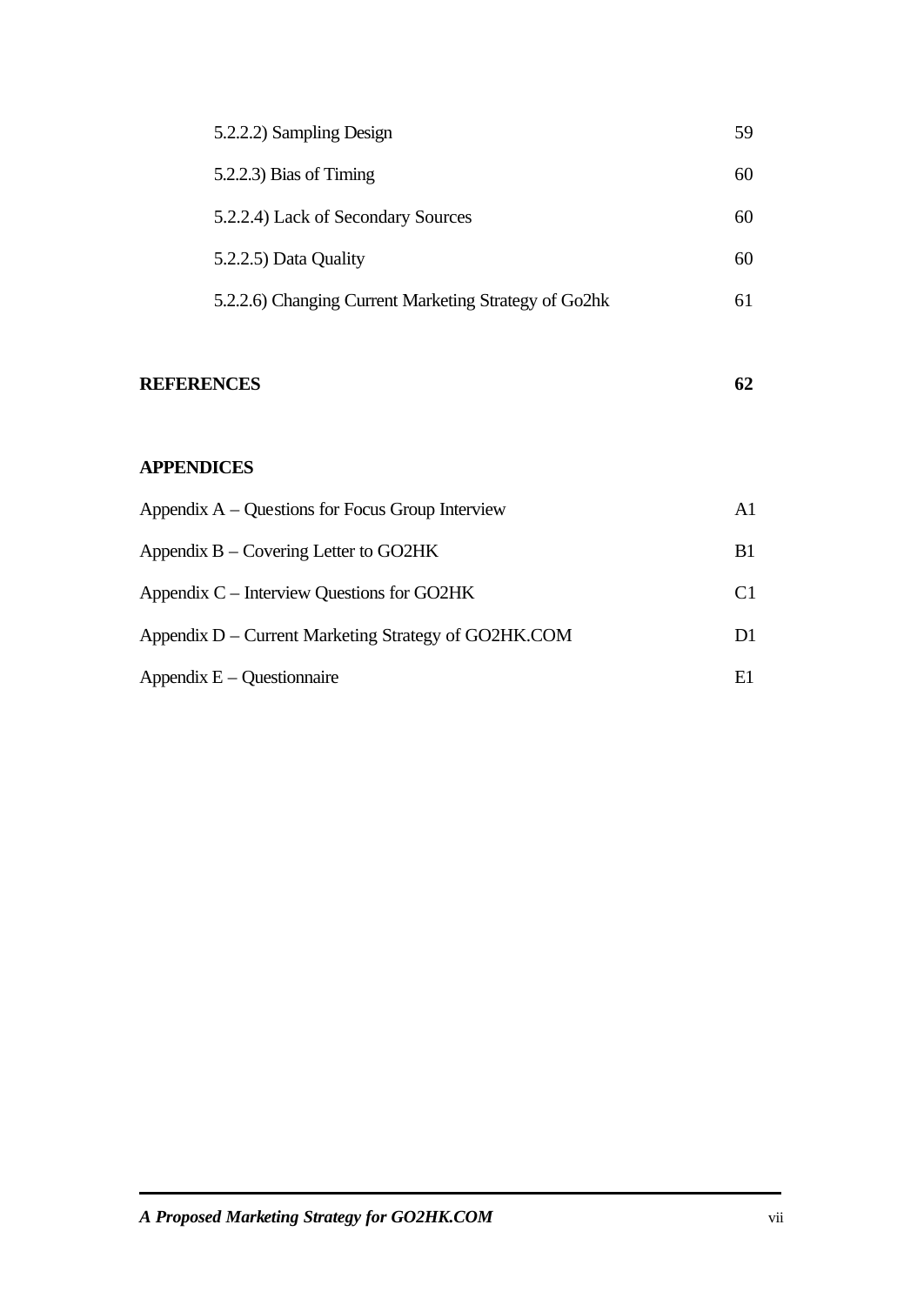# **List of Figures**

|     |                                                                     | <b>Pages</b> |
|-----|---------------------------------------------------------------------|--------------|
| 1.  | How stages of the product life cycle relate to a firm's marketing   |              |
|     | objectives and market mix action                                    | 6            |
| 2.  | Four approaches for selecting on approximate price level            | 8            |
| 3.  | Primary channels of distribution                                    | 9            |
| 4.  | Promotional tools used over the product life cycle                  | 12           |
| 5.  | Sex of respondents                                                  | 22           |
| 6.  | Age range of respondents                                            | 22           |
| 7.  | <b>Education level of respondents</b>                               | 23           |
| 8.  | Occupation distribution of the respondents                          | 23           |
| 9.  | Monthly income level of the respondents                             | 24           |
|     | 10. Advertising channels for respondents to know the online auction | 25           |
|     | 11. Composition of general findings of web auction industry         | 26           |
|     | 12. Number of respondents who are sellers and bidders               | 27           |
|     | 13. Products that have been posted or bid                           | 28           |
|     | 14. Websites that sellers and bidders used for web auction          | 29           |
|     | 15. The frequency of sellers and bidders have posted or bid and     |              |
|     | success rate                                                        | 30           |
|     | 16. Products categories that have been sold and bought successfully | 31           |
| 17. | Websites that sellers and bidders used for sold and bought          |              |
|     | successfully                                                        | 32           |
|     | 18. Reasons for not sold or bid products successfully               | 33           |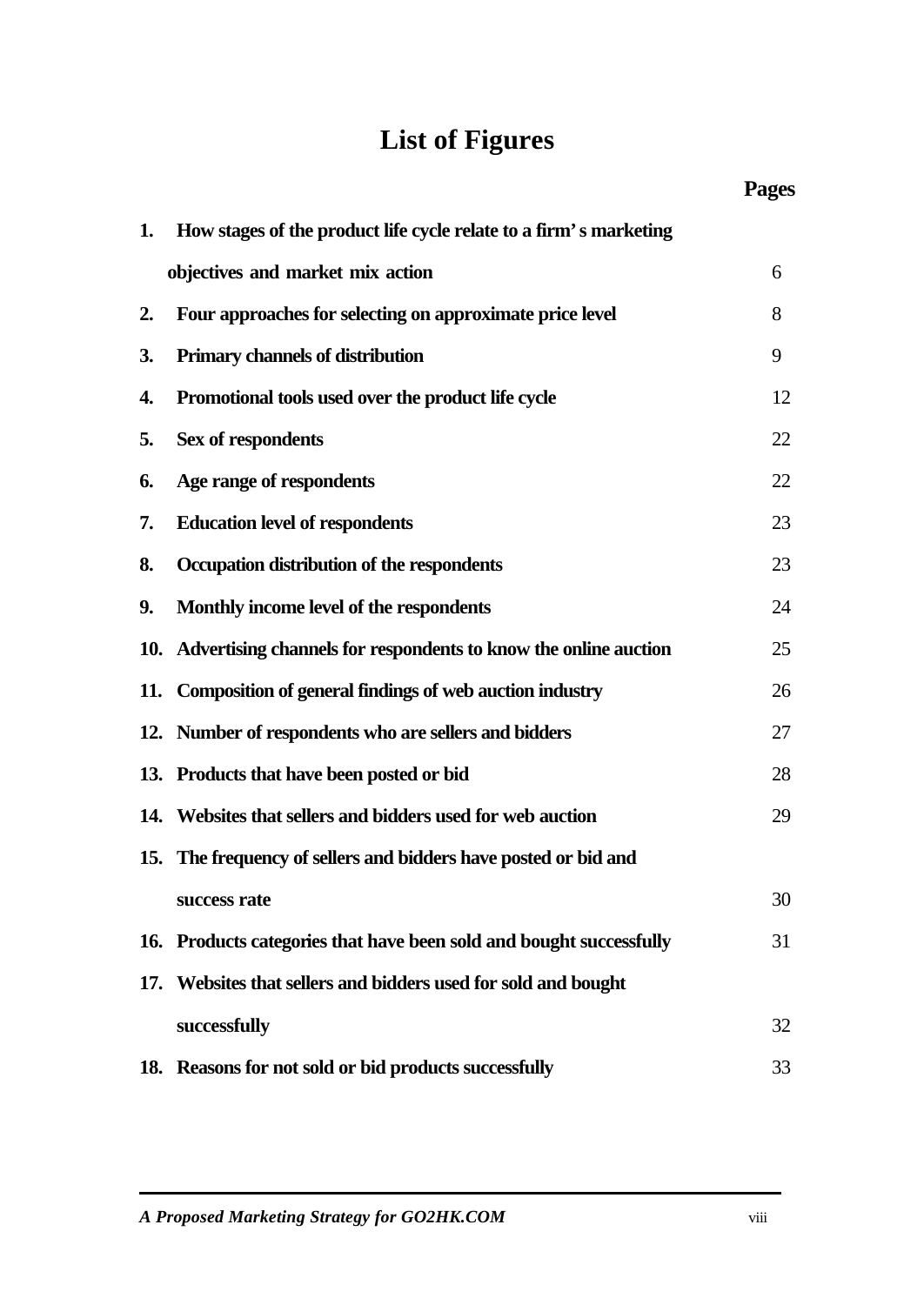# **List of Tables**

|    |                                                                | <b>Pages</b> |
|----|----------------------------------------------------------------|--------------|
| 1. | The strengths and weaknesses of the four promotional elements  | 11           |
| 2. | The sampling plan of the research project                      | 20           |
| 3. | Rotated factor matrix for criteria                             | 34           |
| 4. | Mean scores and ANOVA result of criteria between non-users,    |              |
|    | sellers and bidders                                            | 35           |
| 5. | ANOVA Result - Relationship between criteria and demographic   |              |
|    | factors                                                        | 37           |
| 6. | Mean scores and ANOVA result of preferable products between    |              |
|    | non-users, sellers and bidders                                 | 39           |
| 7. | ANOVA Results -- Relationship between preferable products and  |              |
|    | demographic factors                                            | 41           |
| 8. | Mean scores and ANOVA result of media channels between         |              |
|    | non-users, sellers and bidders                                 | 42           |
| 9. | ANOVA Result - Relationship between media channels and         |              |
|    | demographic factors                                            | 44           |
|    | 10. The summaries of the demographic characteristics of go2hk  |              |
|    | <b>browsers</b>                                                | 45           |
|    | 11. T-test Result – Relationship between the respondents who   |              |
|    | have browsed go2hk and demographic factors                     | 47           |
|    | 12. T-test Result- Criteria between browsers and non-browsers  |              |
|    | of go2hk                                                       | 48           |
|    | 13. T-test Result – Products between browsers and non-browsers |              |
|    | of go2hk                                                       | 49           |
|    |                                                                |              |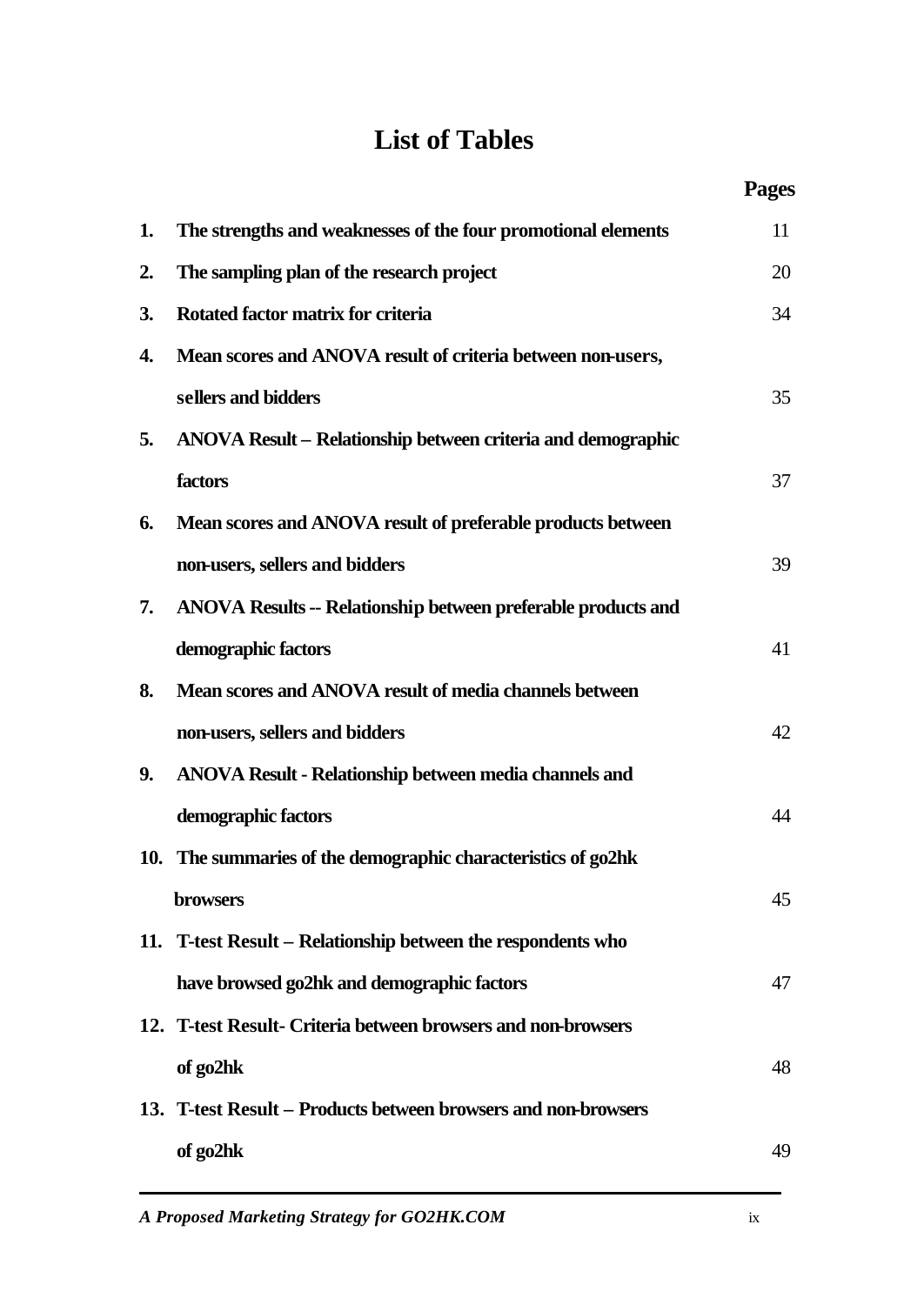# **1 Introduction**

## **1.1 Rationale**

In today's hottest technology, the electronic commerce becomes more and more popular for different types of business. Moreover, Hong Kong has a favorable environment for the development of electronic commerce. In foreign countries, web auction is well known for all the Internet users. And the trend of web auction has penetrated into Hong Kong in this few years and now is in the growth stage of the industry cycle.

Auction is an interesting business and now it is being putting online, web auction is a new type of business in electronic commerce. It will attract many people to participate in it in the future. Although most of the people may not know about what is web auction, or some of them would not interested in the auction, web auction can provide a good opportunity for both the buyers and sellers.

Companies decide to explore in the web auction industry, should be put more focus on the marketing strategy. A well-prepared marketing mix would be a essential success factor for a business. Therefore, we want to study the most appropriate marketing strategy for a new company in web auction industry.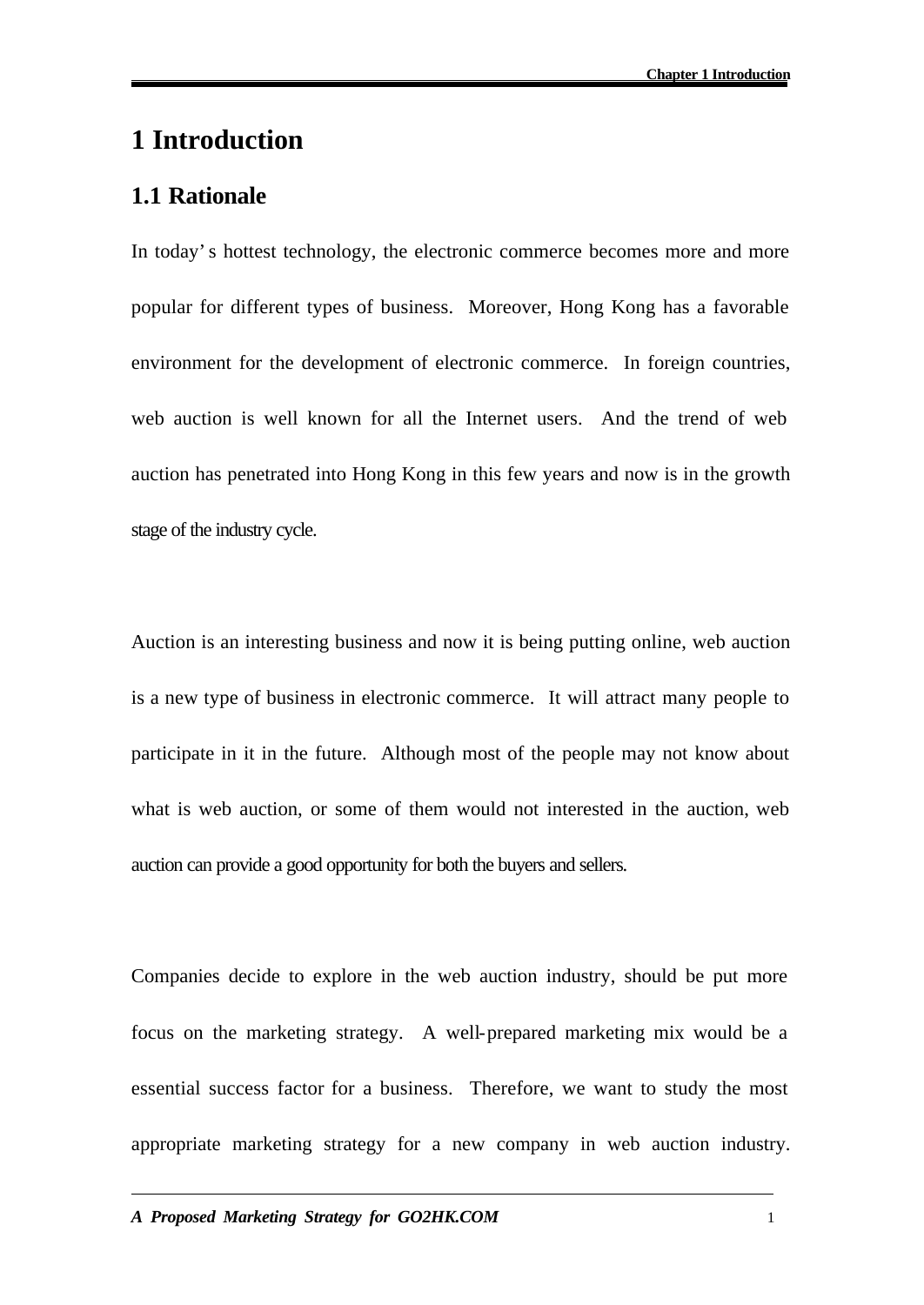Recently, GO2HK.COM Limited was established in July of 1999, which is a company providing the web auction.

### **1.2 Research Objectives**

The objectives of the research are as follows:

- (1) To identify the current marketing mix strategy of GO2HK.COM Limited;
- (2) To study the opinions and preferences of Internet users towards web auction; and
- (3) To recommend the most appropriate marketing strategy for GO2HK.COM Limited based on research results.

From the research objective one, we need to find out the current marketing strategy in terms of products, pricing, distributions and promotions. This study is mainly focus on the product, pricing, distribution and promotion of marketing strategy.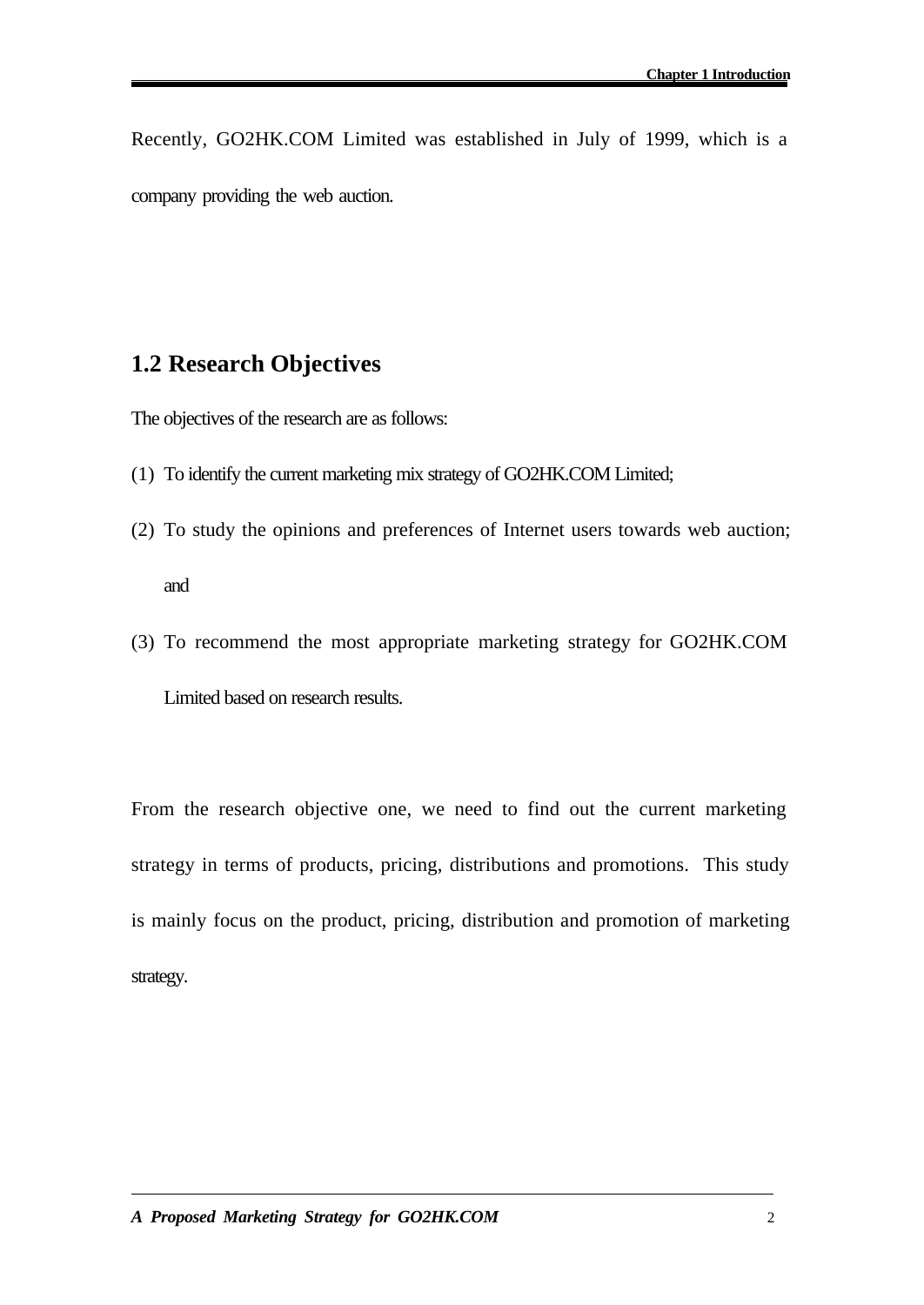# **1.3 Scope of Research**

This report mainly focuses on the whole industry environment in Hong Kong and propose a marketing strategy for GO2HK.COM Limited. However, the business activities and trend of web auction companies of foreign countries are considered as a reference purpose.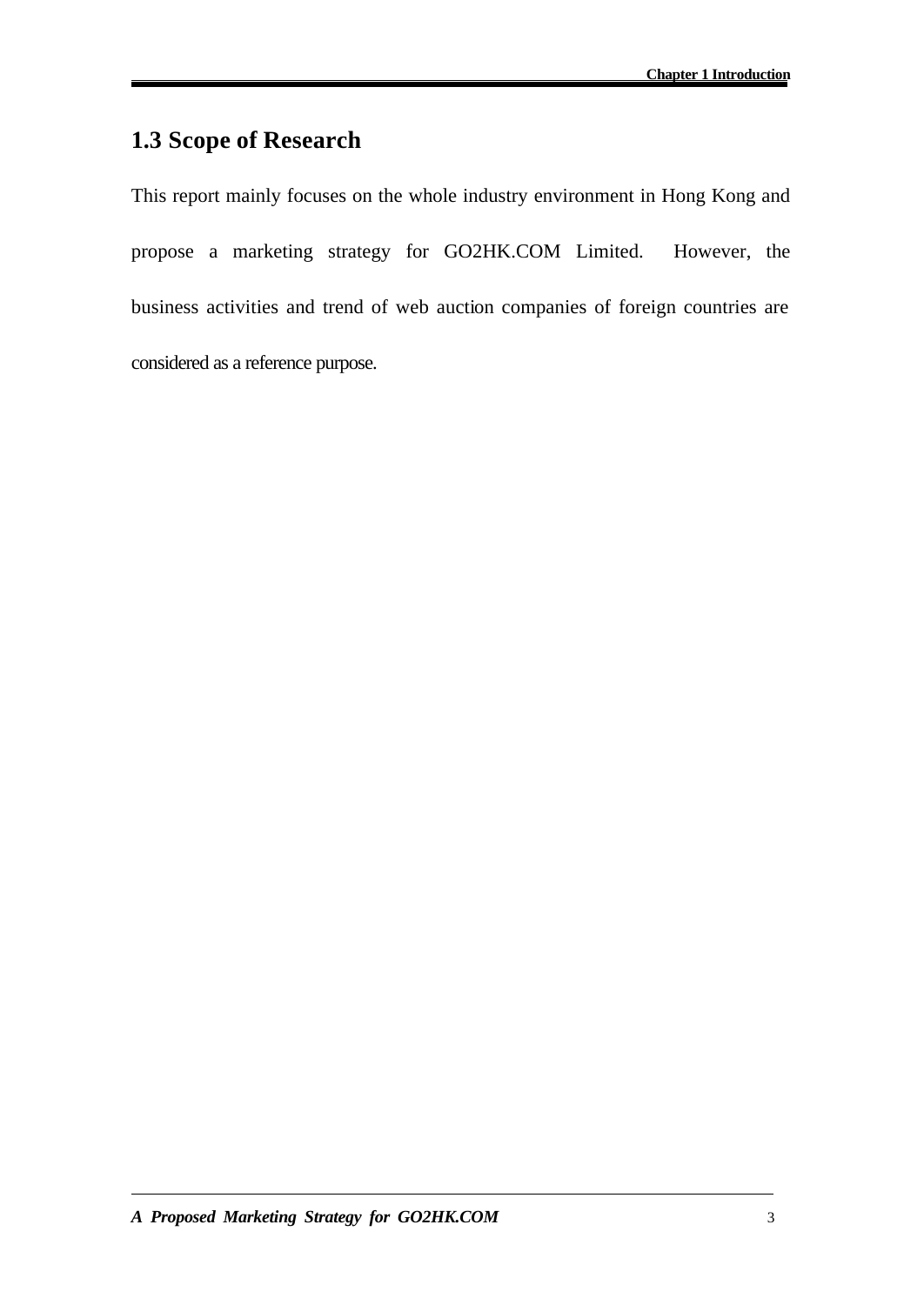# **2 Literature Review**

# **2.1 Marketing Mix**

Organizations must create a marketing mix to satisfy the needs of their target markets. The marketing mix (4P's) combines the firm's product, pricing, distribution, and promotion strategies. The marketing mix allows the organization to match consumer needs with product offerings. All variables of marketing mix are closely interrelated.

Briefly speaking, product strategy includes decisions about a firm's package design, brand names, trademarks, warranty, product life cycle, and the new-product development.

Price contributes to the company's profit and revenue directly. From the customers' point of view, price is important as a component of value. Value is the ratio of perceived benefits of customer to price and any other incurred costs. Consumer will consider whether the products or services are worth to buy before making a purchase decision. The products or services are 'worth or not' depends on the price of that products or services and the value perceived by customers.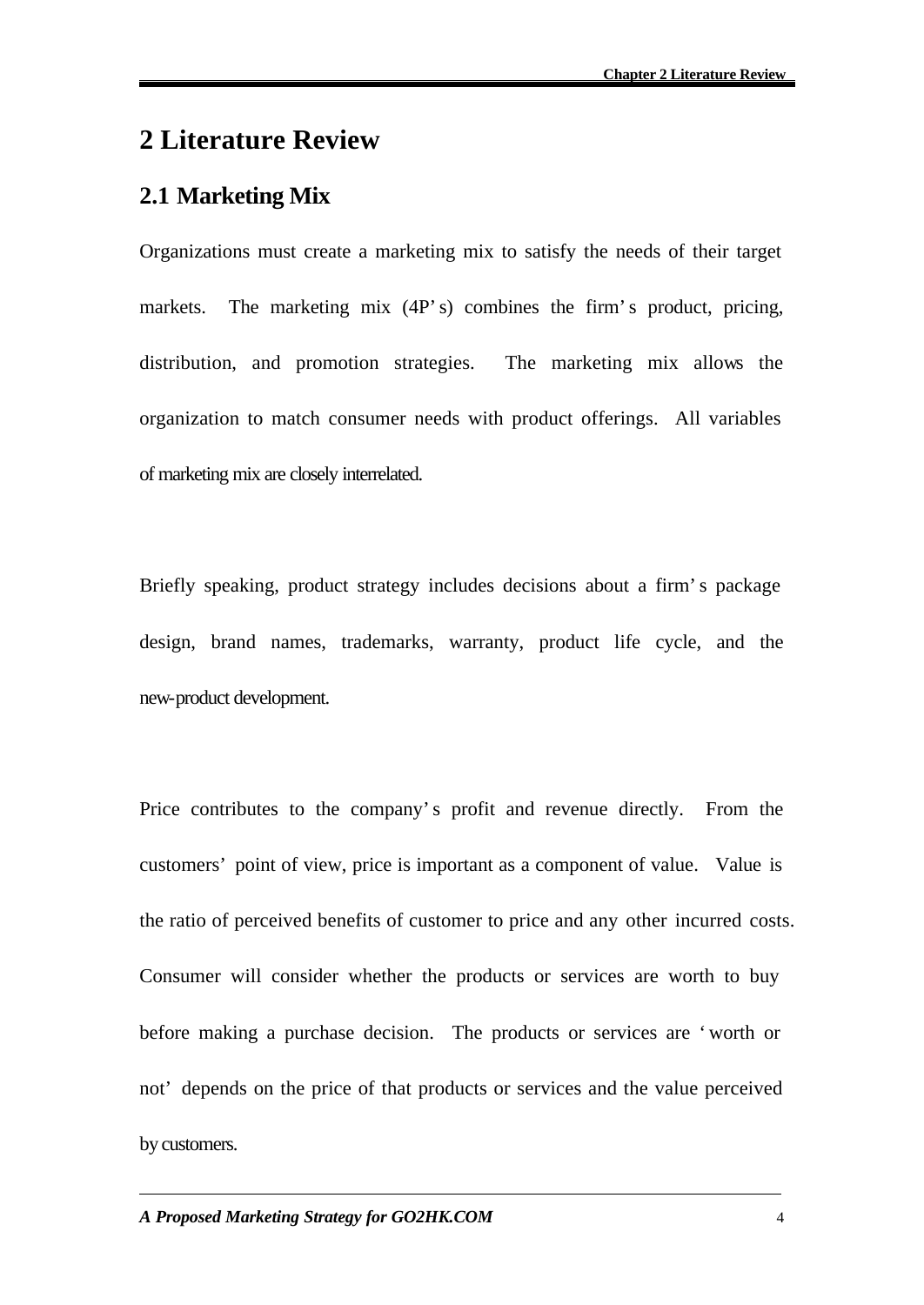Distribution strategy involves physical distribution of goods, selection of distribution channels, and organization of wholesaling intermediaries and retailers who distributes the firm's products.

Promotional strategy involves advertising, sales promotion, public relations and personal selling.

#### *2.1.1 Product*

Once a product is actually on the market, it often goes through a series of four stages, known as the product life cycle. The four stages of product life cycle are introduction, growth, maturity, and decline. The details are shown in Figure 1.

From Figure1, we can see that different stages of the product life cycle have different objectives, different competitive environment and different product strategies. The concept of the product life cycle helps the marketer to anticipate developments throughout the various stages of a product's life. Product life cycle not only has tightly correlation with product, but also the others – pricing, distribution, and promotion. Different stages require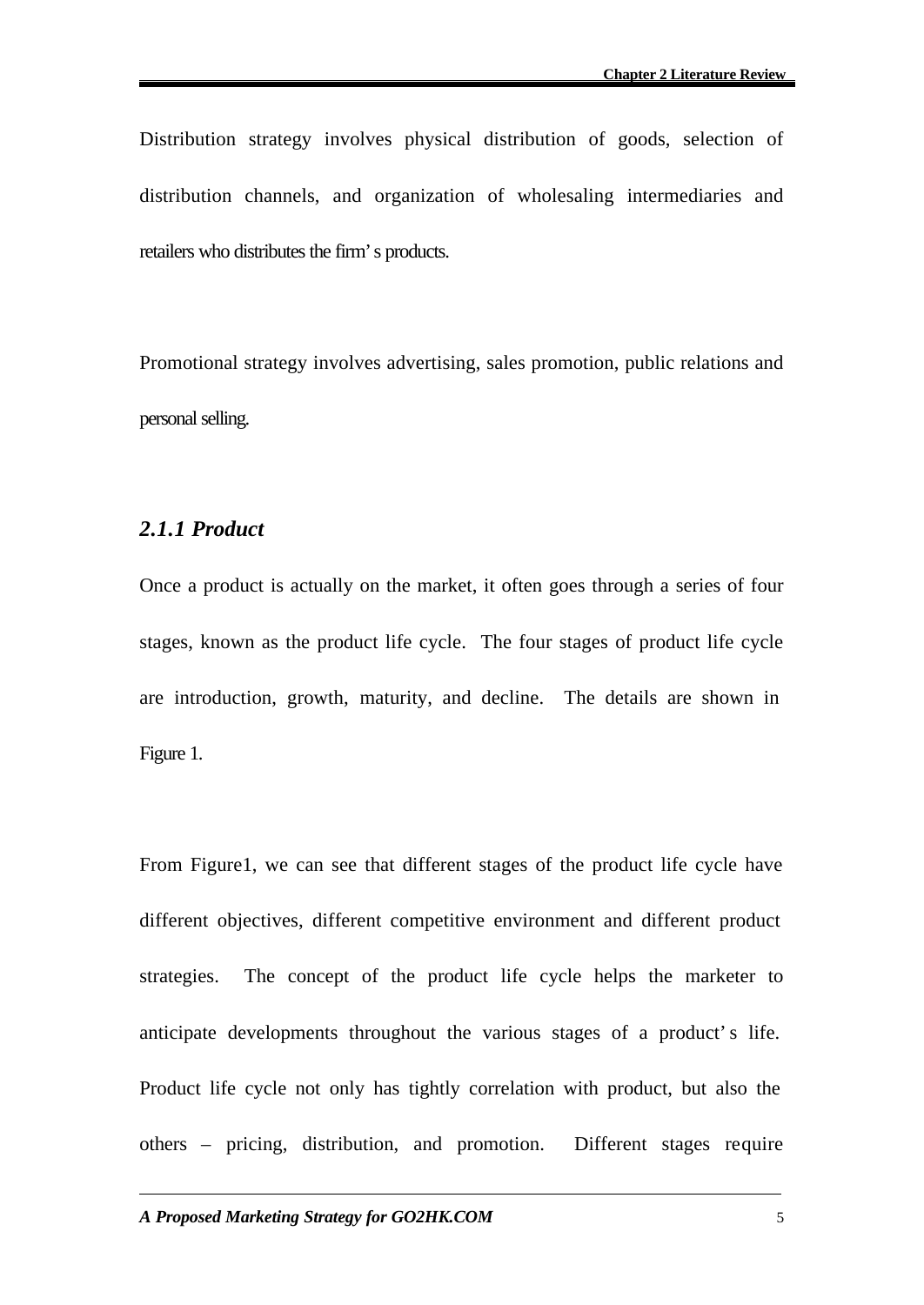different strategies in marketing mix.

| Sales revenue or profit | Introduction<br>Total<br>industry-<br>sales<br>revenue | Growth                                      | Maturity<br>Total<br>industry<br>profit | Decline                 |
|-------------------------|--------------------------------------------------------|---------------------------------------------|-----------------------------------------|-------------------------|
| Marketing<br>Objective  | Gain awareness                                         | <b>Stress</b><br>differentiation            | Maintain brand<br>loyalty               | Harvesting,<br>deletion |
| Competition             | None                                                   | Growing                                     | Many                                    | Reduced                 |
| Product                 | One                                                    | More versions                               | Full product line                       | <b>Best sellers</b>     |
| Price                   | Skimming or<br>penetration                             | Gain share,<br>deal                         | Defend share,<br>profit                 | Stay profitable         |
| Promotion               | Inform,<br>educate                                     | <b>Stress</b><br>competitive<br>differences | Reminder<br>oriented                    | Minimal<br>promotion    |
| Place<br>(distribution) | Limited                                                | More outlets                                | Maximum<br>outlets                      | Fewer outlets           |

**Figure 1 How stages of the product life cycle relate to a firm's marketing objectives and market mix action**

Apart from the product life cycle, branding, packing, and other product features are also the important elements of product mix. These elements can be used for a company to differentiate from its competitors.

Source:Berkowitz, Eric N., Kerin, Roger A., and William Rudelius (1997), *Marketing*. New York: McGraw-Hill Publishing Co. 319.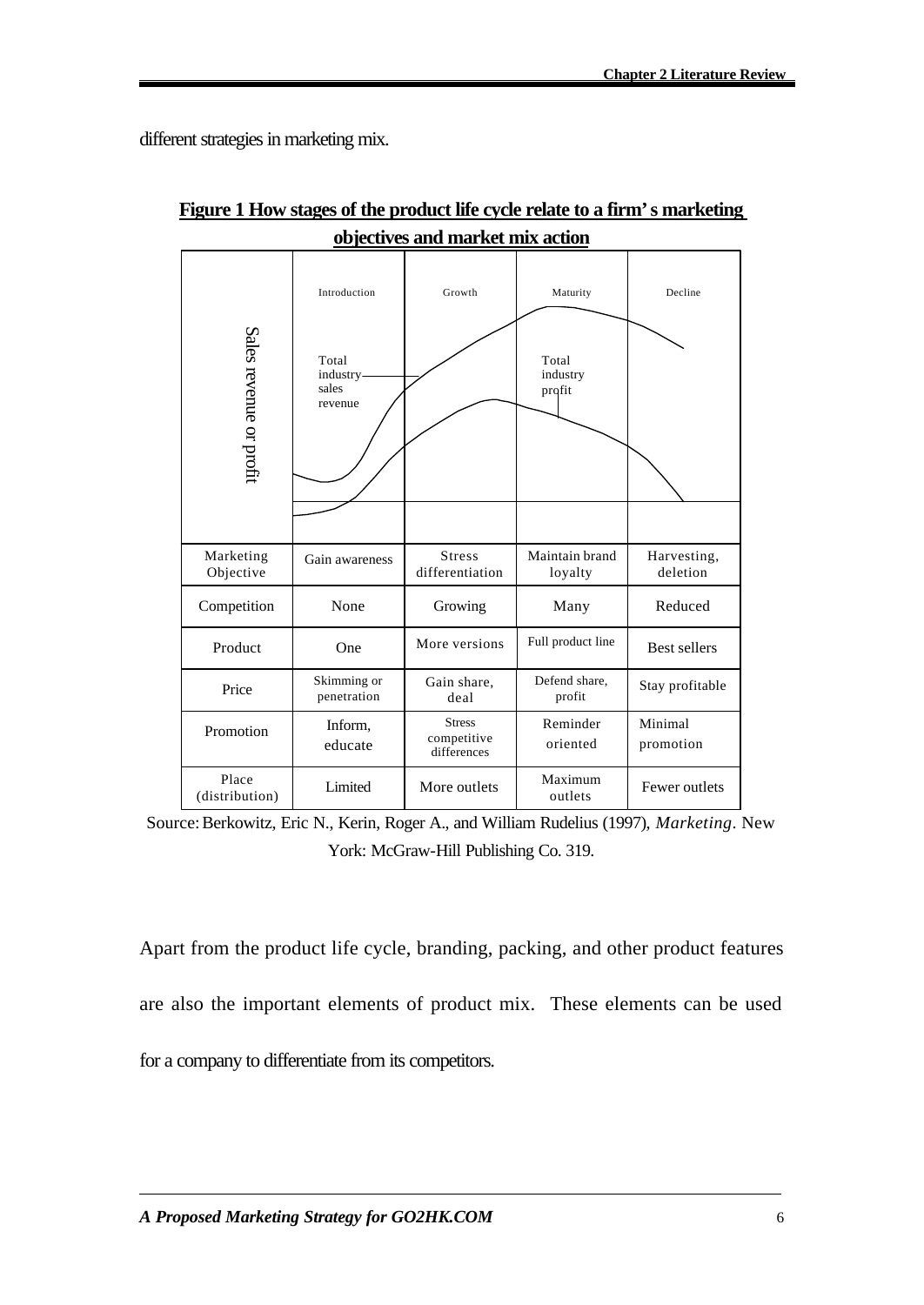### *2.1.2 Pricing*

There are two essential roles those pricing plays:

- 1) To affect consumer perceptions
- 2) To be used in capacity management

Most of the services have a limited capacity due to the inseparability of the service from the service provider and the perishable nature of the service. In this aspect, pricing mix is a tool for influencing consumer demand. Many service businesses use off-peak pricing, which consists of charging different prices during different times of the days or days of the week to reflect variations in demand for the services. Because of the intangible nature and insufficient physical evidence of services, price can indicate the quality of the services.

Psychological pricing and price-quality relationship can be used to affect consumer perceptions of the products or services. Some consumers perceive that higher the price, higher the service quality will be delivered.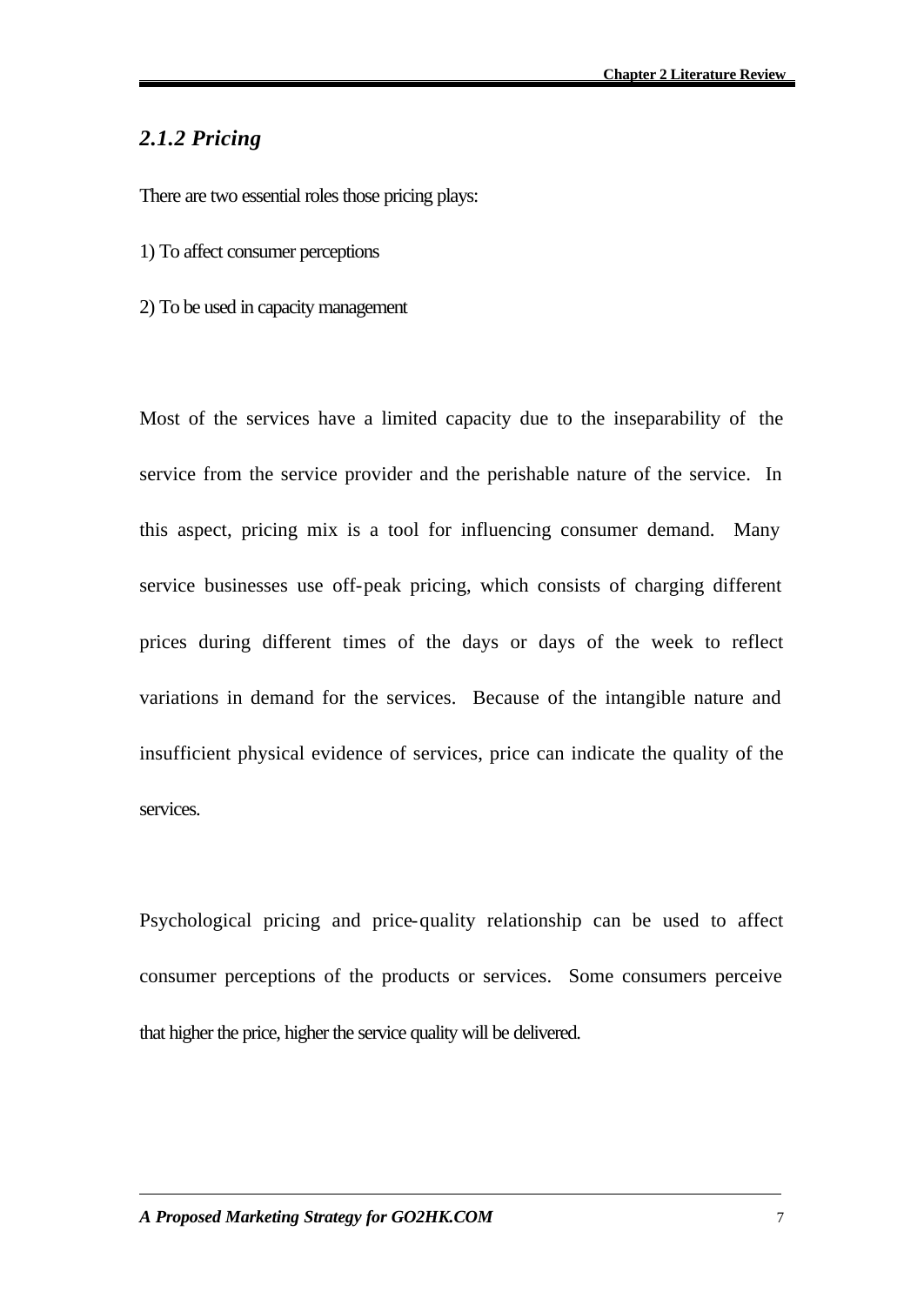There are four common approaches that can be used in pricing mix:

- 1) demand-oriented approach
- 2) cost-oriented approach
- 3) profit-oriented approach
- 4) competition-oriented approach

Figure 2 shows the details of these four approaches.



#### **Figure 2 Four approaches for selecting on approximate price level**

Source*:* Berkowitz, Eric N., Kerin, Roger A., and William Rudelius (1997), *Marketing*. New York: McGraw-Hill Publishing Co. 391.

### *2.1.3 Distribution*

Organization's distribution strategy can be divided into two components:

distribution channels and physical distribution.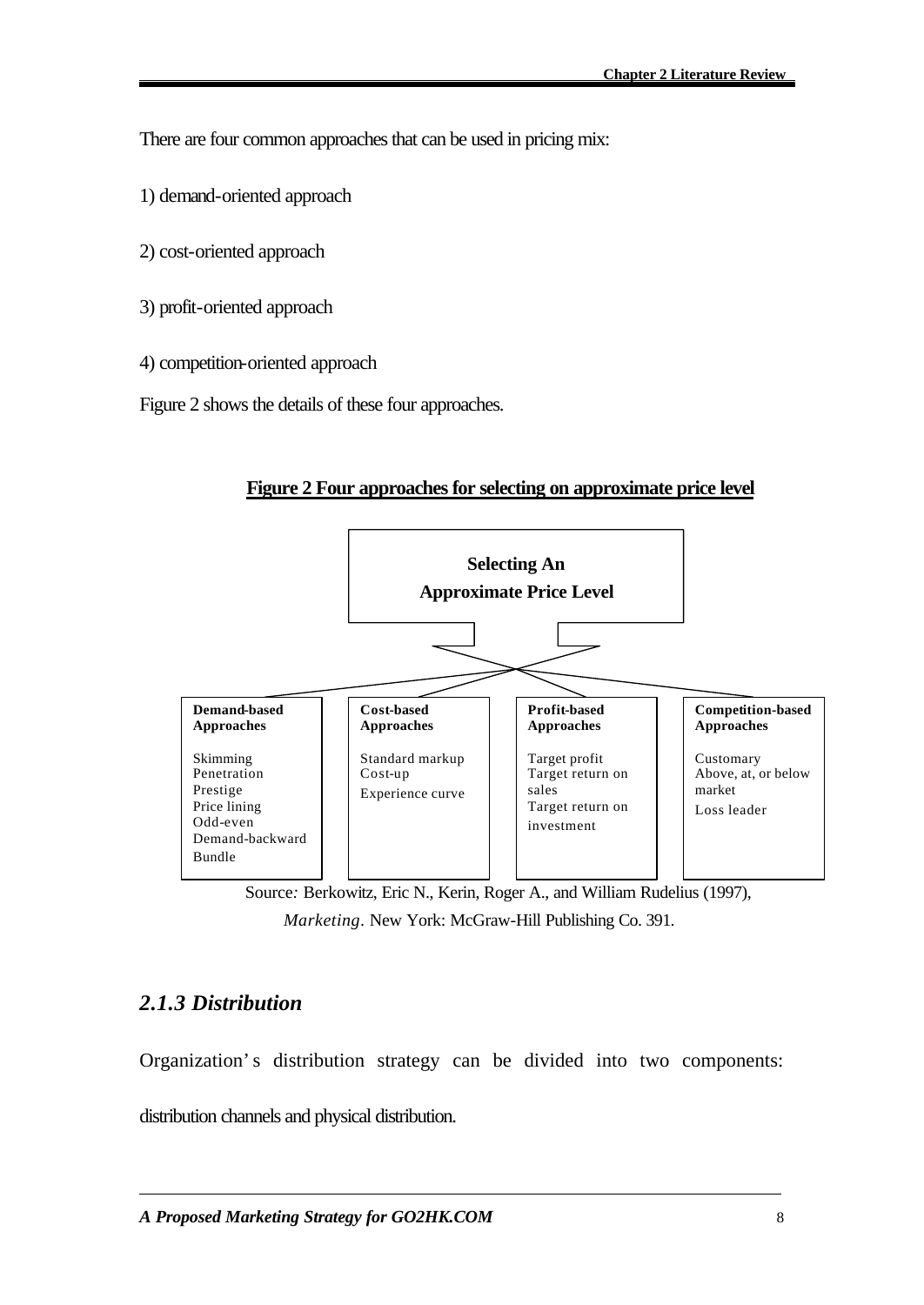Distribution channel is the path through which products and services flow from producer to consumer. Physical distribution is the actual movement of products from producers to users. Customer services, transportation, inventory control, materials handling, order processing and warehousing are the examples of physical distribution.

Figure 3 shows the different channels of distribution:



#### **Figure 3 Primary channels of distribution**

Source: Boone, Louis E. and Kurtz, David L. (1996), *Contemporary Business.* New York: The Dryden Press. 414.

Marketing intermediary plays a vital role in distribution channels. Marketing intermediaries perform various functions that help the distribution channel to operate smoothly, including buying, selling, storing, and transporting products. It also facilities the exchange process because it reduces the number of transactions needed between the producer and the consumer. Marketing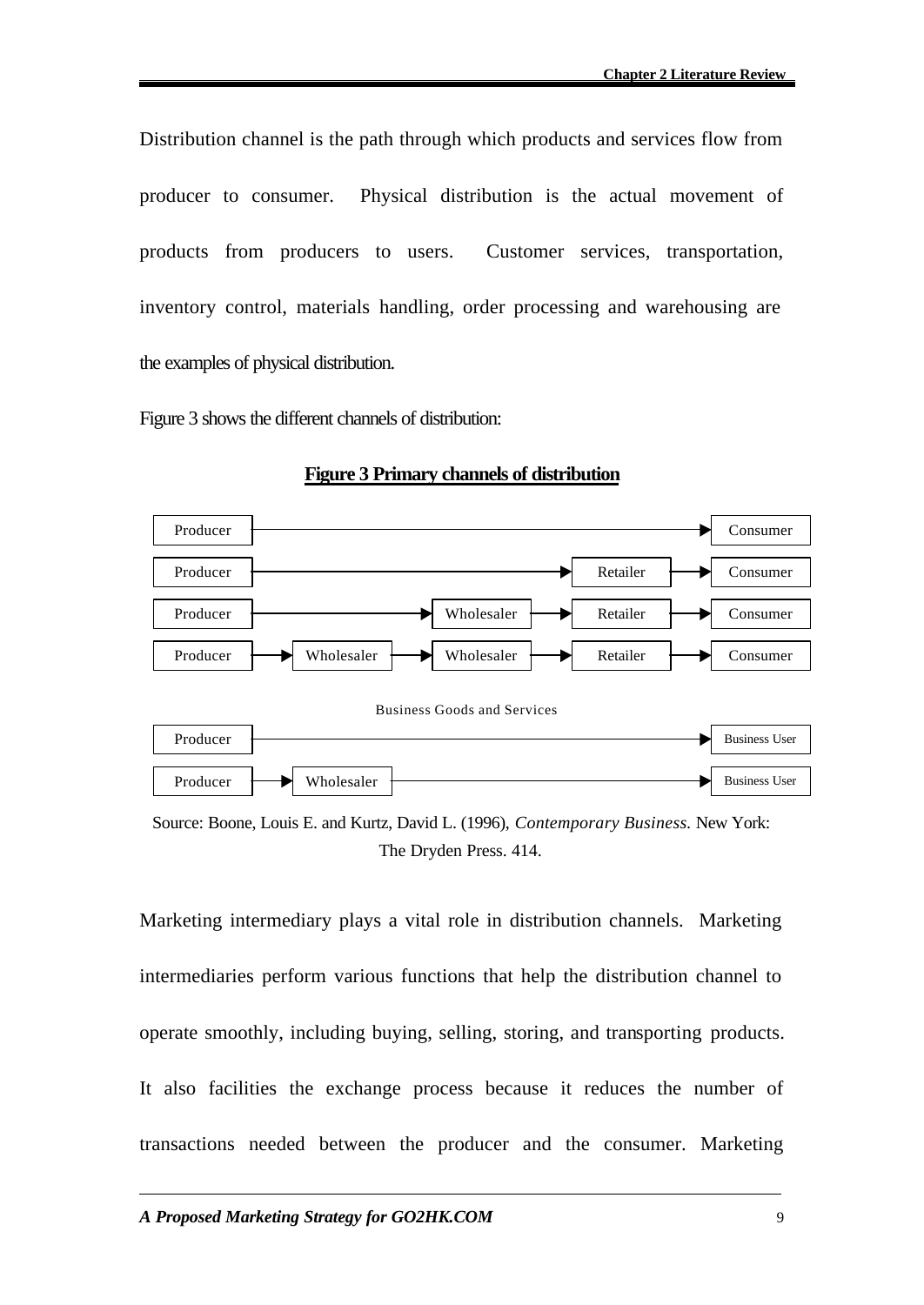intermediaries provides information to other channel members and reduces the cost of transaction greatly.

#### *2.1.4 Promotion*

Promotional strategy is the function of informing, persuading, and influencing a consumer decision [Boone and Kurtz 1996]. It includes all activities the company undertakes to communicate and promote its products or services to the target market. Promotional mix can be divided into four elements – advertising, sales promotion, public relations and personal selling. The first three elements are often called as mass selling (or non-personal selling) because they are used with group of prospective buyers. In contrast, personal selling uses person-to-person interaction between a seller and a prospective buyer. The strengths and weaknesses of the four promotional elements are shown in Table 1.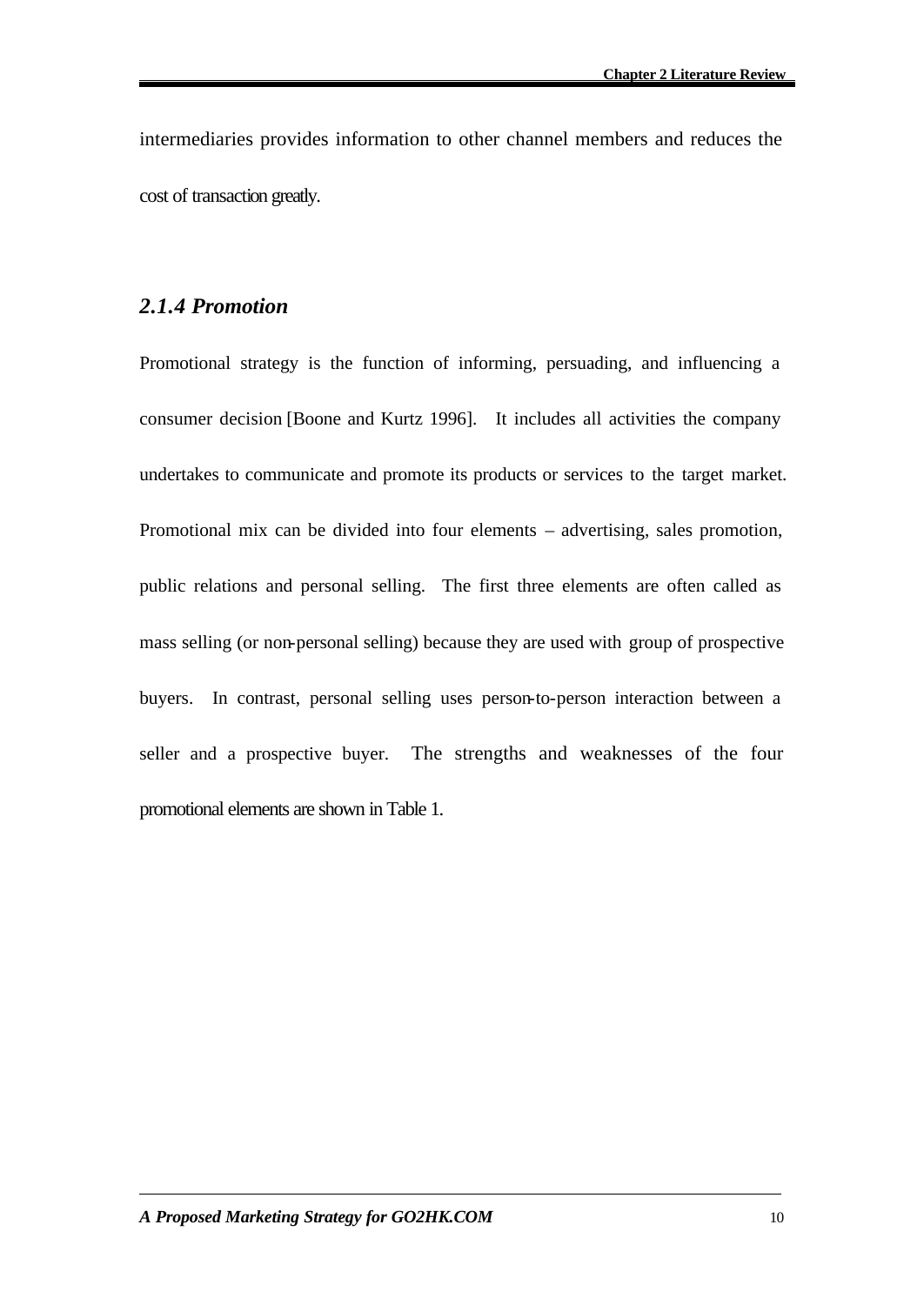| <b>Promotional</b><br><b>Elements</b> | <b>Strengths</b>                                                                                | <b>Weaknesses</b>                                                                                         |  |
|---------------------------------------|-------------------------------------------------------------------------------------------------|-----------------------------------------------------------------------------------------------------------|--|
| <b>Advertising</b>                    | Efficient means for reaching<br>⋗<br>large numbers of people                                    | ➤<br>High absolute costs<br>Difficult to receive<br>good feedback                                         |  |
| <b>Sales Promotion</b>                | ↘<br>Effective at changing<br>behavior in short run<br>Very flexible<br>⋗                       | Easily abused<br>Can lead to<br>⋗<br>promotion wars<br>Easily duplicated                                  |  |
| <b>Public Relations</b>               | Often most credible source in<br>↘<br>the consumer's mind                                       | Difficult to get<br>➤<br>media cooperation                                                                |  |
| <b>Personal Selling</b>               | Immediate feedback<br>Very persuasive<br>Can select audience<br>Can give complex<br>information | <b>Extremely</b><br>⋗<br>expensive per<br>exposure<br>≻<br>Messages may<br>differ between<br>sales people |  |

**Table 1 The strengths and weaknesses of the four promotional elements**

Source: Berkowitz, Eric N., Kerin, Roger A., and William Rudelius (1997), *Marketing*. New York: McGraw-Hill Publishing Co.

Different organizations have different promotional strategy objectives. Generally speaking, there are five common promotional strategy objectives, namely providing information, differentiating a product, increasing sales, accentuating a product's value and stabilizing sales. [Boone and Kurtz 1996]

The above five promotional strategy objectives can be divided into three groups: "to inform", "to persuade" and "to remind", the details are shown below:

To inform: Providing information

To persuade: Differentiating a product

*A Proposed Marketing Strategy for GO2HK.COM* 11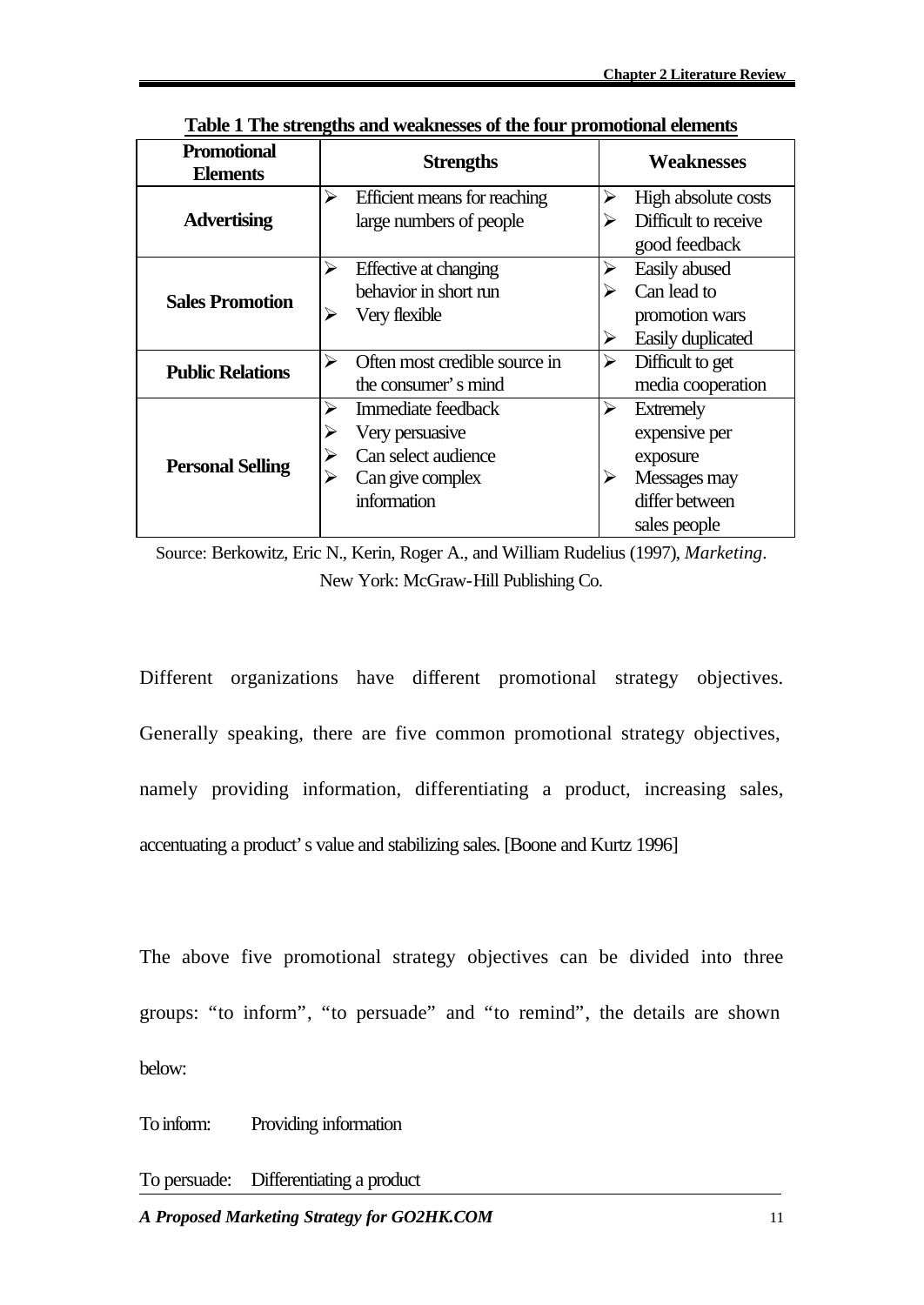Increasing sales

Accentuating a product's value

To remind: Stabilizing sales

There is a close relationship between the stage of product life cycle and promotional objectives. It means that different stages of product life cycle have different promotional objectives as well as different promotional activities. Their relationship is shown in Figure4.

| Stage of<br>Product<br>Life<br>Cycle | Introduction                                                                                              | Growth                                                                                                          | Maturity                                                                                                            | Decline                                            |
|--------------------------------------|-----------------------------------------------------------------------------------------------------------|-----------------------------------------------------------------------------------------------------------------|---------------------------------------------------------------------------------------------------------------------|----------------------------------------------------|
| Promotional<br>Objective             | To inform                                                                                                 | To persuade                                                                                                     | To remind                                                                                                           |                                                    |
| Promotional<br>activity              | -Publicity in<br>veterinary<br>magazines<br>- Advertising<br>-Sales force<br>calling on<br>intermediaries | -Personal<br>selling to<br>intermediaries<br>-Advertising to<br>differentiate<br>Puppy Chose<br>attributes from | -Reminder<br>advertising<br>-Sales promotion in<br>form of discounts<br>and coupons<br>-Limited personal<br>selling | -Little<br>money<br>spent on<br>sales<br>promotion |
|                                      | -Sales promotion<br>in form of free<br>samples                                                            | those of<br>competing<br>brands                                                                                 |                                                                                                                     |                                                    |

 **Figure 4 Promotional tools used over the product life cycle**

Source:Berkowitz, Eric N., Kerin, Roger A., and William Rudelius (1997), *Marketing*. New York: McGraw-Hill Publishing Co. 502.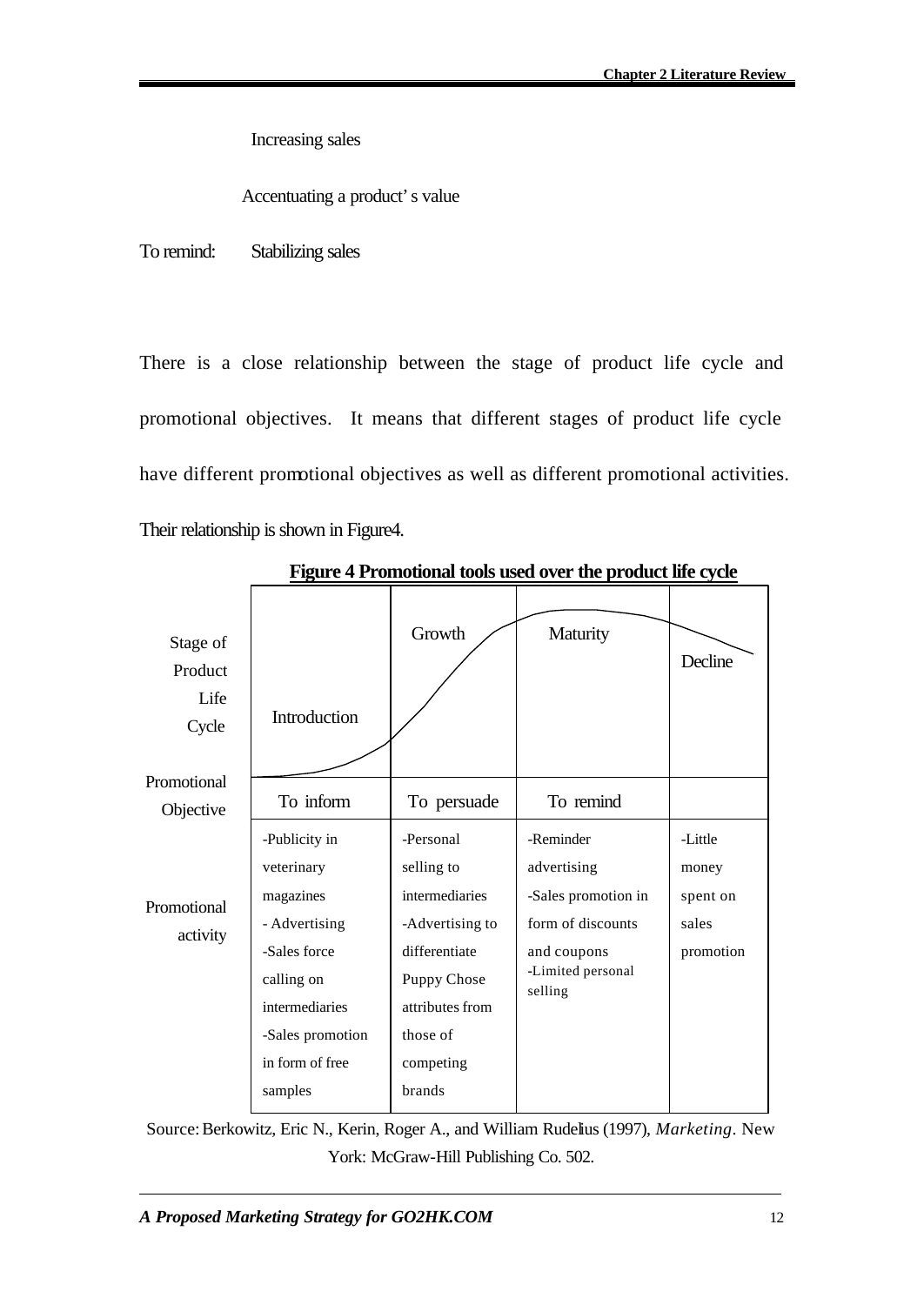The result of public relations is difficult to measure and evaluate. This is because public relation is a long-term process and some of publicity is not controlled by the company but other media. Public relations often have the effect on a company's image and reputation.

Sales promotion and personal selling contribute to a company's sales volume. Therefore, the most direct and the easiest way to evaluate these two promotional elements is to notice the different of sales volume before and after the promotional strategy.

The evaluation of advertising is more complex. It involves pretests and posttests. Some organizations pretest their message to assess consumer reaction before advertiseme nts are placed. On the other hand, posttest message tracking is used more widely which gauges the performance of advertisements during or after the launch of an advertising campaign. The two common tools of evaluation are recall testing and recognition testing.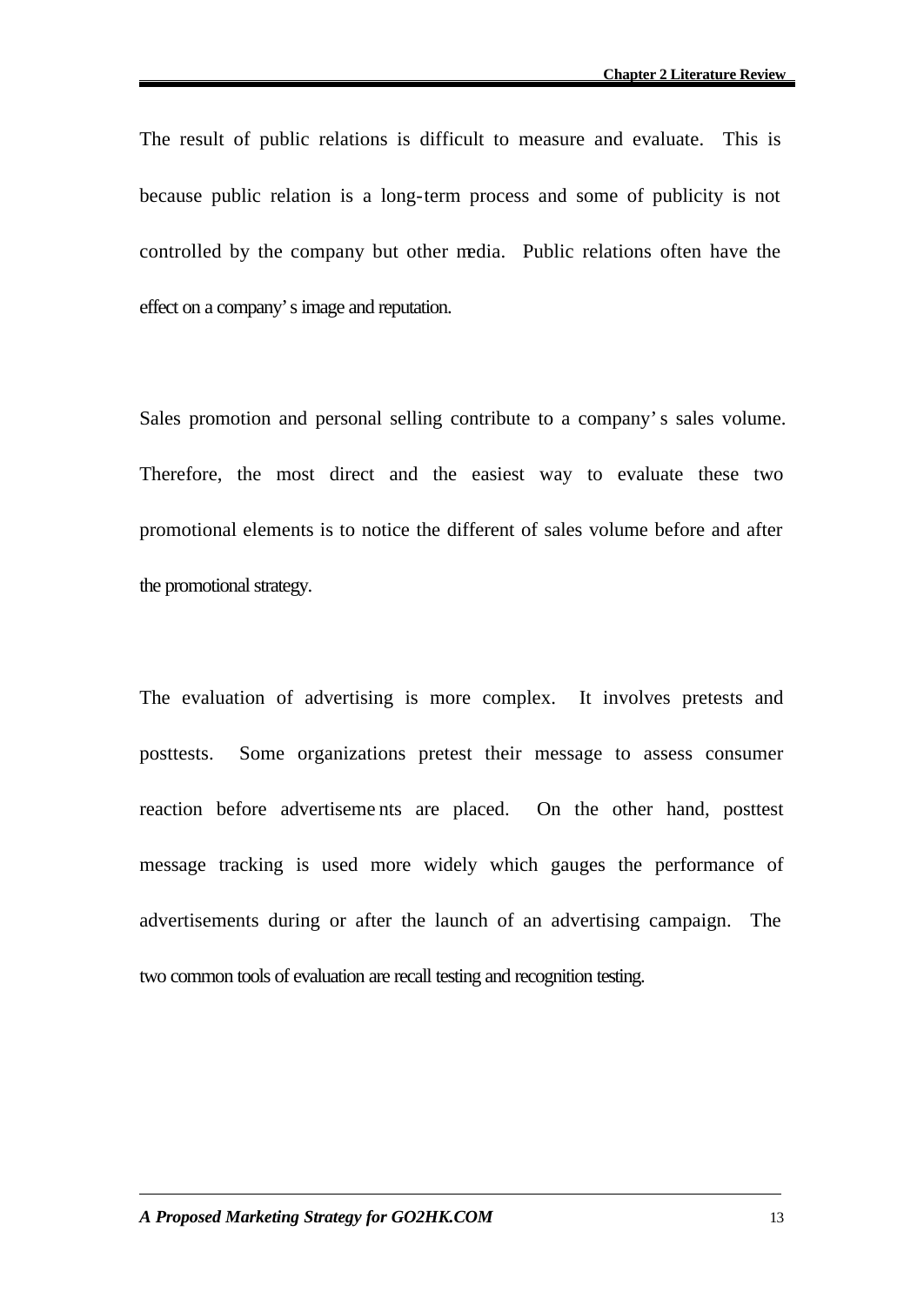### **2.2 Web Auction**

Web auction is a thought of putting auction online. In the recent years, web auction has reached adolescence. Web auction is made up of individual buyer and seller who comes to the site to do more than just to buy or sell the merchandise. It is a one-to-one trading in an auction format on the Internet.

"Psychologists say that auctions satisfy two human traits, need to compete and the love of a bargain. Now, by enabling bidders to attend auction anytime and anywhere, the Internet satisfies a third human trait, the love of convenience." [Millman 1998].

### **2.3 Business Environment**

Using Internet becomes a world trend for business and individual users. It seems that existing a valuable opportunity for developing a new type of electronic business. Consequently, many companies are deciding to develop the web auction in Hong Kong. Since web auction is a contact site of Internet users, it is critical for the prevalence of using Internet. In Hong Kong, there are around one-third of households possess at least one personnel computer (PC). There are currently about 700,000 Internet subscribers in Hong Kong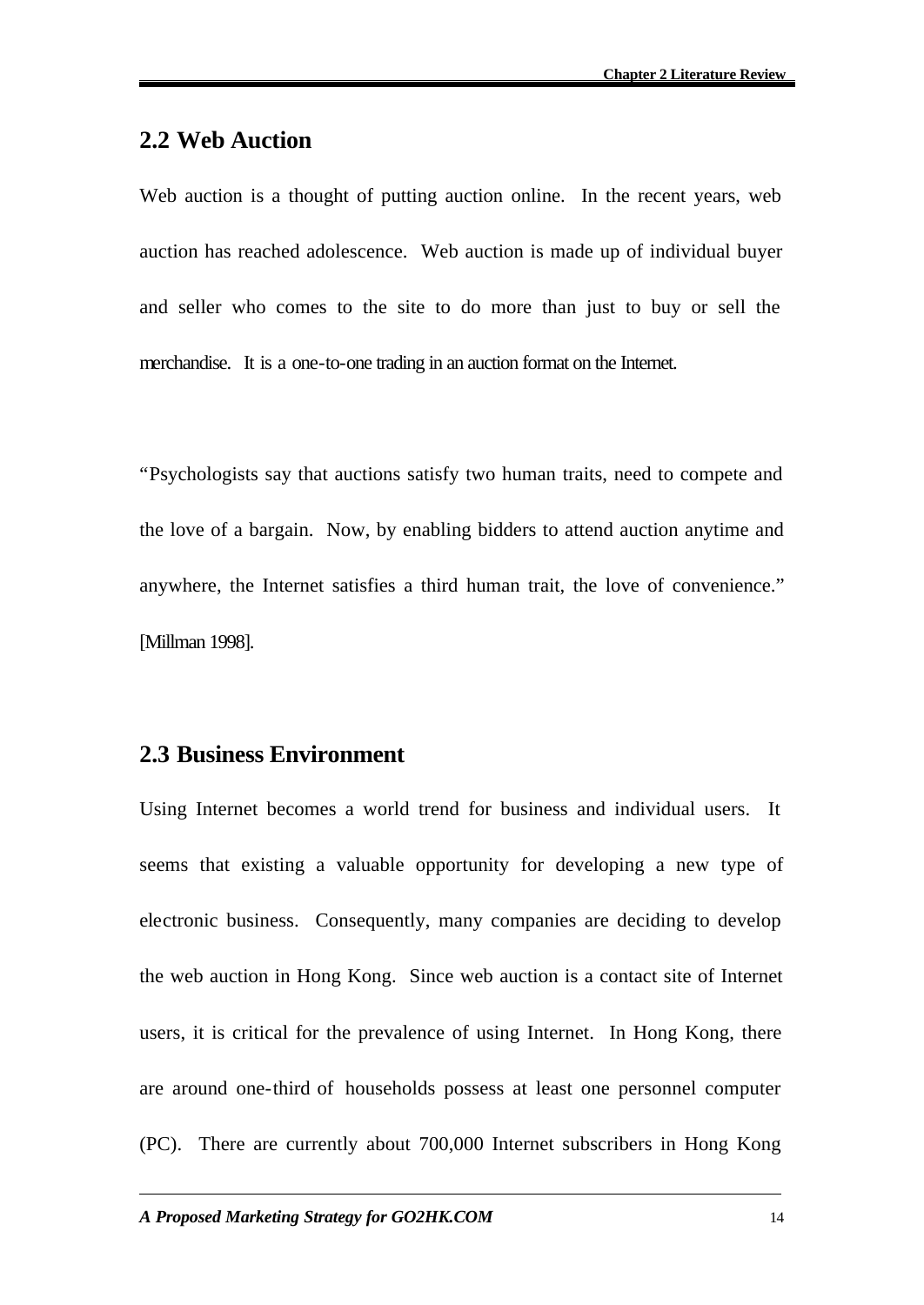with an estimated one million users.

Although web auction has been developed successfully in foreign countries such as eBay and Amazon, it is at the growth stage of industry life cycle in Hong Kong now. There are four mainly web site specifies for web auction: 1) go2hk; 2) Red-dots Ltd that is a subsidiary of SUNeVision; 3) yahoo.com.hk and 4) Clubciti which mainly focuses on China. The popularity of the homepage is based on the number of members or number of page views.

### **2.4 GO2HK.COM**

GO2HK.COM is an electronic business company, which mainly provides the service of web auction. It was established by four IT professional since 1 July 1999. They named "go2hk" for the company name, as it has a sense of cyber and a Hong Kong's web site as well as easy to remember.

The mission of go2hk is to be the largest Chinese web auction site and a trading community. Besides, the company is to provide it members with an interested and users friendly interface to sell and buy items online via auction format. Although the company is a small firm operated by seven staff, it is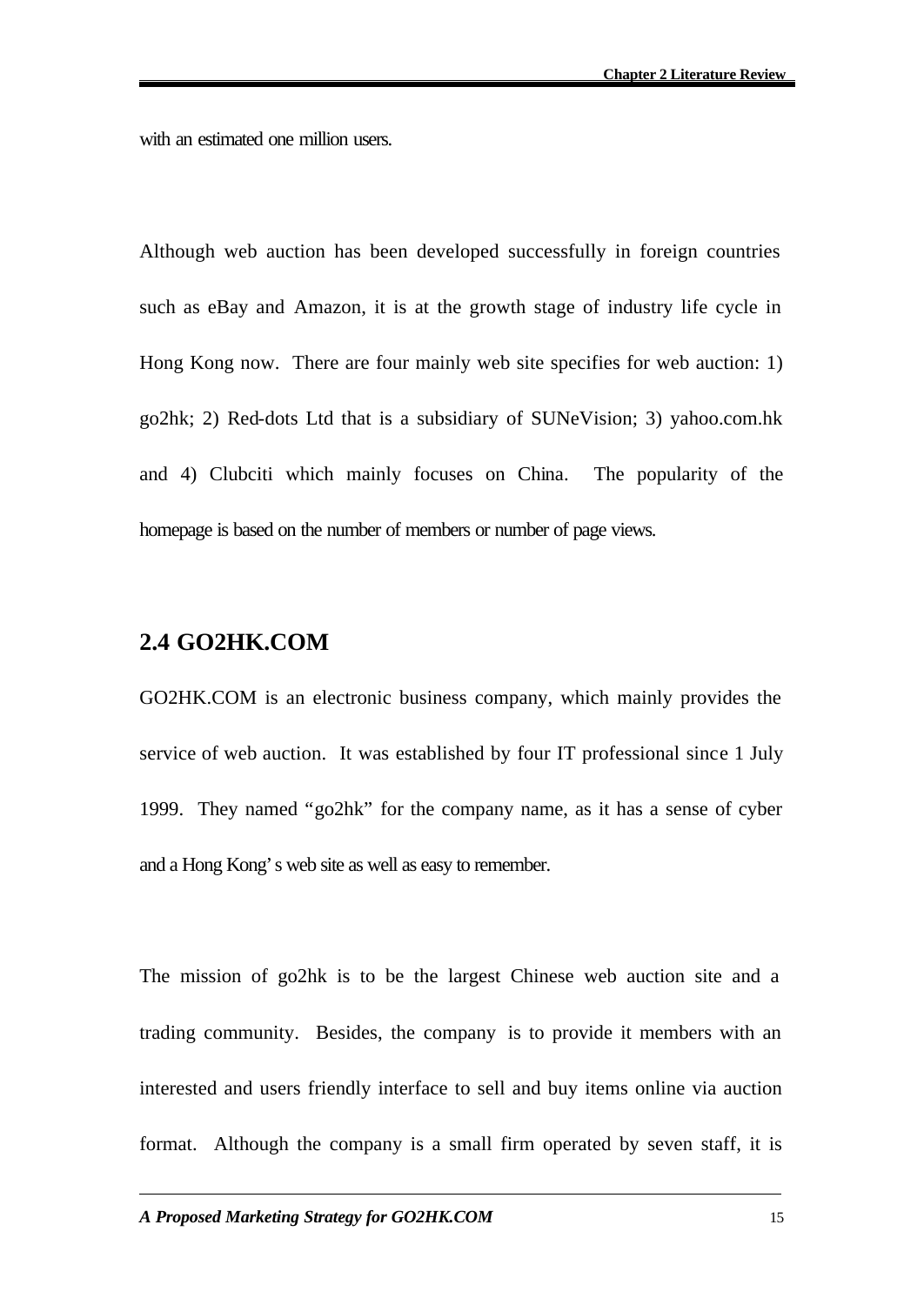growing rapidly and in the beginning of the growth stage now.

Go2hk had over 7,000 items for selling in over 16 categories and around 20,000 members registered in the website. The target customer of go2hk in the buyer's side is the individual Internet user. In the seller's section, the company mainly focuses on the individual Internet users and other companies that provides the merchandise for official auction. The positioning method provides of the company is to specify on the numbers of members, browsers and the transaction, in order to point out that although go2hk is a small firm, it can attract an amount of Internet user to use the service. Moreover, the company would develop other services and innovative ideas to let their registered members and browsers fully enjoyed.

Apart from that, go2hk regards educating the Internet users is important for promoting the web auction. Therefore, the company has decided the FAQ for helping Internet users to solve their problems about web auction. The company is also emphasizing on the interaction with members, as they can give feedback and respond to the company. For a short period of operation, the company has gained a great awareness from the public, and several magazines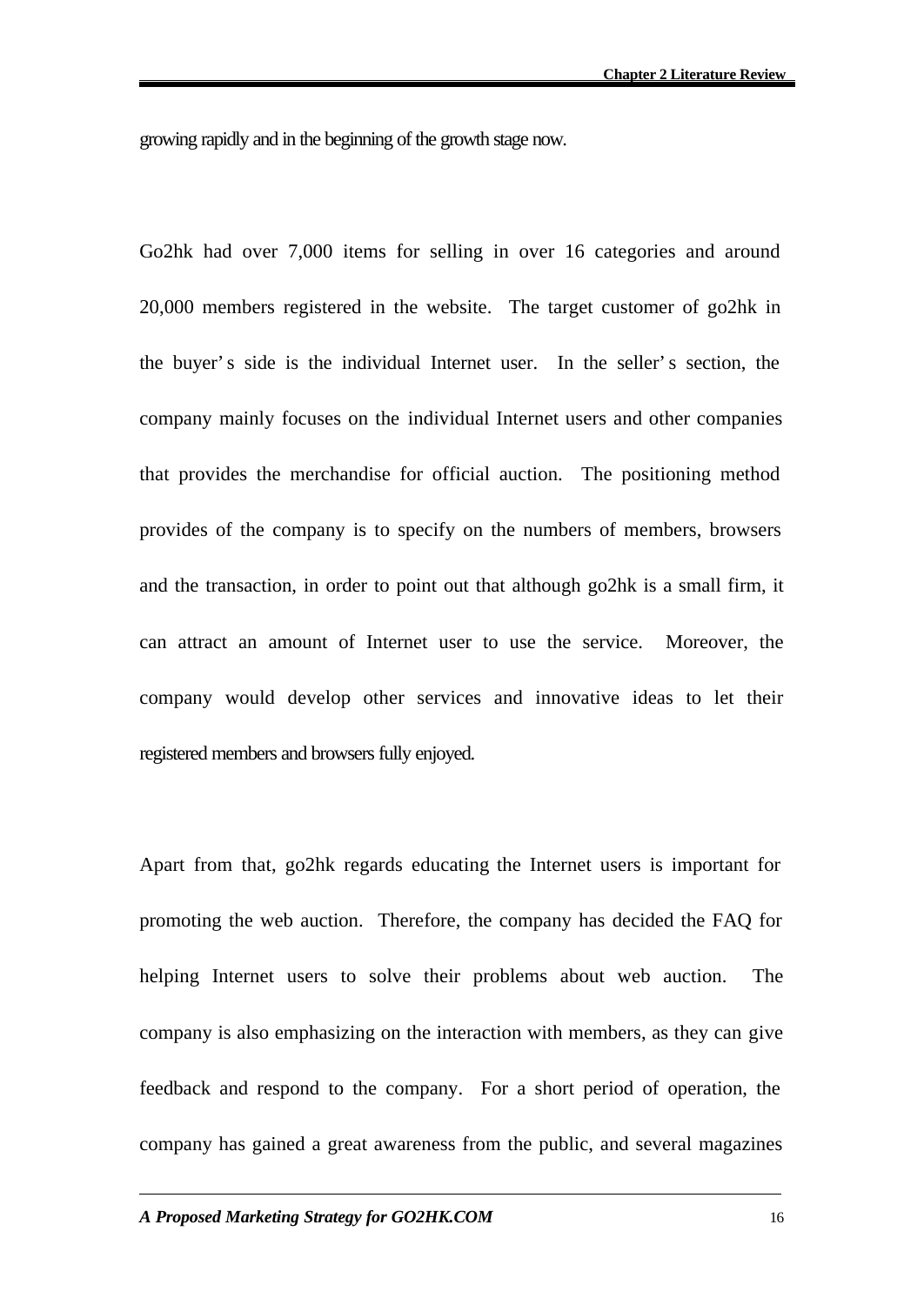and newspaper interviewed go2hk. The company has decided to find other companies to inject into go2hk, that the company has more capital to develop on the web auction, in order to face with the intensive competition.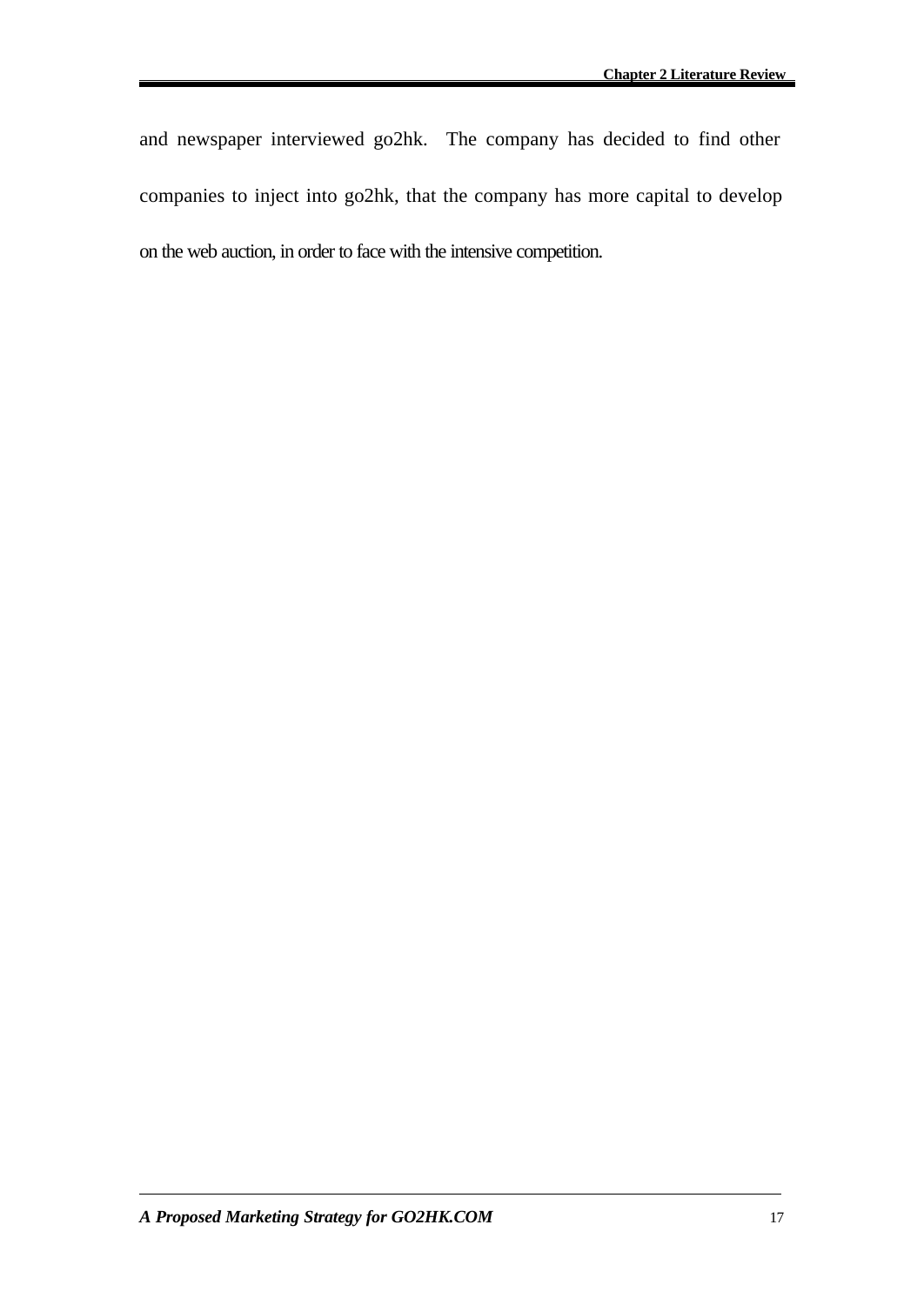# **3 Research Methodology**

In order to achieve the objectives of this project, the information about the Internet users' attitude, impacts, interests, preference and suggestions toward the marketing mix of web auction as well as their personal data must be obtained. Both primary and secondary sources were used to acquire such information.

# **3.1 Exploratory Research**

Secondary sources like reference books, reports, newspapers, journals, CD-ROM and Internet articles were used to get more insights and ideas concerning our research topic. Secondary sources are useful to obtain a more concrete and strong backup of relative information. Different web sites of different web auction companies, especially the web sites of go2hk, can provide valuable information about the marketing mix of web auction companies.

Primary data are obtained from both exploratory research and descriptive research.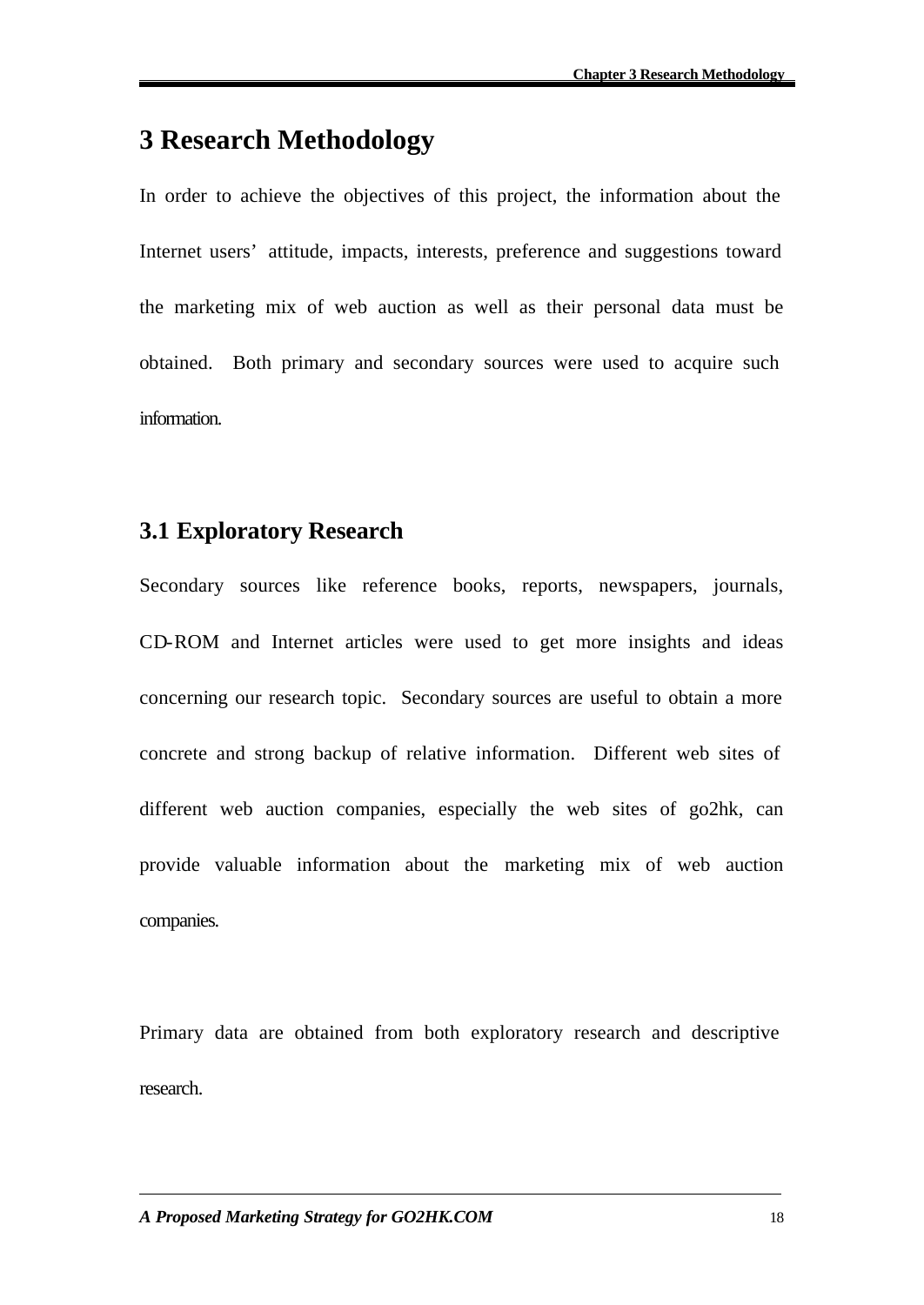#### *3.1.1 Focus Group Interview*

Focus group interview (Appendix A) was held on 23 November 1999 for gathering ideas and insights about the questionnaire design. There are ten respondents were involved in the focus group interview.

#### *3.1.2 Host Company Interview*

On 17 November 1999, an interview request letter (Appendix B) was sent to go2hk, attached with a list of questions that would be raised during the interview (Appendix C).

On 27 November 1999, we have interview with the general manager of go2hk at his office located in Causeway Bay. From this interview, we access to the information about the industrial environment, background of go2hk as well as its current marketing mix (Appendix D).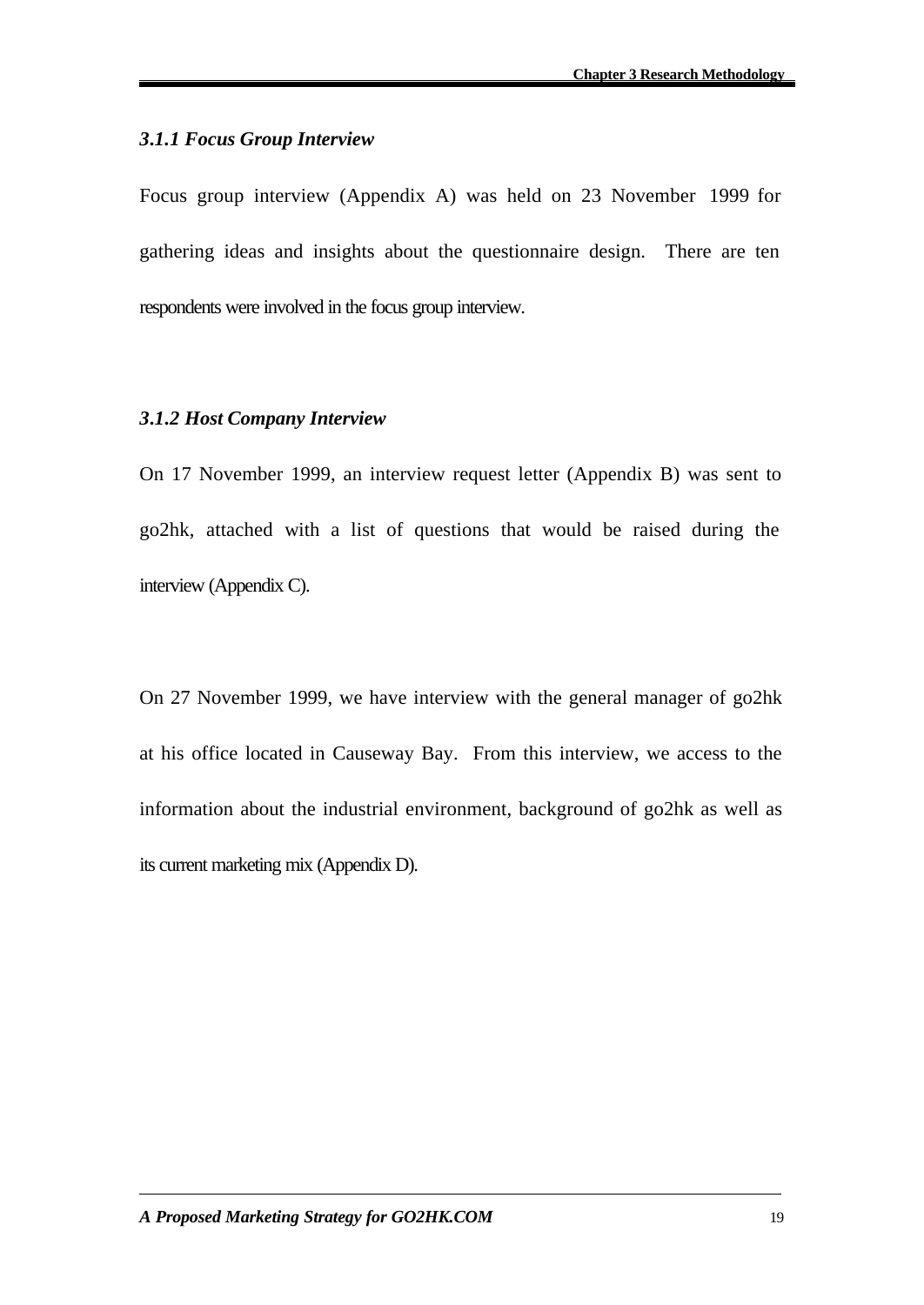# **3.2 Descriptive Research**

### *3.2.1 Mass Questionnaire Survey*

### **- Sampling Design**

200 questionnaires (Appendix E) will be distributed to our target respondents who are the Internet users. Though, most of them are not the existing members of go2hk, they are prospective users with highly potential.

All of the questionnaires will be distributed in two main computer centers – Golden Computer Center and Mongkok Computer Center through personal interview. To save time and manpower, "mall intercepts", a kind of convenience sampling is used in these two computer centers. The sampling plan is shown below:

| <b>Date</b>                                   | <b>Place</b>                             | <b>Time</b> | No. of<br>questionnaire<br>distributed |
|-----------------------------------------------|------------------------------------------|-------------|----------------------------------------|
| $4 - 1 - 2000$                                | Golden Computer<br>Center                | 17:00-20:00 | 40                                     |
| $5 - 1 - 2000$                                | Golden Computer<br>Center                | 17:00-20:00 | 40                                     |
| $6 - 1 - 2000$                                | Golden Computer<br>Center                | 17:00-20:00 | 40                                     |
| $7 - 1 - 2000$                                | <b>Mongkok</b><br><b>Computer Center</b> | 17:00-20:00 | 40                                     |
| $8 - 1 - 2000$                                | <b>Mongkok</b><br><b>Computer Center</b> | 17:00-20:00 | 40                                     |
| Table 2 Sampling plan of the research project |                                          |             |                                        |

l

<sup>&</sup>lt;sup>1</sup> Plan may be changed in case of unexpected event occurs.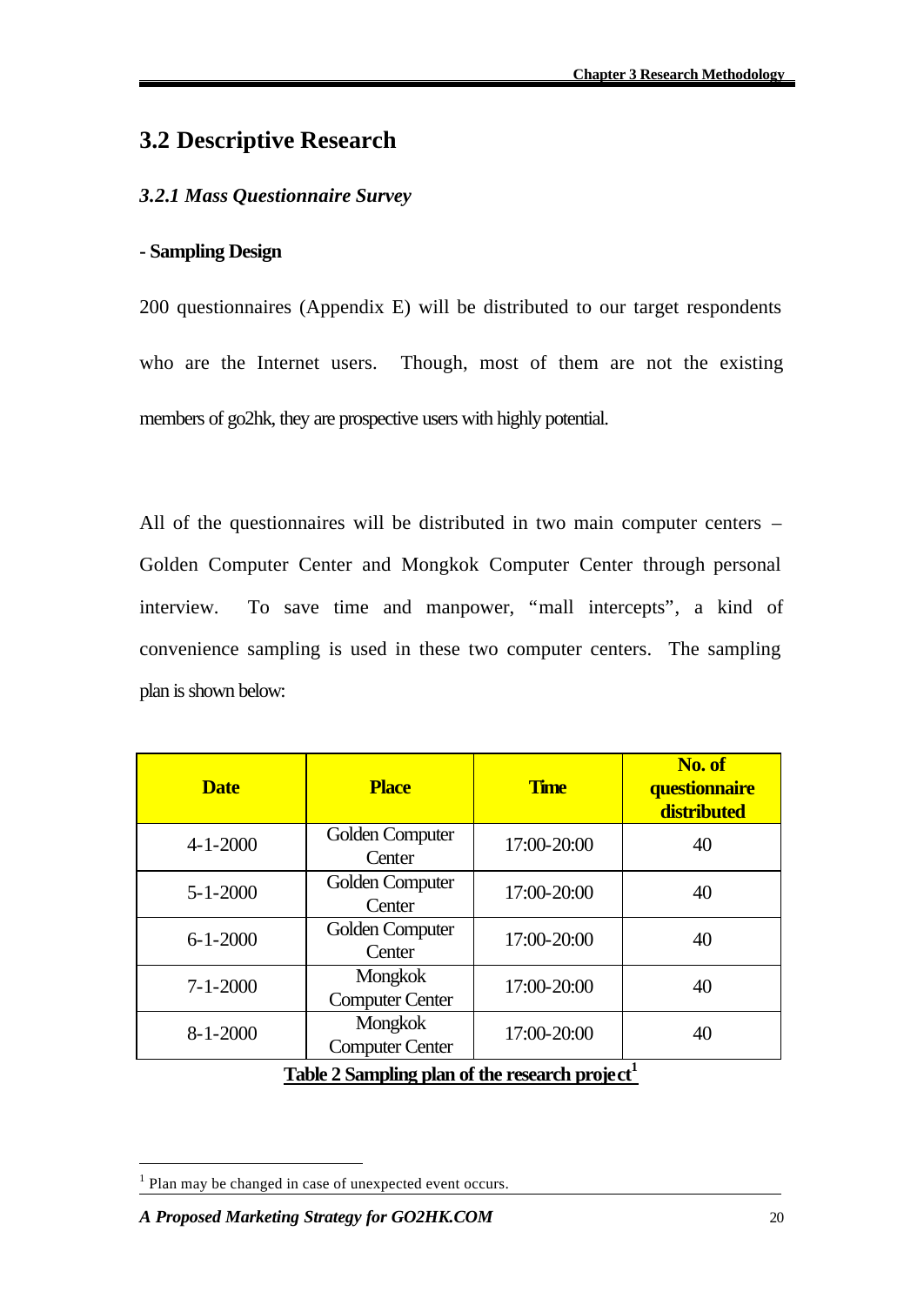#### **- Questionnaire Administration**

Accuracy can be maintained through personal interview. We choose these two computer centers to have our personal interview because it was likely that these respondents are online users. We conduct the personal interview during 17:00 to 20:00 in these two main computer centers because it seems to be the peak hour for people visiting these two centers.

#### *3.2.2 Pretest of the Questionnaire*

Before we conducted the survey research, we had carried out a pretest on 30 Internet users during 26 December 1999 to 28 December 1999. By the pretest of the questionnaire, we could identify the problems in the questionnaire design. All the information helped us to improve the quality of the questionnaire and ensured the distribution could be run smoothly.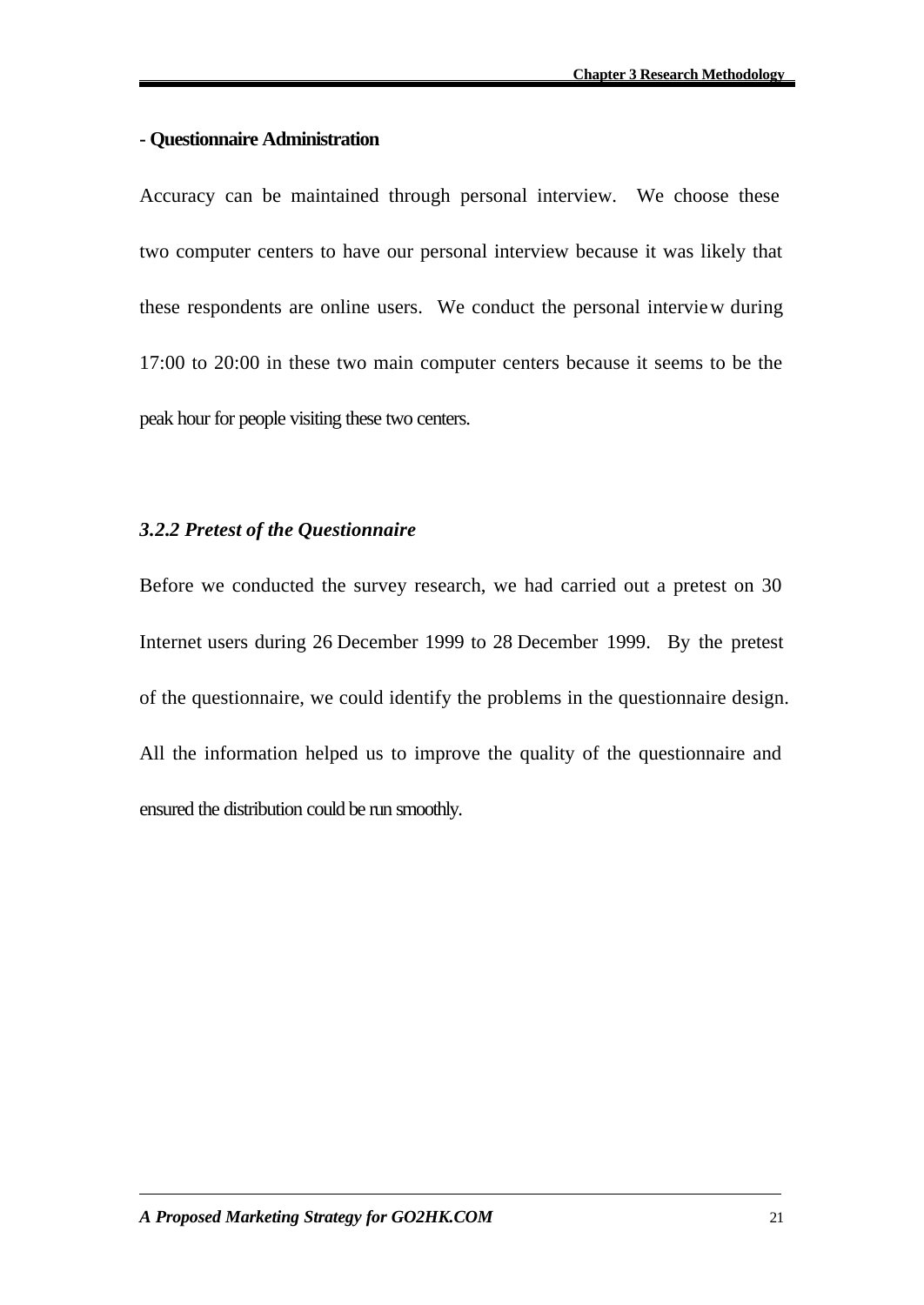# **4 Analysis and Results**

Two hundred questionnaires were conducted and the response rate is 100% due to the personal interview.

# **4.1 Demographic Summaries**

A8mong the 200 respondents, there are 116 (58%) male and 84 (42%) female (Figure 5). Out of the sample, age group "21-25" (38%) and "26-30" (41%) are the age of the two most responsive groups of people (Figure 6).





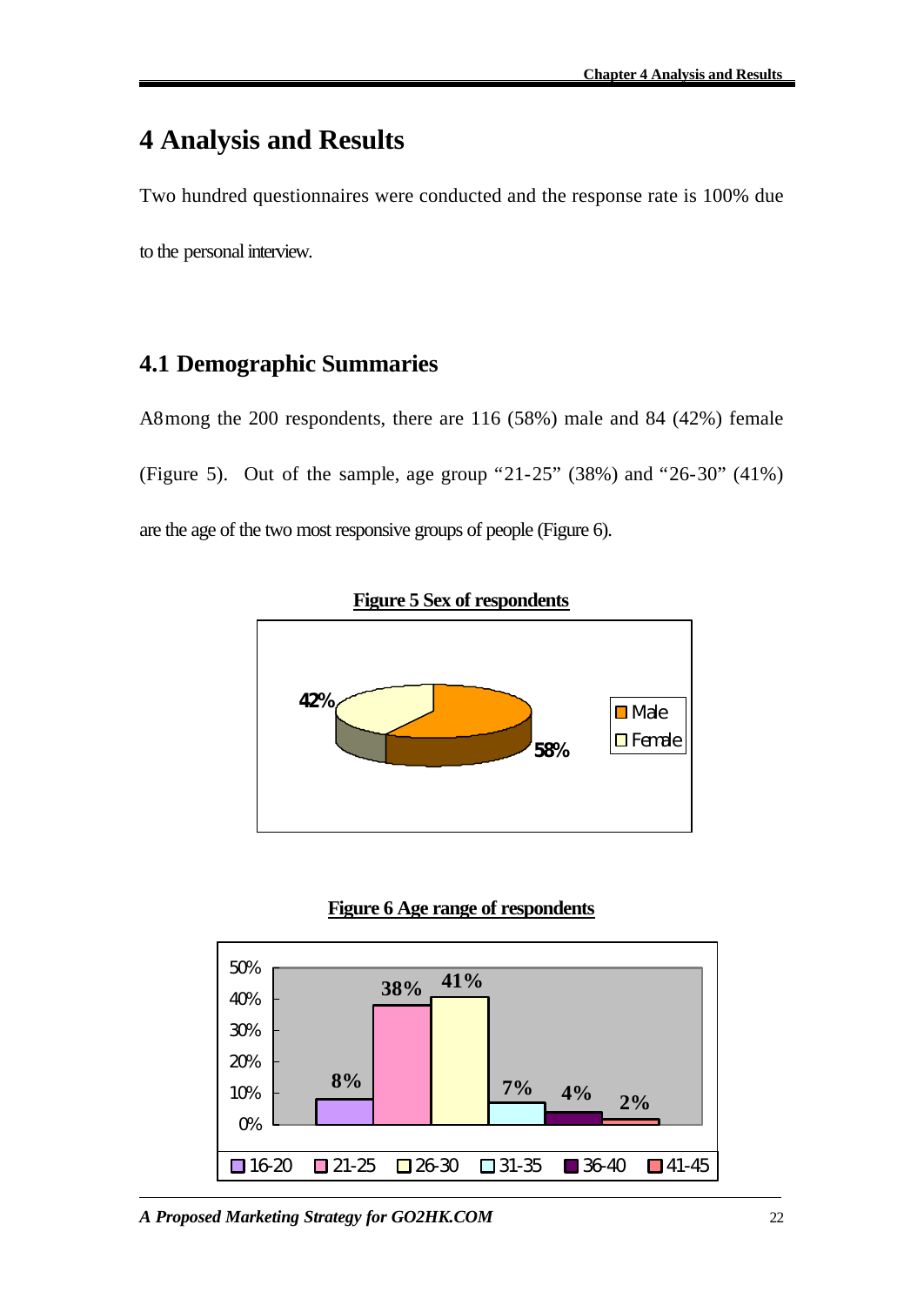As shown in Figure 7, more than half (63%) of respondents have tertiary or university education level, following is secondary school, accounts for 64 (32%) respondents. About one-third (36%) respondents are students. White collars also account for one-third (33%) of the interviewees (Figure 8).



**Figure 7 Education level of respondents**

### **Figure 8 Occupation distribution of the respondents**

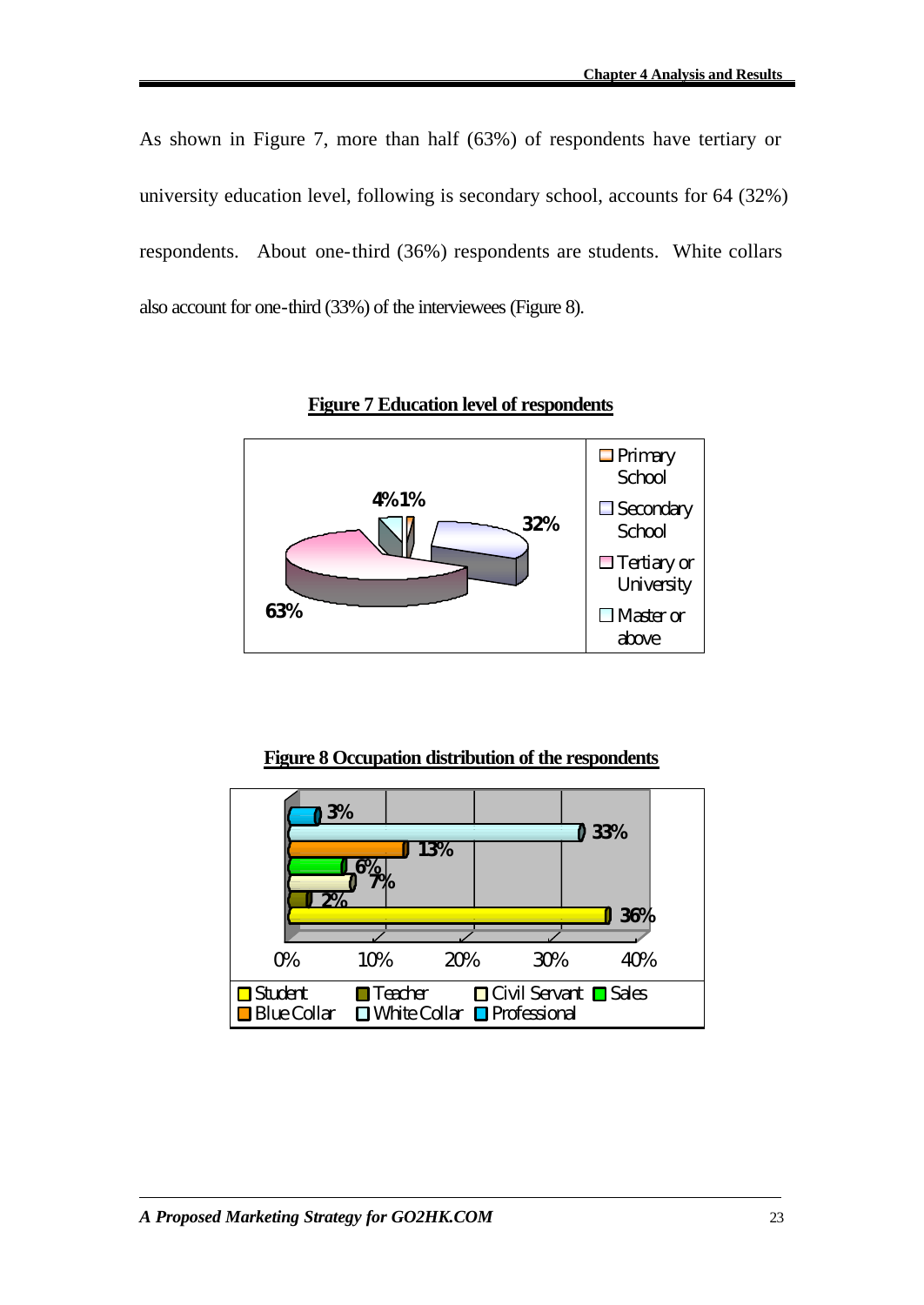Monthly income level falls below HK\$6,000 (34%) and between

HK\$6,000-HK\$9,999 (31%) represent two-third of the total respondents

(Figure 9).



### **Figure 9 Monthly income level of the respondents**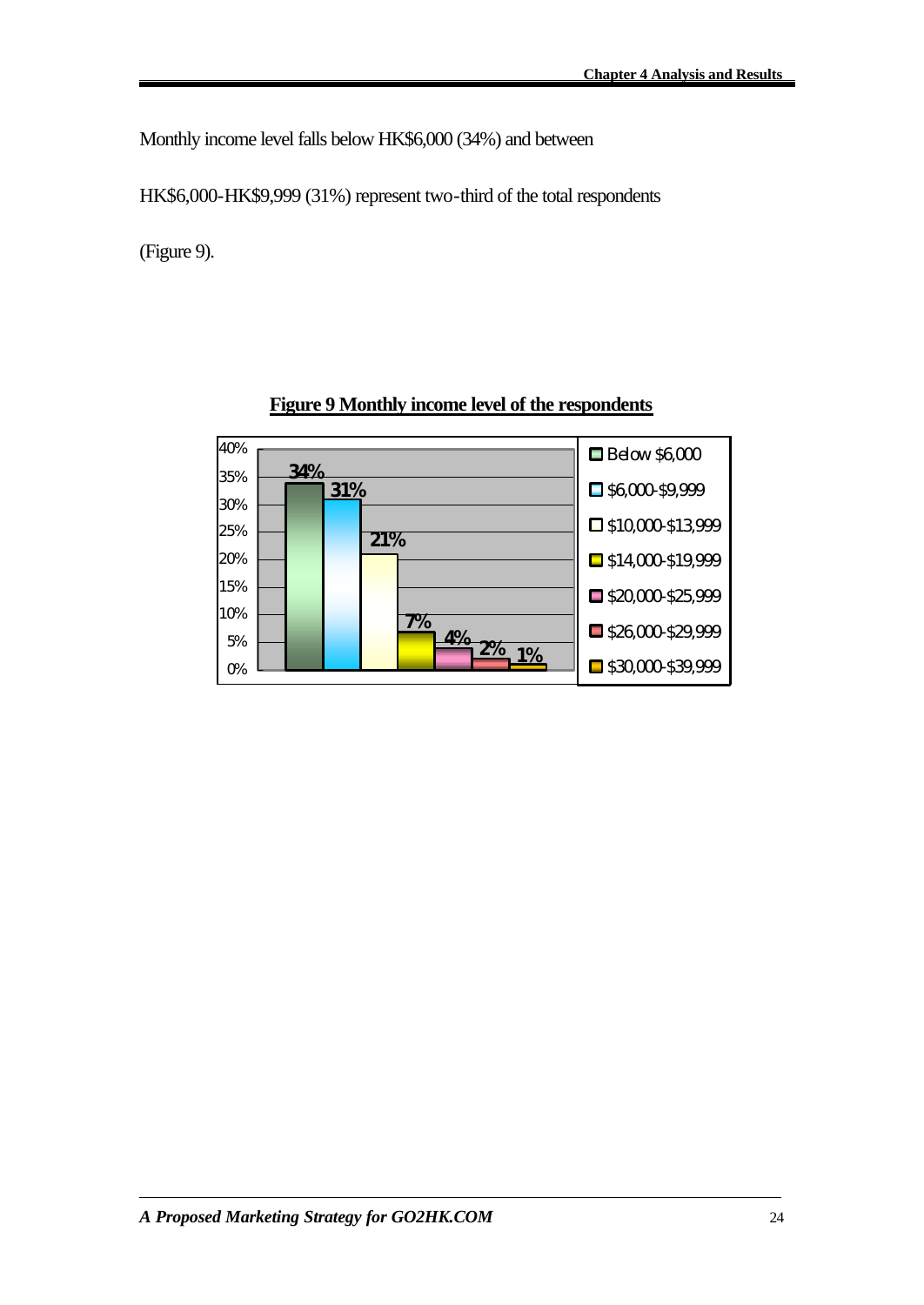# **4.2 General Findings of Web Auction Industry**

Although majority (92%) of respondents has heard about the online auction, only 39% of them have browsed the online auction web sites. For those who have browsed the online auction web site, 78% and 72% have browsed "red-dots.com" and "go2hk.com" respectively. The reasons for not browsed the online auction web sites are mainly due to the reliability problem (52%) and respondents' own interests (41%) (Figure 11).

From the survey, it is found that Internet (76%) is the main channel for the respondents to know the online auction. Followings are television and newspaper, both shares 55% of the total respondents (Figure10).



**Figure 10 Advertising channels for respondents to know the online auction**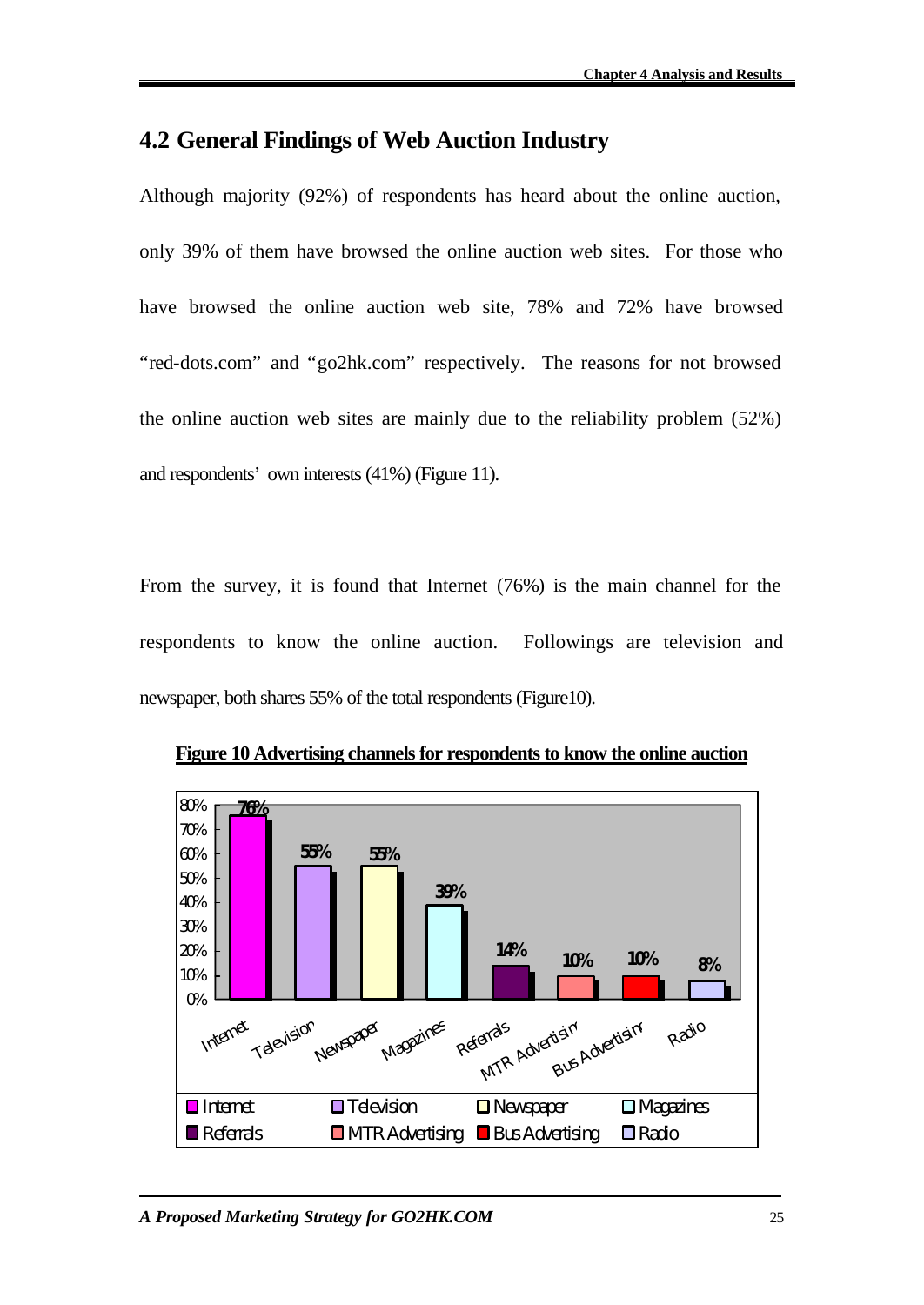

**Figure 11 Composition of general findings of web auction industry**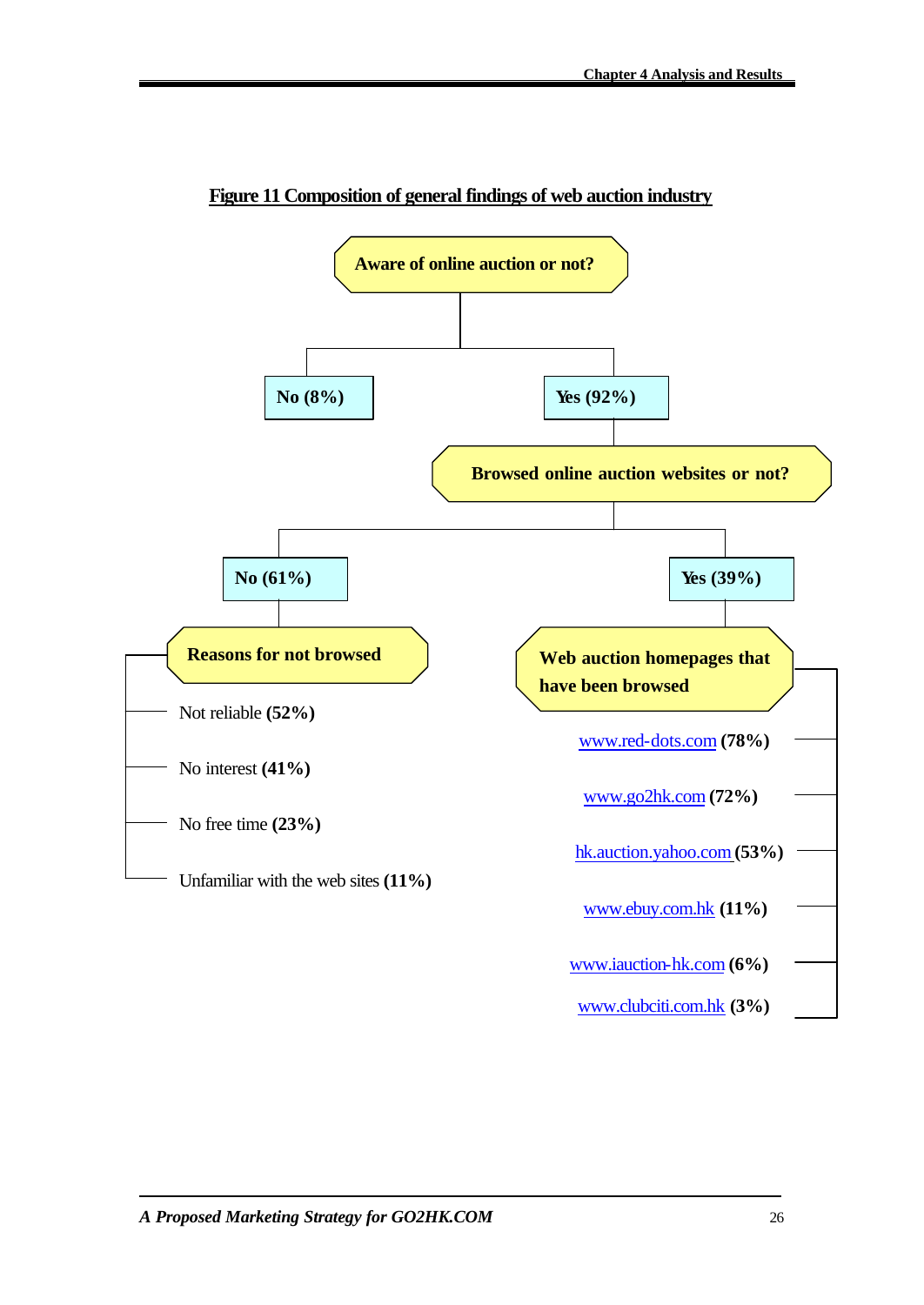# **4.3 Comparison of the Findings between Sellers and Bidders**

### *4.3.1 Number of Sellers and Bidders*

According to the respondents who have browsed the homepages of web auction, there are 12 of them have posted products on the websites for selling. Moreover, there are 28 of the respondents have bidden the items through web auctions (Figure 12). The result indicates that the number of bidders is more than twice of the number of sellers. This is explaining that respondents who have browsed the homepages of web auction are more willing to bid the existing products, rather than post any product actively.



**Figure 12 Number of Respondents who are sellers and bidders**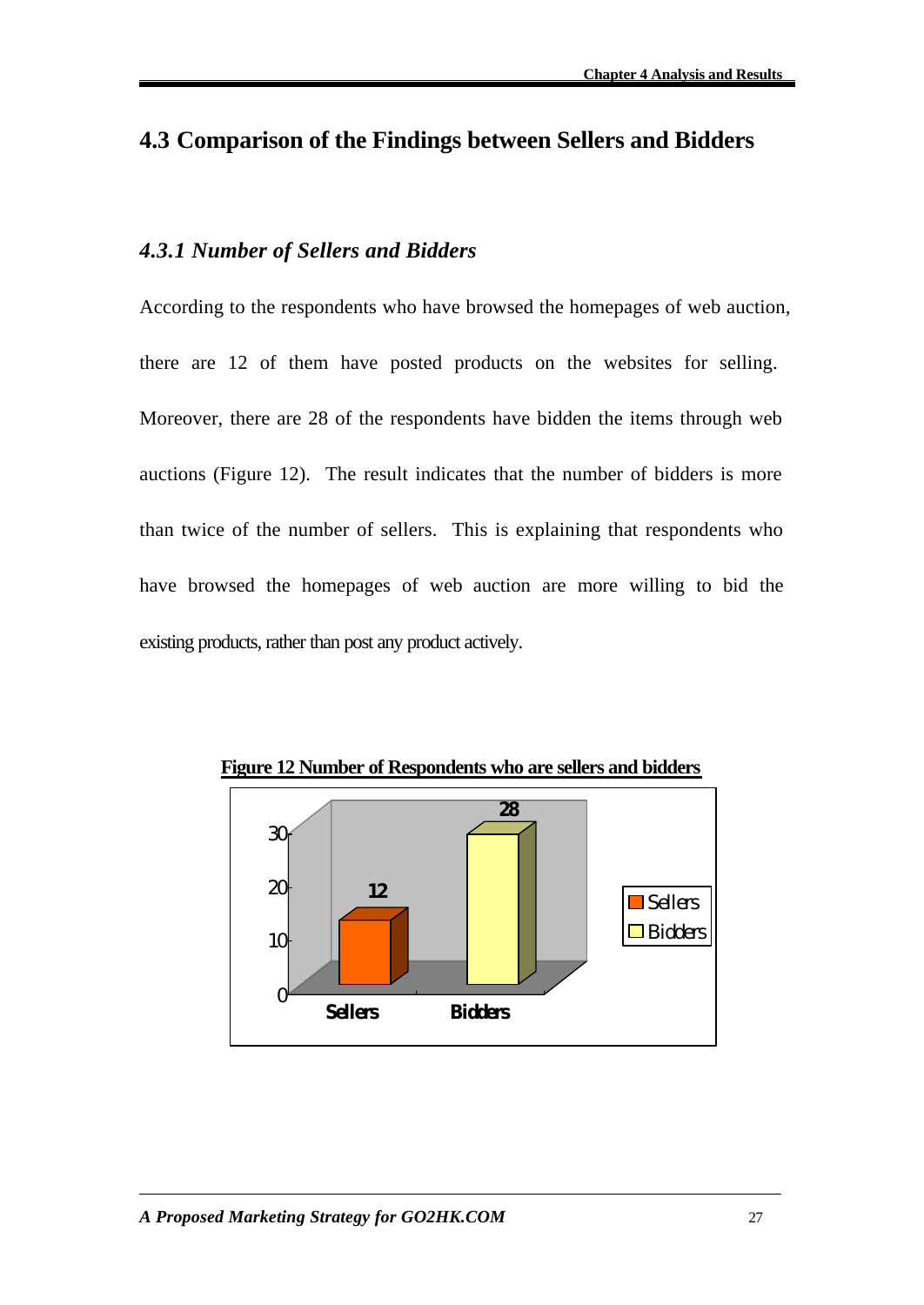### *4.3.2 Products that have been posted or bid for sellers and bidders*

As shown in the Figure 13, there are the frequencies of the sellers and bidders who have posted or have bid the products of categories through web auction. The most popular products in the eyes of both sellers and bidders seem to be "Computers & Accessories", and "Telecom Products". However, there are two types of products that respondents have not posted or bid, they are "Toys, Gift & Novelties", and "Food & Wine".

For the sellers, they have not posted the following three types of categories: 1) "Fashions", 2) "Movie & Music" and 3) "Electrical & Home Appliance". For the bidders, they have not tried to bid the "Food & Wine", and "Books & Comics".



**Figure 13 Products that have been posted or bid**

*A Proposed Marketing Strategy for GO2HK.COM* 28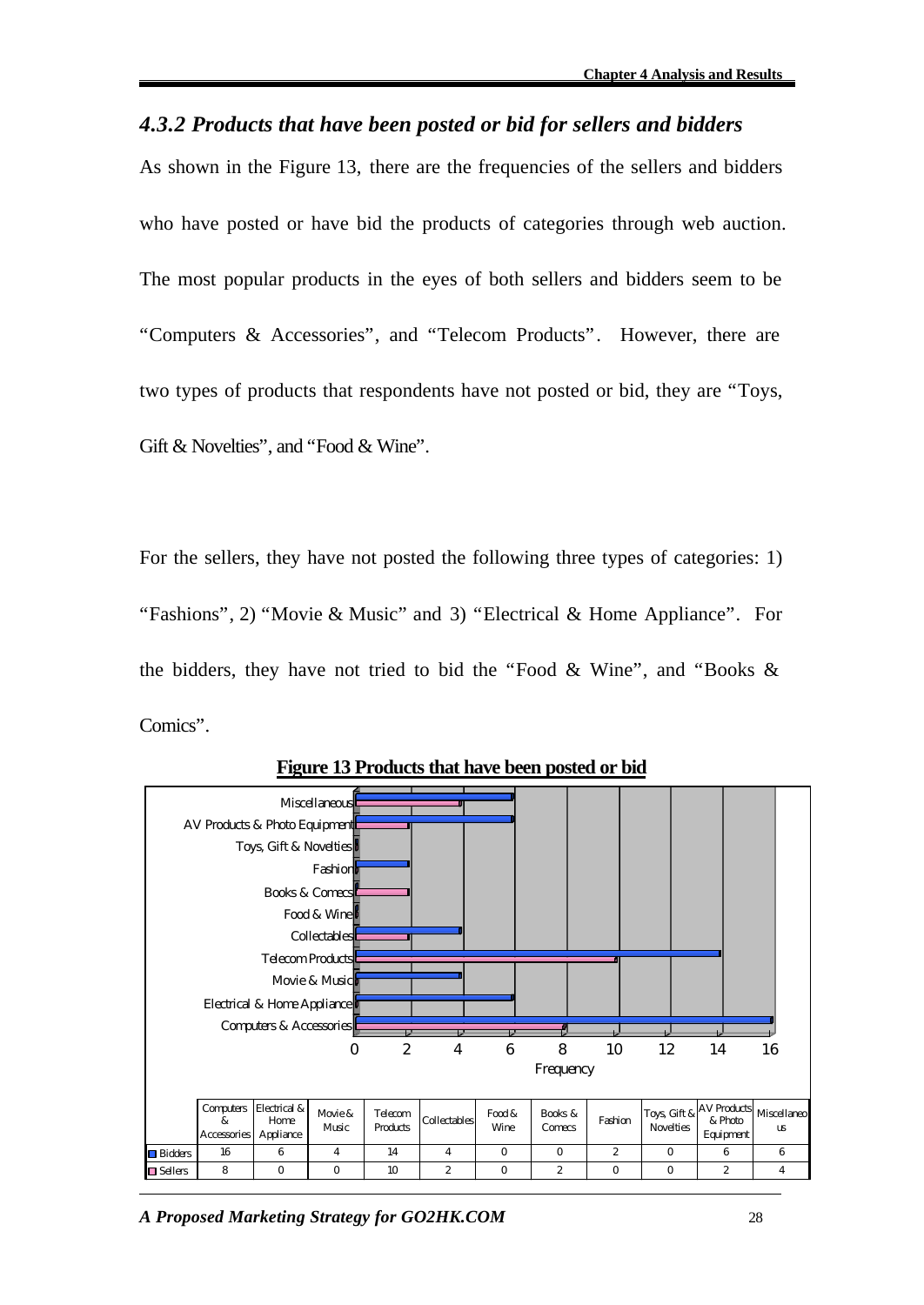## *4.3.3 Websites that sellers and bidders used for web auction*

According to the Figure 14, it shows that the sellers only use three homepages for selling their products, they are red-dots (6), go2hk (4) and yahoo (2). On the other hand, red-dots and go2hk have the same frequency (12) for the bidders who have bid through those web sites. And also, the third frequency of the bidders used for bidding is yahoo (10). It implies that red-dots, go2hk, and yahoo seem to be the most three popular web auction companies among the other local companies.



**Figure 14 Websites that sellers and bidders used for web auction**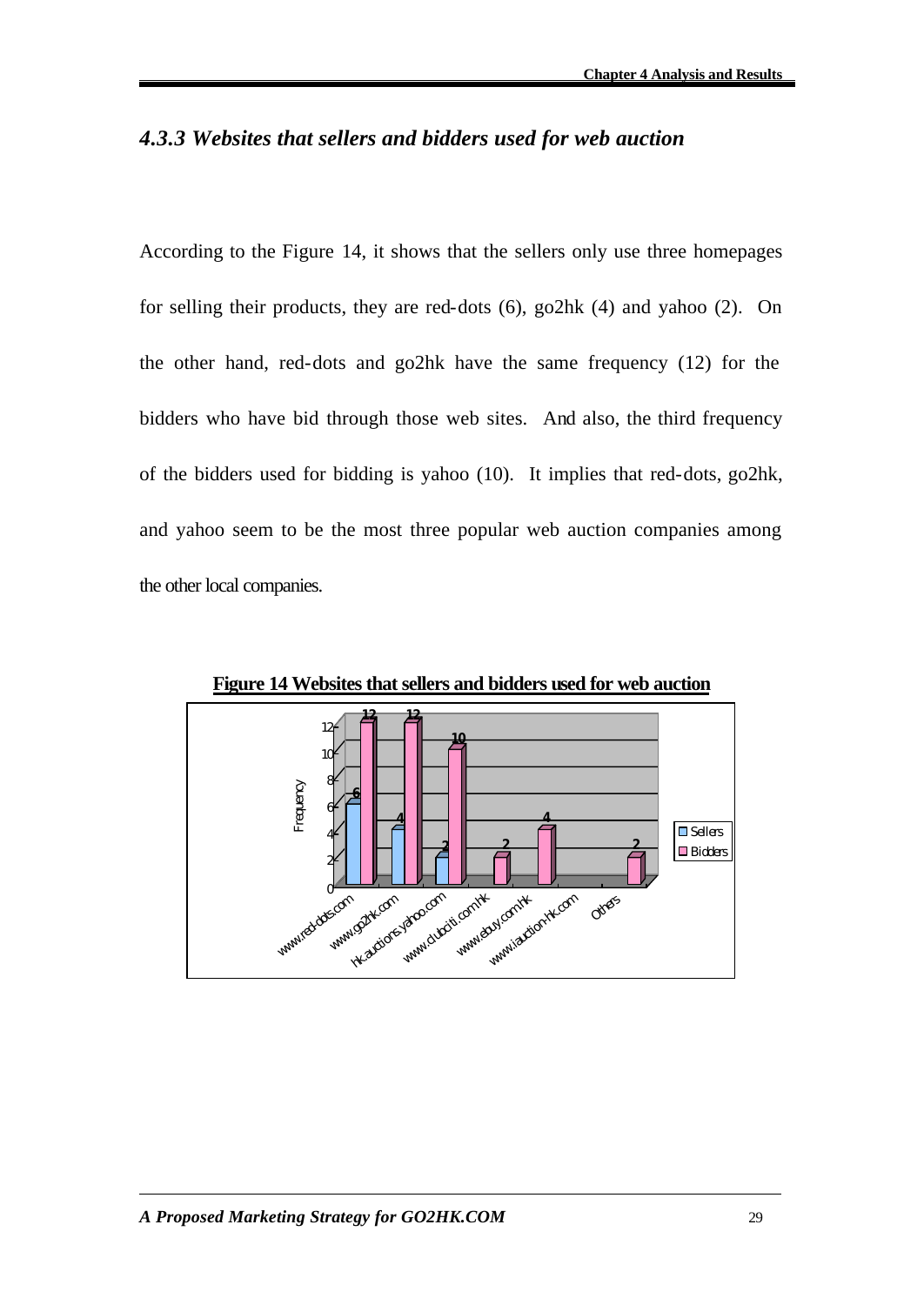*4.3.4 The frequency of sellers and bidders have posted or bid and* 

*success rate*





There are 12 of the respondents have posted items for bidding in web auction. Among the respondents, half of them could sell their products successfully. In addition, there are 28 bidders have bid the items in web auction site, among there have 8 of them have successfully bought the items. The success rate for sellers is 50%, while for bidders is 29%.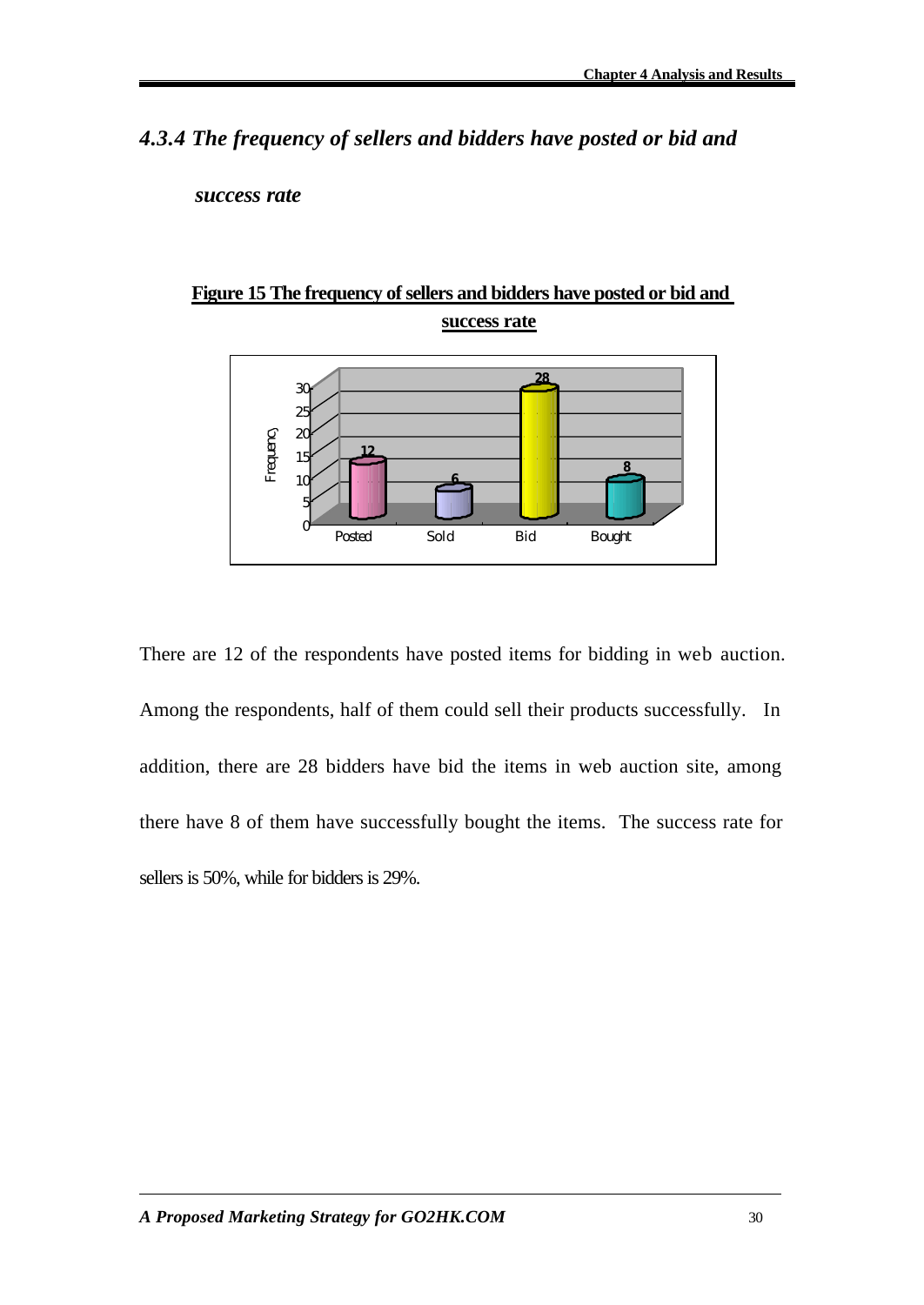*4.3.5 Product Categories that have been sold and bought successfully*



**Figure 16 Product categories that have been sold and bought successfully**

In the Figure 16, there are the frequencies of the sellers and buyers who have sold and have bought the types of products successfully through web auction. The sellers have sold the "Computer & Accessories" (2), "Telecom Products" (2), "Collectable" (1) and "Miscellaneous" (1) through web auction. The bidders have bid and bought the following items successfully: "Computer & Accessories" (1), "Telecom Products" (2) and "Miscellaneous" (2).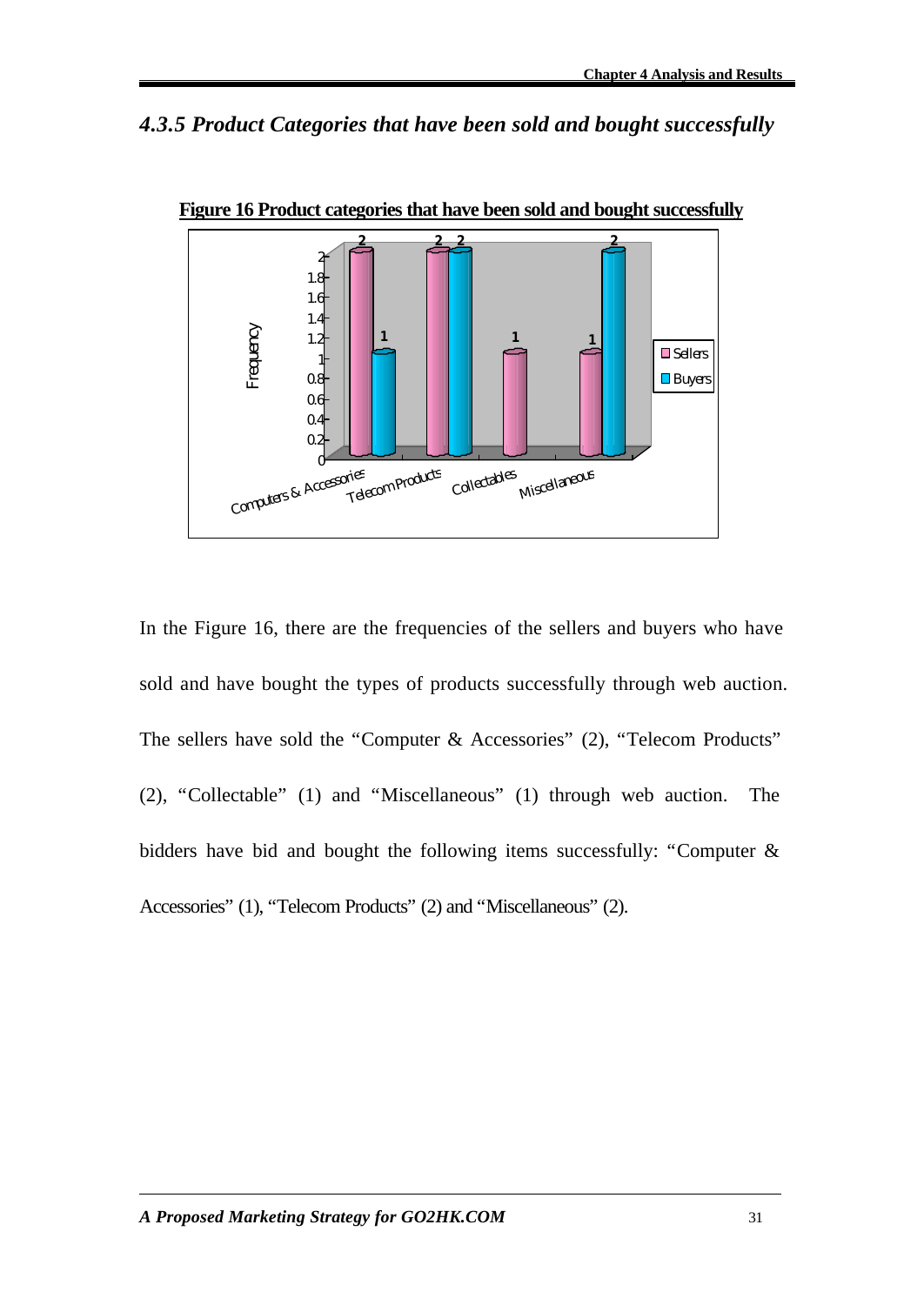# *4.3.6 Websites that sellers and bidders sold and bought successfully*



**Figure 17 Websites that sellers and bidders sold and bought successfully**

There are three sellers sold the items in red-dots and two sellers sold the items via go2hk successfully. Moreover, there are one buyer who had bought the items in red-dots and three buyers had bid and bought the item successfully in go2hk (Figure 17).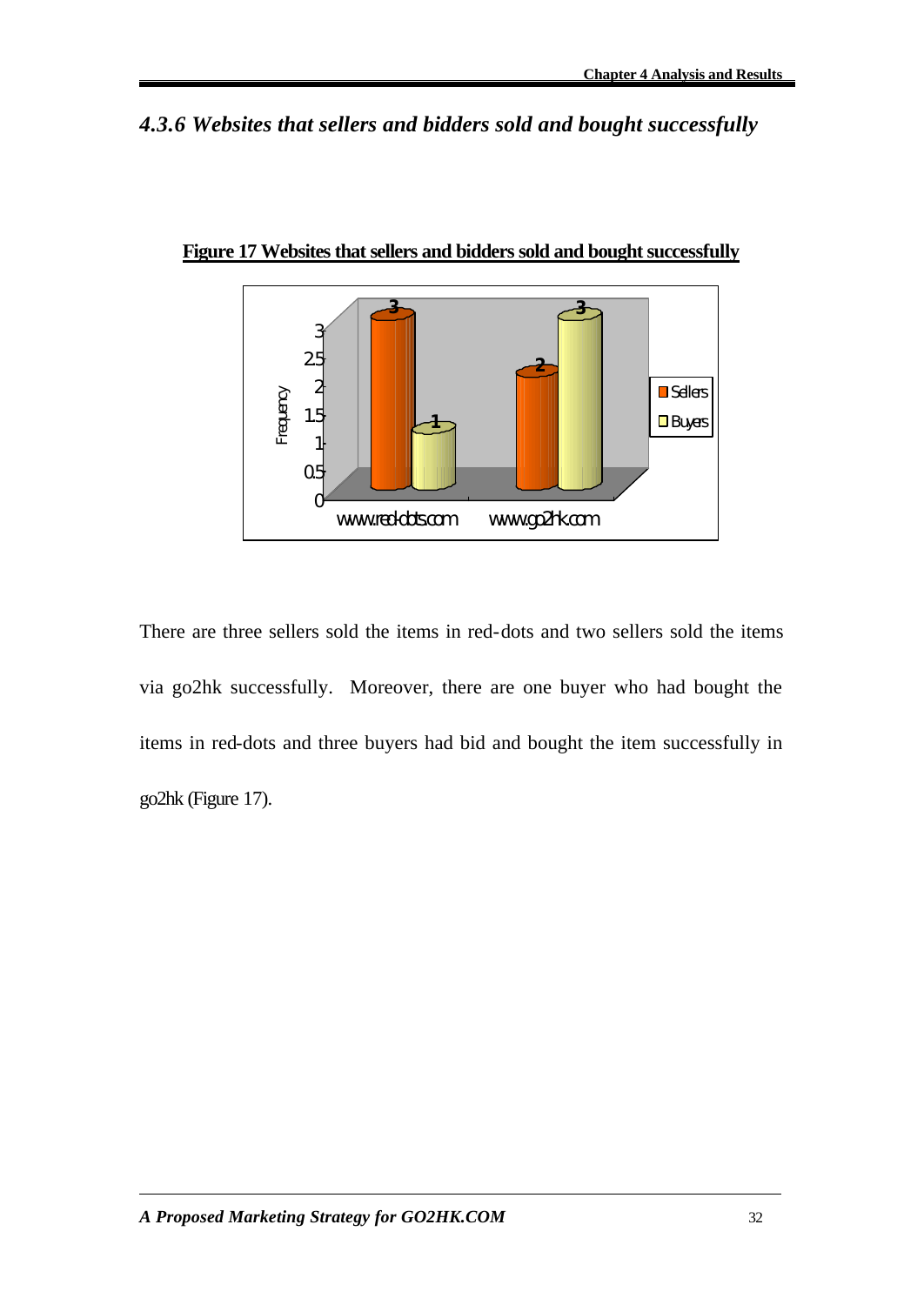# *4.3.7 Reasons for not sold or bid product successfully*



**Figure 18 Reasons for not sold or bid products successfully**

It is found that not meeting the reserve price offered by sellers is the main reason for the sellers cannot sell the products successfully (67%). On the other hand, bidders who fail to buy the products are greatly because other bidders offer a higher price for that product (90%).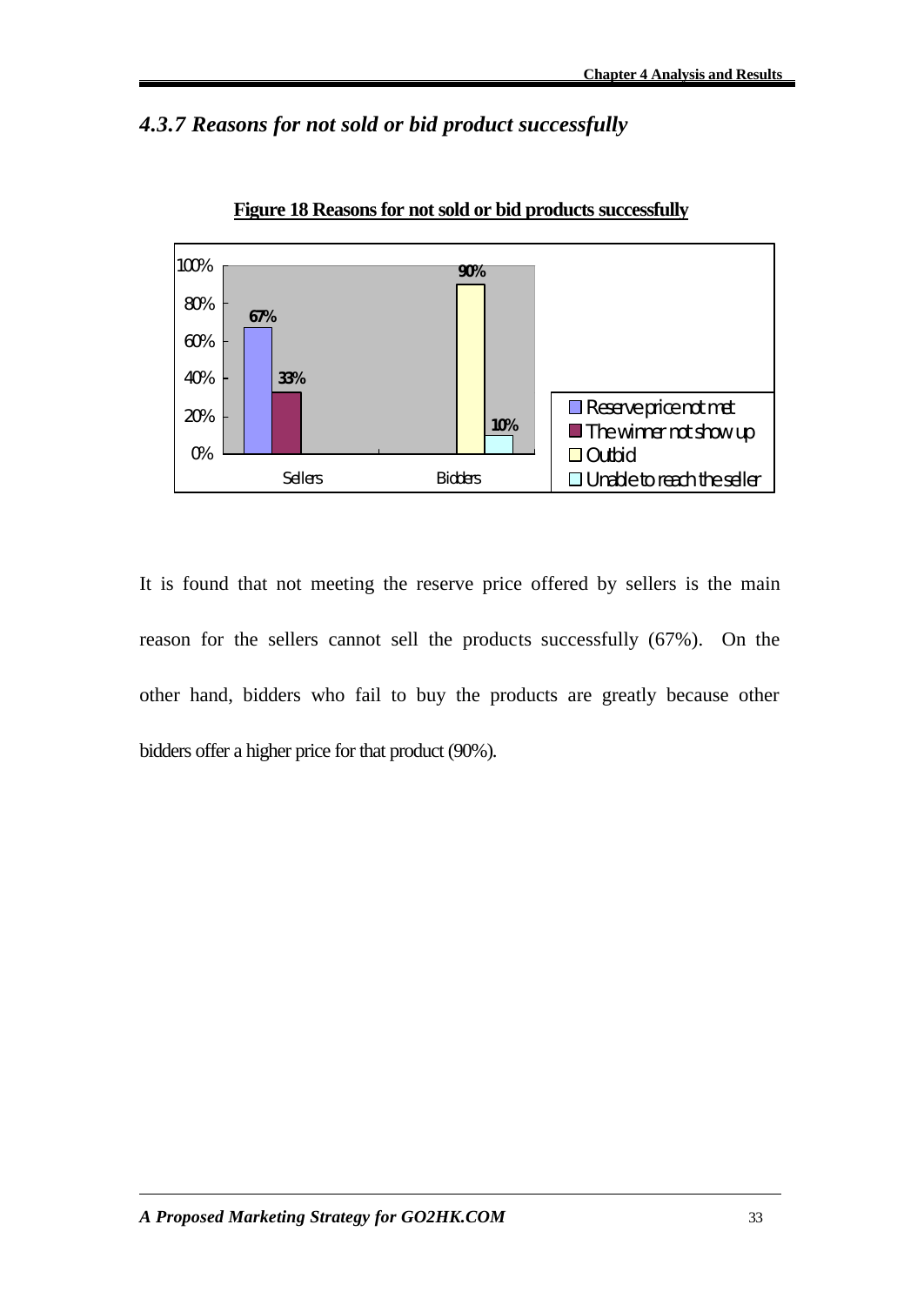# **4.4 Important Criteria of Web Auction**

## *4.4.1 Factor Analysis*

|                                     | <b>Factor I</b> | <b>Factor II</b>       | <b>Factor III</b>    | <b>Factor IV</b>    | <b>Factor V</b> |
|-------------------------------------|-----------------|------------------------|----------------------|---------------------|-----------------|
| <b>Factors</b>                      | (Operation      | (Payment and           | (Bidding             | (Homepage           | (Product and    |
|                                     | Policy)         | <b>Customers</b>       | <b>Environment</b> ) | and Server          | Local           |
| <b>Criteria</b>                     |                 | <b>Responsiveness)</b> |                      | <b>Attributes</b> ) | Language)       |
| 1. User Agreement                   | .621            | .162                   | $-.041$              | $-.072$             | .042            |
| 2. Outage Policy                    | .627            | .084                   | $-.080$              | .145                | .093            |
| 3. Security                         | .538            | .034                   | .010                 | .228                | .021            |
| 4. Privacy                          | .559            | .443                   | .138                 | .011                | $-.232$         |
| 5. Responsiveness to Members' Needs | .194            | .586                   | $-.039$              | .268                | $-.045$         |
| 6. Regular Meetings with Members    | .067            | .528                   | .471                 | $-.034$             | .317            |
| 7. Method of Payment                | .090            | .731                   | .024                 | $-.045$             | $-.029$         |
| 8. Service Charge                   | $-.134$         | .722                   | $-.172$              | .092                | .331            |
| 9. Outbid Notice                    | .043            | $-.167$                | .794                 | $-.071$             | .162            |
| 10. Auto-bidder                     | $-.102$         | .087                   | .769                 | $-.048$             | $-.147$         |
| 11. Bidding Atmosphere              | $-.510$         | .124                   | .504                 | .297                | $-.091$         |
| 12. Speed of Server                 | .103            | .108                   | $-.031$              | .590                | .070            |
| 13. Homepage Design                 | .127            | $-.032$                | .098                 | .777                | .071            |
| 14. User Friendly                   | .300            | .217                   | .041                 | .606                | $-.041$         |
| 15. Number of Items                 | .276            | .323                   | $-.396$              | $-.020$             | .510            |
| 16. Innovative Ideas                | $-.174$         | $-.058$                | .066                 | .477                | .511            |
| 17. Chinese Version                 | .098            | .013                   | .190                 | .190                | .747            |

#### **Table 3 Rotated Factor Matrix for Criteria**

In Question 22, there are twenty-two criteria for interviewees to rate the level of importance when choosing a web auction company. To reduce the number of variables by eliminating redundancy, "Factor Analysis" is used to identify underlying dimensions in the data. Criteria that have loading below 0.5 are eliminated [Aaker and Day 1990]. After elimination, seventeen remaining criteria are grouped into five factors, they are 1) Operation Policy; 2) Payment and Customer Responsiveness; 3) Bidding Environment; 4) Homepage and Server Attributes and 5) Product and Local Language.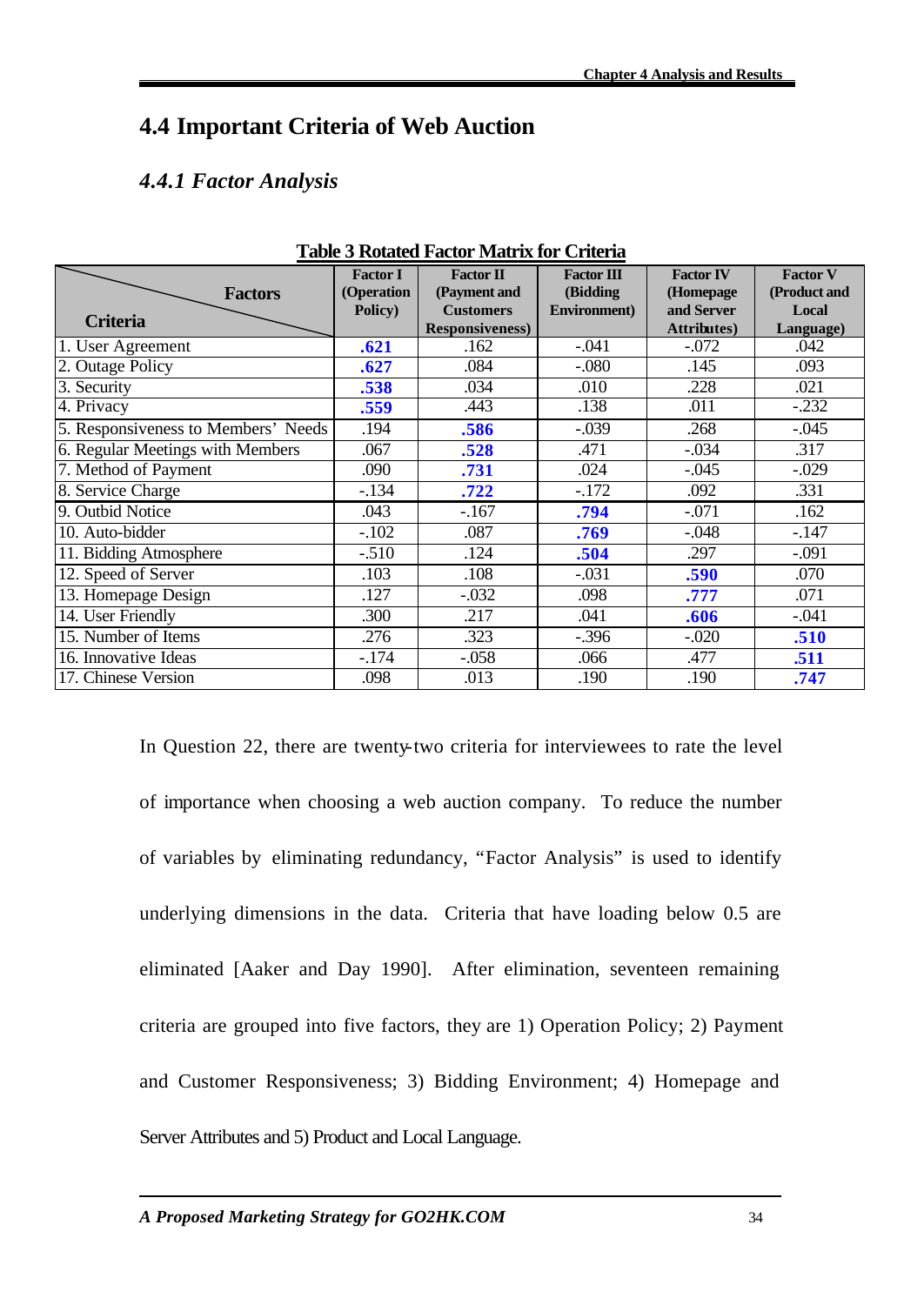# *4.4.2 Mean scores*

| sellers and bidders                                              |                                    |                                      |                                    |                                    |                             |                |
|------------------------------------------------------------------|------------------------------------|--------------------------------------|------------------------------------|------------------------------------|-----------------------------|----------------|
| <b>Criteria</b>                                                  | <b>Mean</b>                        | <b>Mean</b>                          | <b>Mean</b>                        | <b>Mean</b>                        | <b>ANOVA</b>                |                |
| <b>Factors</b>                                                   | <b>Scores of</b><br><b>Factors</b> | <b>Scores of</b><br><b>Non-users</b> | <b>Scores of</b><br><b>Sellers</b> | <b>Scores of</b><br><b>Bidders</b> | <b>Significant</b><br>Level | <b>F-value</b> |
| <b>Factor I: Operation Policy</b>                                | 4.23                               |                                      |                                    |                                    |                             |                |
| 1. User Agreement                                                |                                    | 3.68                                 | 3.17                               | 3.71                               | N.S.                        | .802           |
| 2. Outage Policy                                                 |                                    | 3.79                                 | 3.83                               | 3.86                               | $.000***$                   | 6.732          |
| 3. Security                                                      |                                    | 4.70                                 | 4.83                               | 4.71                               | $.000$ ***                  | 9.107          |
| 4. Privacy                                                       |                                    | 4.64                                 | 4.83                               | 4.64                               | $.000***$                   | 6.336          |
| <b>Factor II: Payment and Customers</b><br><b>Responsiveness</b> | 3.64                               |                                      |                                    |                                    |                             |                |
| 5. Responsiveness to Members' Needs                              |                                    | 3.95                                 | 4.00                               | 3.71                               | $.005***$                   | 3.886          |
| 6. Regular Meeting with Members                                  |                                    | 2.29                                 | 2.00                               | 1.93                               | $.028**$                    | 2.793          |
| 7. Method of Payment                                             |                                    | 4.16                                 | 3.83                               | 4.14                               | $.031**$                    | 2.720          |
| 8. Service Charge                                                |                                    | 4.36                                 | 3.67                               | 4.36                               | N.S.                        | 1.629          |
| <b>Factor III: Bidding Environment</b>                           | 3.60                               |                                      |                                    |                                    |                             |                |
| 9. Outbid Notice                                                 |                                    | 3.81                                 | 3.50                               | 3.86                               | $.043**$                    | 2.517          |
| 10. Auto-bidder                                                  |                                    | 3.32                                 | 3.33                               | 3.36                               | $.077*$                     | 2.143          |
| 11. Bidding Atmosphere                                           |                                    | 3.43                                 | 3.33                               | 3.79                               | N.S.                        | .437           |
| <b>Factor IV: Design and Operation</b>                           | 4.22                               |                                      |                                    |                                    |                             |                |
| 12. Speed of Server                                              |                                    | 4.59                                 | 4.15                               | 4.43                               | $.011**$                    | 3.358          |
| 13. Homepage Design                                              |                                    | 3.89                                 | 4.17                               | 4.50                               | N.S.                        | 1.264          |
| 14. User Friendly                                                |                                    | 4.20                                 | 3.67                               | 4.29                               | $.069*$                     | 2.216          |
| <b>Factor V: Product and Local</b><br>Language                   | 3.59                               |                                      |                                    |                                    |                             |                |
| 15. Number of Items                                              |                                    | 3.27                                 | 3.17                               | 3.36                               | N.S.                        | 1.142          |
| 16. Innovation Ideas                                             |                                    | 3.90                                 | 3.33                               | 3.86                               | N.S.                        | 1.172          |
| 17. Chinese Version                                              |                                    | 3.59                                 | 3.33                               | 3.71                               | N.S.                        | 1.605          |

### **Table 4 Mean scores and ANOVA results of criteria between non-users,**

*\*For mean scores, 1 = least important, through to 5 = most important (i.e. higher value of the mean, greater* 

*the importance).*

*\*Mean is rounded to 2 decimal places.*

*\*\*\*P .01 = highly statistically significant*

*\*\*P .05 = statistically significant* 

*\*P .1 = marginally statistically significant* 

*N.S. = Not Significant*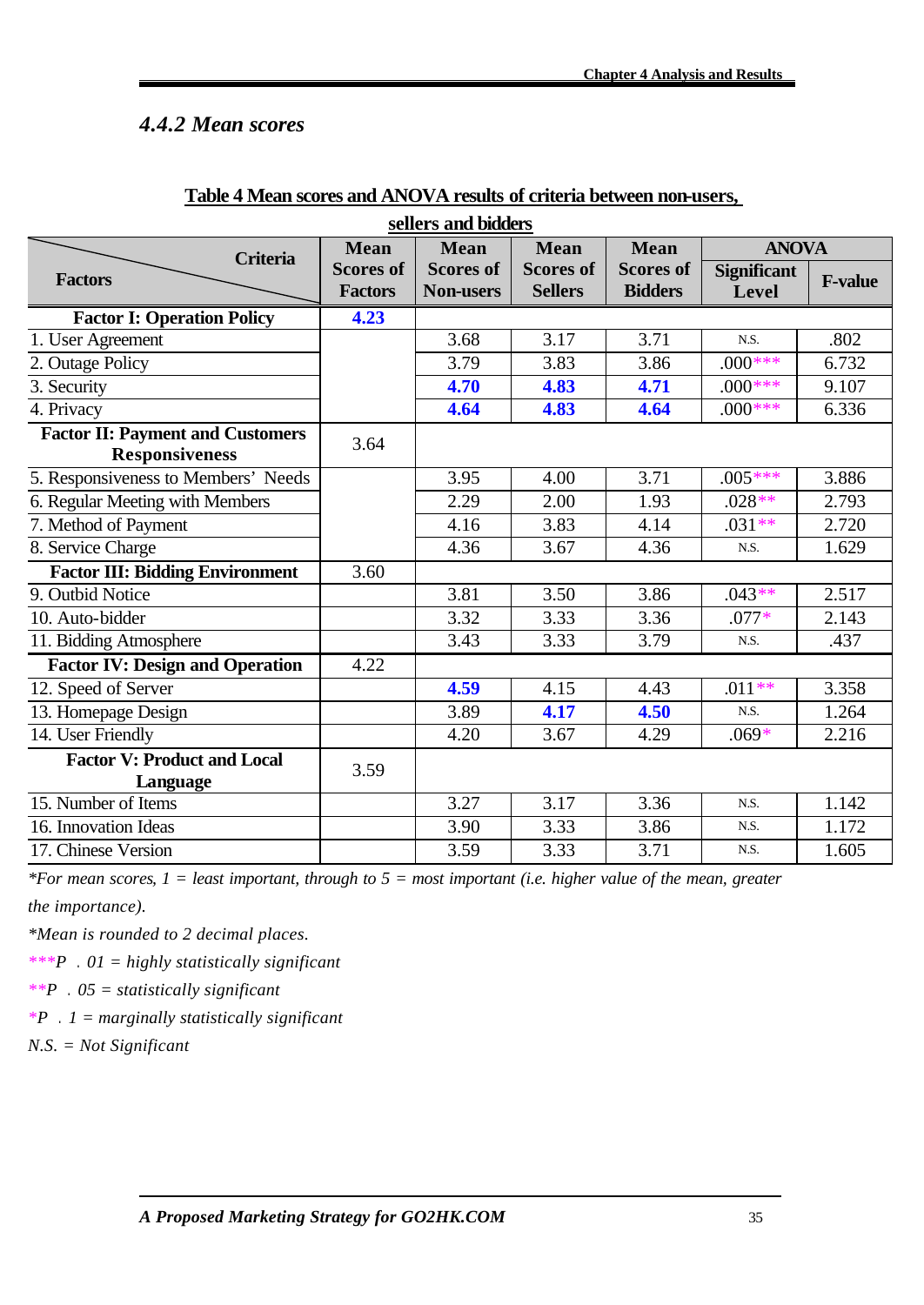In Table 4, the mean scores of criteria importance in term of non-users, sellers and bidders are shown. "Security" and "Privacy" are the two most important criteria in the views of respondents when choosing a web auction company. Both criteria belong to Factor I. Interestingly, these two criteria are related to e-business, rather than online auction industry. It is also found that these two criteria have highly statistically significant relationship with non-users and users. Furthermore, there are different opinions between the users and non-users. Apart from "Security" and "Privacy", both sellers and bidders rate "Homepage Design" as third important criterion. For the non-users, however, the third important criterion is "Speed of Server". In the column of "Mean Scores of Factors" in Table 4, it is shown that "Factor I" has the highest mean score (4.23) among the five factors.

In addition, it is found that "Outage Policy" and "Responsiveness to Members' Needs" are two criteria that have highly statistically significant with the web auction users and non-users. Other criteria that shown statistically significant include "Regular Meeting with Members", "Method of Payment", "Outbid Notice", and "Speed of Server".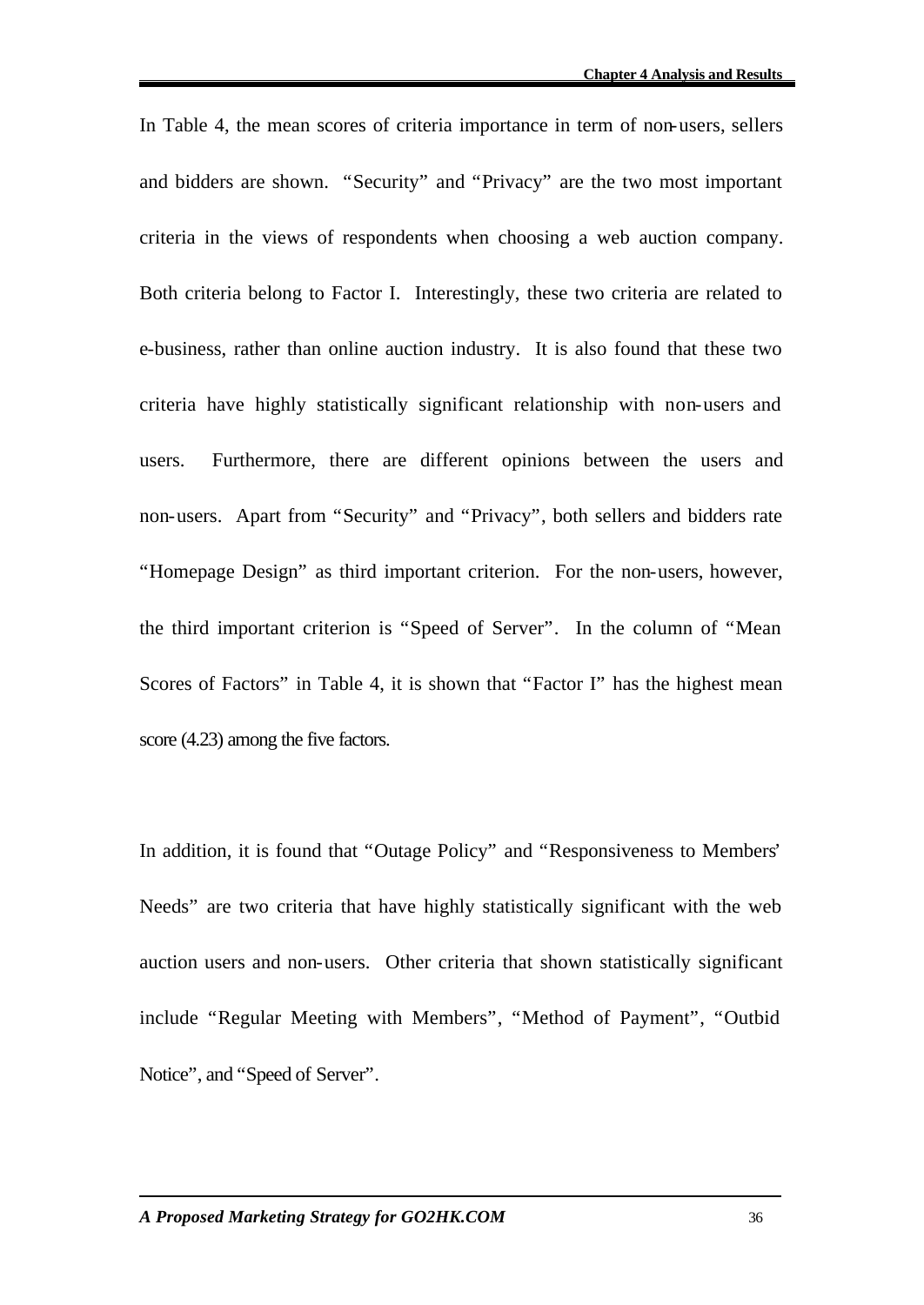# *4.4.3 The relationship between criteria and demographic factors*

| <b>Criteria</b>                                                  | Gender    | Age        | <b>Education</b><br>Level | <b>Occupation</b> | <b>Monthly</b><br><b>Income</b> |
|------------------------------------------------------------------|-----------|------------|---------------------------|-------------------|---------------------------------|
| <b>Factor I: Operation Policy</b>                                |           |            |                           |                   |                                 |
| 1. User Agreement                                                | N.S.      | N.S.       | N.S.                      | N.S.              | N.S.                            |
| 2. Outage Policy                                                 | $.045**$  | $.021**$   | $.000***$                 | $.012**$          | $.012**$                        |
| 3. Security                                                      | $.023**$  | $.004***$  | $.095*$                   | $.000***$         | $.013**$                        |
| $\overline{4}$ . Privacy                                         | N.S.      | $.013**$   | N.S.                      | N.S.              | $.034**$                        |
| <b>Factor II: Payment and</b><br><b>Customers Responsiveness</b> |           |            |                           |                   |                                 |
| 5. Responsiveness to Members' Needs                              | N.S.      | $.008***$  | N.S.                      | $.001***$         | $.019**$                        |
| 6. Regular Meeting with Members                                  | N.S.      | N.S.       | N.S.                      | N.S.              | N.S.                            |
| 7. Method of Payment                                             | $.014**$  | $.001***$  | N.S.                      | $.009***$         | $.000$ ***                      |
| 8. Service Charge                                                | N.S.      | $.000$ *** | $.047**$                  | N.S.              | $.005***$                       |
| <b>Factor III: Bidding Environment</b>                           |           |            |                           |                   |                                 |
| 9. Outbid Notice                                                 | N.S.      | N.S.       | $.085*$                   | $.002***$         | N.S.                            |
| 10. Auto-bidder                                                  | $.080*$   | .098*      | $.003***$                 | N.S.              | $.014**$                        |
| 11. Bidding Atmosphere                                           | N.S.      | $.006***$  | N.S.                      | N.S.              | $.001***$                       |
| <b>Factor IV: Design and Operation</b>                           |           |            |                           |                   |                                 |
| 12. Speed of Server                                              | N.S.      | N.S.       | N.S.                      | N.S.              | N.S.                            |
| 13. Homepage Design                                              | $.006***$ | $.001***$  | $.001***$                 | N.S.              | $.000$ ***                      |
| 14. User Friendly                                                | N.S.      | $.097*$    | N.S.                      | N.S.              | $.092*$                         |
| <b>Factor V: Product and Local</b><br>Language                   |           |            |                           |                   |                                 |
| 15. Number of Items                                              | N.S.      | $.057*$    | $.079*$                   | N.S.              | $.000$ ***                      |
| 16. Innovation Ideas                                             | N.S.      | N.S.       | $.000$ ***                | N.S.              | N.S.                            |
| 17. Chinese Version                                              | $.027**$  | N.S.       | N.S.                      | $.017**$          | $.039**$                        |

**Table 5 ANOVA Results -- relationship between criteria and demographic factors**

*\*\*\*P .01 = highly statistically significant*

*\*\*P .05 = statistically significant* 

*\*P .1 = marginally statistically significant* 

*N.S. = Not Significant*

The relationship between criteria and demographic factors is tested by ANOVA

(Table 5). The result showed that there is significant relationship between

demographic factors and most of the criteria. This is explaining that the level

of monthly income would greatly affect the perceived level of importance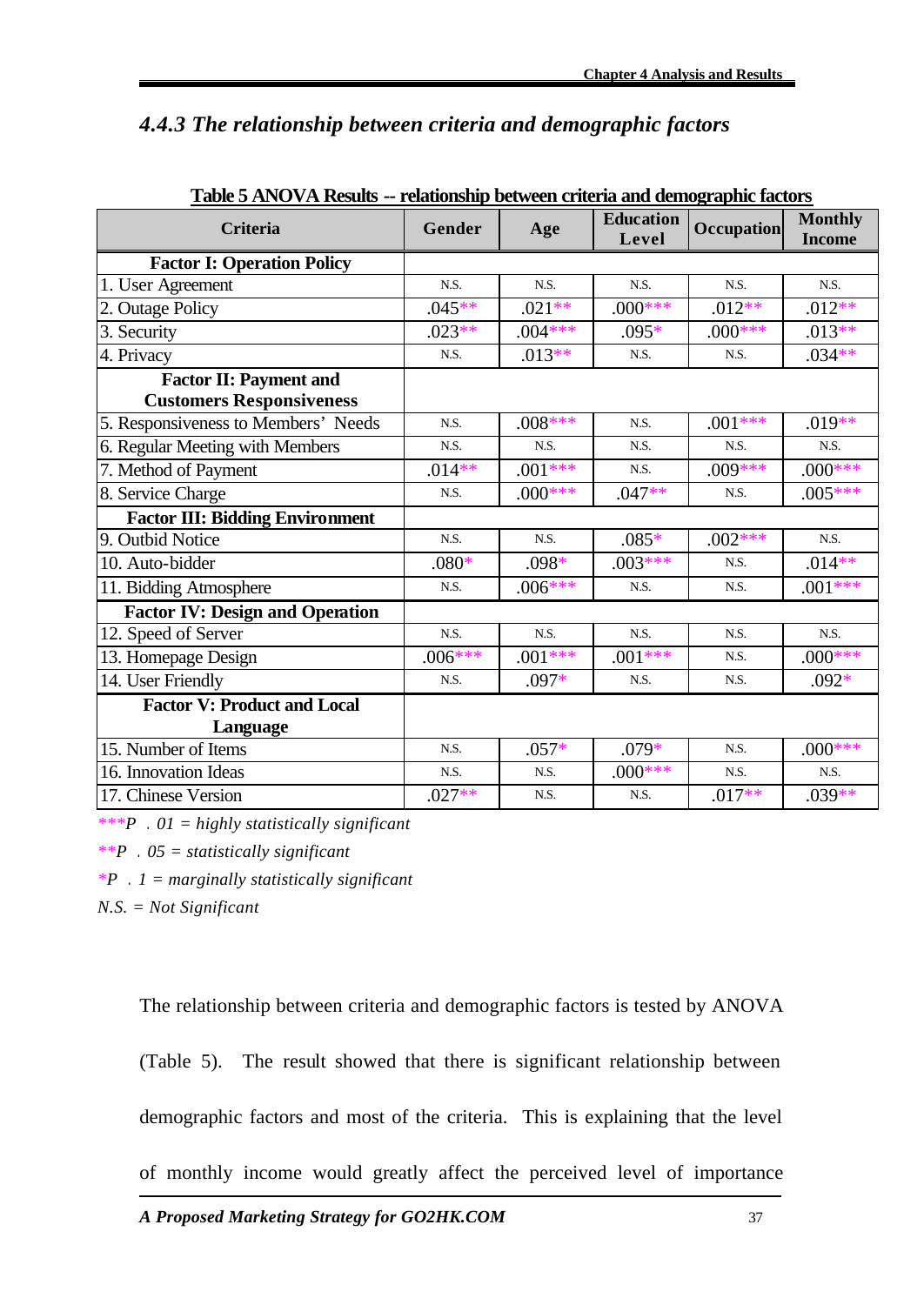towards those criteria when respondents choosing a web auction company.

Additionally, the highest mean criterion, "Security", has highly statistically significant with age and occupation, statistically significant with gender and monthly income, and marginally statistically significant with education level. It implies that different demographic groups have different perception about the importance of "Security" when choosing a web auction company. The third important criterion in the eyes of user, "Homepage Design", has highly statistically significant with all demographic groups except occupation.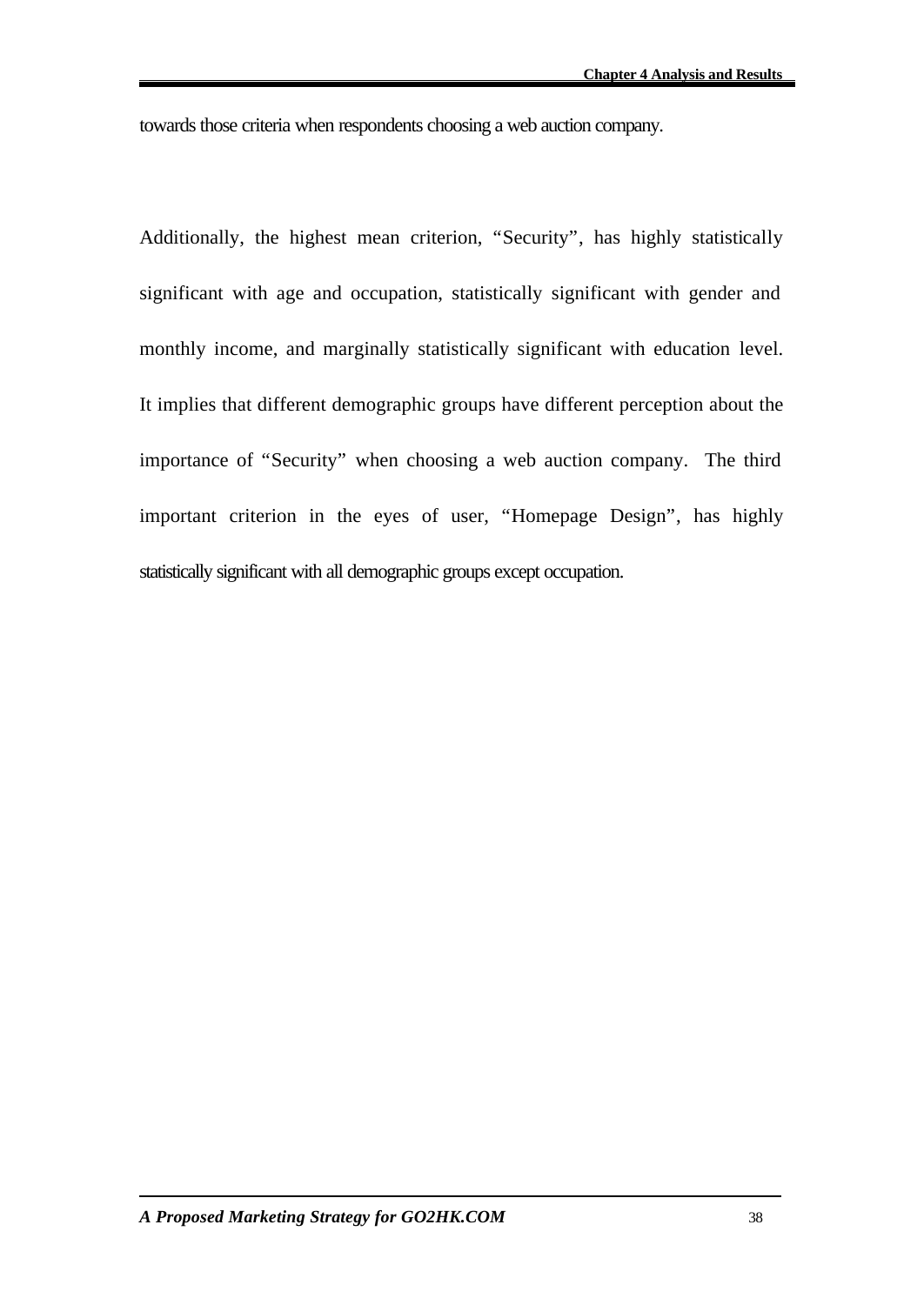# **4.5 Preferable Products of Web Auction**

# *4.5.1 Mean scores*

|                                    | <b>Mean</b>                          | <b>Mean</b>                        | <b>Mean</b>                        | <b>ANOVA</b>                |                |
|------------------------------------|--------------------------------------|------------------------------------|------------------------------------|-----------------------------|----------------|
| <b>Products</b>                    | <b>Scores of</b><br><b>Non-users</b> | <b>Scores of</b><br><b>Sellers</b> | <b>Scores of</b><br><b>Bidders</b> | <b>Significant</b><br>Level | <b>F-value</b> |
| 1. Computers & Accessories         | 3.54                                 | 3.17                               | 3.43                               | N.S.                        | .113           |
| 2. Electrical $&$ Home Appliance   | 3.48                                 | 3.33                               | 3.21                               | N.S.                        | 1.243          |
| 3. AV Products $&$ Photo Equipment | <b>3.63</b>                          | 3.67                               | 4.00                               | N.S.                        | 10666          |
| 4. Telecom Products                | 3.80                                 | <b>3.50</b>                        | 4.00                               | $.098*$                     | 1.989          |
| 5. Fashion                         | 3.12                                 | 2.33                               | 2.21                               | $.003***$                   | 4.266          |
| 6. Collectable                     | 3.10                                 | 2.50                               | 3.29                               | N.S.                        | 1.723          |
| 7. Food & Wine                     | 2.14                                 | 2.33                               | 2.14                               | $.079*$                     | 2.133          |
| 8. Books & Comics                  | 3.11                                 | 2.67                               | 2.79                               | $.019**$                    | 3.025          |
| 9. Toys, Gift & Novelties          | 3.07                                 | 2.33                               | 3.14                               | $.024**$                    | 2.881          |
| 10. Miscellaneous                  | 2.81                                 | 2.50                               | 3.07                               | N.S.                        | 1.823          |

### **Table 6 Mean scores and ANOVA results of preferable products between non-users, sellers and bidders.**

*For mean score, 1 = least preferable, through to 5 = most preferable (i.e. larger the mean, greater the preference).*

*Mean is rounded to 2 decimal places.*

*\*\*\*P .01 = highly statistically significant*

*\*\*P .05 = statistically significant*

*\*P .1 = marginally statistically significant*

*N.S. = Not Significant*

In Question 23, "Likert Scale" is used to rate the level of preference of respondents about the products that they are likely to post or bid through web auction. Obviously, as shown in Table 6, "AV Products & Photo Equipment" and "Telecom Products" are the two most preferable products that both sellers and bidders are likely to post or bid through web auction. The implication is that the preference of sellers matches with that of bidders. However, it seems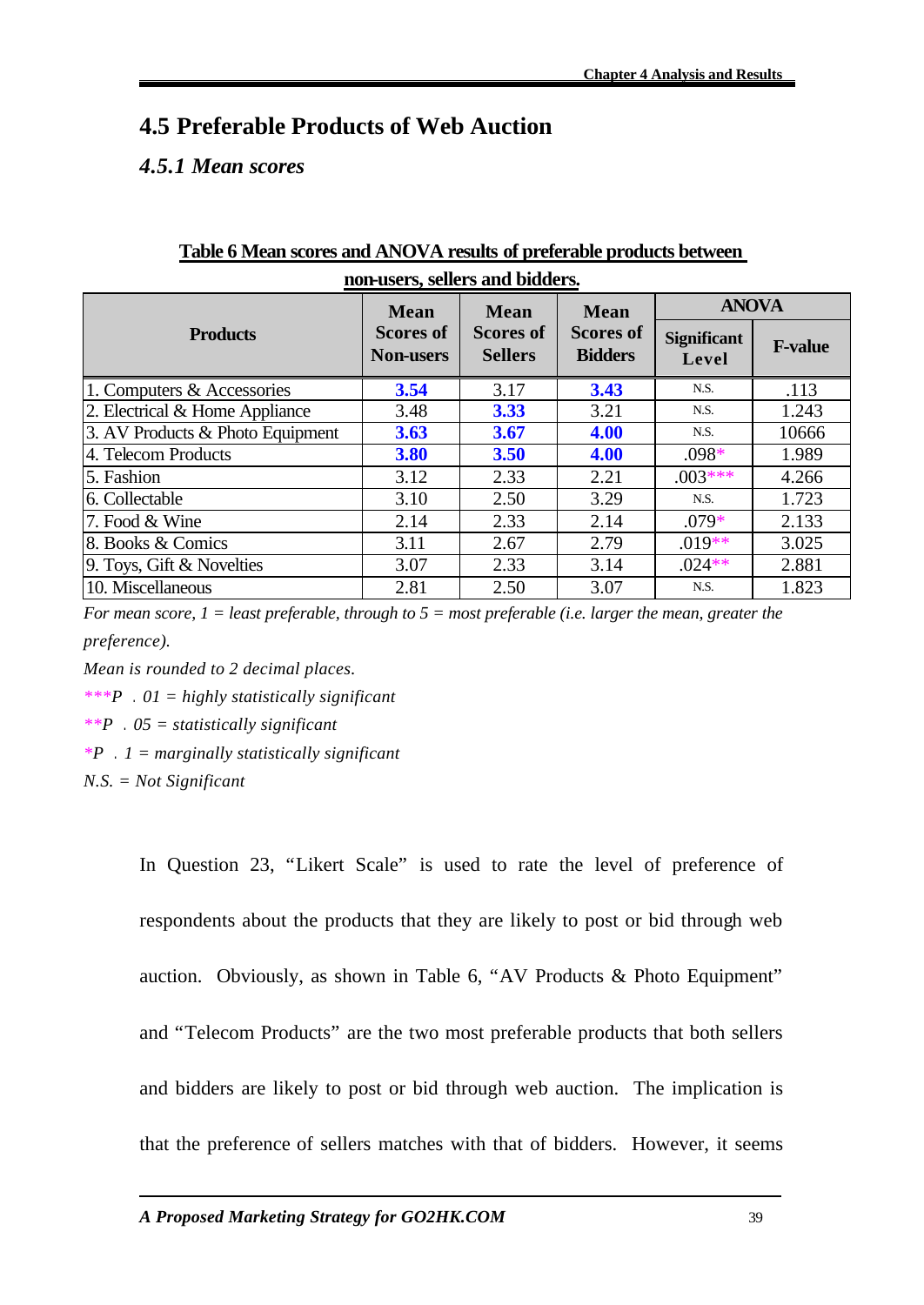that "Electrical & Home Appliance" is the third preferable product in the eyes of sellers (with mean score 3.33). For the bidders, on the other hand, the mean score of "Computer & Accessories" is 3.43, which is rated as the third preferable product.

Among the top four preferable products ("Computers & Accessories", "Electrical & Home Appliance", "AV Products & Photo Equipment", "Telecom Products"), only "Telecom Products" has marginally statistically significant with non-users, sellers and bidders. Besides, the only product that had highly statistically significant is "Fashion".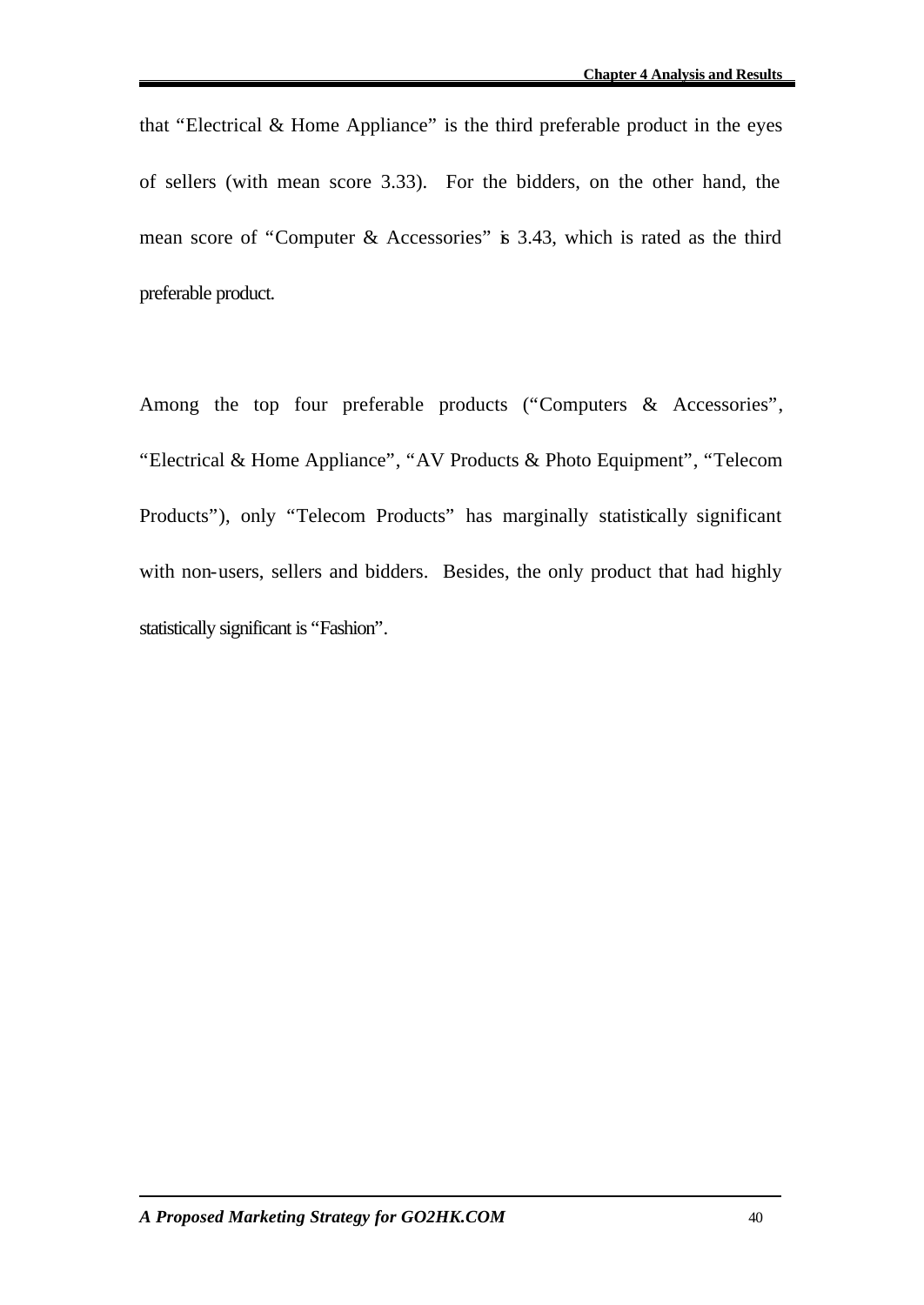# *4.5.2 The relationship between preferable products and demographic*

### *factors*

| demographic factors              |               |           |                           |            |                                 |  |
|----------------------------------|---------------|-----------|---------------------------|------------|---------------------------------|--|
| <b>Products</b>                  | <b>Gender</b> | Age       | <b>Education</b><br>Level | Occupation | <b>Monthly</b><br><b>Income</b> |  |
| 1. Computers & Accessories       | $.018**$      | N.S.      | $.015**$                  | $.000***$  | $.001***$                       |  |
| 2. Electrical & Home Appliance   | $.018**$      | $.029**$  | $.001***$                 | $.086*$    | $.001***$                       |  |
| 3. AV Products & Photo Equipment | $.004***$     | $.000***$ | $.000***$                 | $.000***$  | $.000***$                       |  |
| 4. Telecom Products              | N.S.          | N.S.      | $.016**$                  | $.000***$  | $.006***$                       |  |
| 5. Fashion                       | $.013**$      | N.S.      | N.S.                      | N.S.       | N.S.                            |  |
| 6. Collectable                   | N.S.          | N.S.      | $.074*$                   | N.S.       | $.000$ ***                      |  |
| 7. Food & Wine                   | N.S.          | N.S.      | $.072*$                   | N.S.       | N.S.                            |  |
| 8. Books & Comics                | N.S.          | N.S.      | N.S.                      | $.010***$  | N.S.                            |  |
| 9. Toys, Gift & Novelties        | N.S.          | N.S.      | N.S.                      | $.002***$  | $.083*$                         |  |
| 10. Miscellaneous                | $.011**$      | $.015**$  | $.017**$                  | N.S.       | $.000$ ***                      |  |

# **Table 7 ANOVA Results -- Relationship between preferable products and**

*\*\*\*P .01 = highly statistically significant*

*\*\*P .05 = statistically significant*

*\*P .1 = marginally statistically significant*

*N.S. = Not Significant*

According to Table 7, "AV Product & Photo Equipment" has highly statistically significant relationship with all demographic factors. Moreover, education level, occupation and monthly income have highly statistically significant difference with the three highest means of preferable products in term of non-users and bidders, which are "Telecom Product", "AV Products & Photo Equipment", and "Computers & Accessories".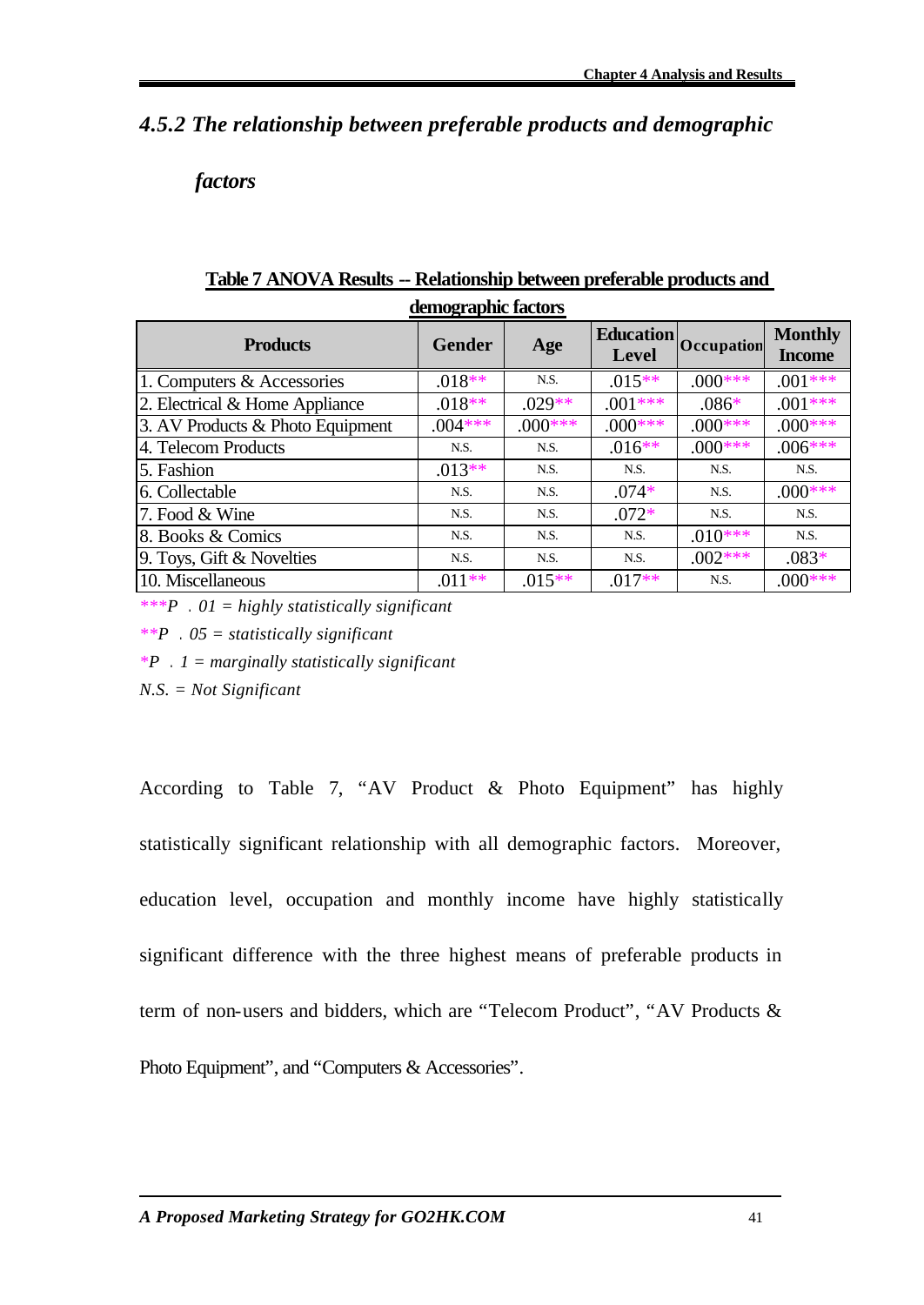## **4.6 Effective Media Channels for Promoting Web Auction**

### *4.6.1 Mean scores*

| non-users, sellers and bidders |              |                                |                    |                    |                |  |
|--------------------------------|--------------|--------------------------------|--------------------|--------------------|----------------|--|
|                                |              | <b>Mean Scores Mean Scores</b> | <b>Mean Scores</b> | <b>ANOVA</b>       |                |  |
| <b>Media Channels</b>          | of Non-users | of Sellers                     | of Bidders         | <b>Significant</b> | <b>F-ratio</b> |  |
|                                |              |                                |                    | Level              |                |  |
| 1. Television                  | 4.34         | 3.00                           | 3.70               | $.014**$           | 3.212          |  |
| 2. Magazine                    | 3.98         | 3.67                           | 4.07               | N.S.               | 1.268          |  |
| 3. Internet Advertising        | 3.63         | 3.50                           | 3.71               | $.004***$          | 4.046          |  |
| 4. Bus                         | 2.91         | 2.50                           | 2.71               | $.024**$           | 2.882          |  |
| 5. MTR                         | 3.16         | 2.83                           | 3.07               | $.028**$           | 2.792          |  |
| 6. Word-of-mouth               | 3.77         | 3.33                           | 3.79               | N.S.               | .069           |  |
| 7. Radio                       | 2.88         | 2.17                           | 2.36               | $.081*$            | 2.114          |  |
| 8. Newspaper                   | 3.41         | 2.83                           | 3.21               | $.052*$            | 2.402          |  |

# **Table 8 Mean scores and ANOVA results of media channels between**

*For mean score, 1 = least effective, through to 5 = most effective (i.e. larger the mean, greater the effectiveness).*

*Mean is rounded to 2 decimal places.*

*\*\*\*P .01 = highly statistically significant*

*\*\*P .05 = statistically significant*

*\*P .1 = marginally statistically significant*

*N.S. = Not Significant*

*A Proposed Marketing Strategy for GO2HK.COM* 42 In Question 24, interviewees were asked to rate the level of effectiveness for promoting web auction towards the media channels shown in Table 8. Interestingly, there are consistent viewpoints of sellers and bidders. "Magazine", "Internet Advertising", and "Word-of-mouth" receive the three most highest means among all media channels in the eyes of both sellers and bidders. It implies that, from the side of users, these three are the most effective media channels for promoting web auction. On the other hand, there are different viewpoints between users and non-users. Non-users rate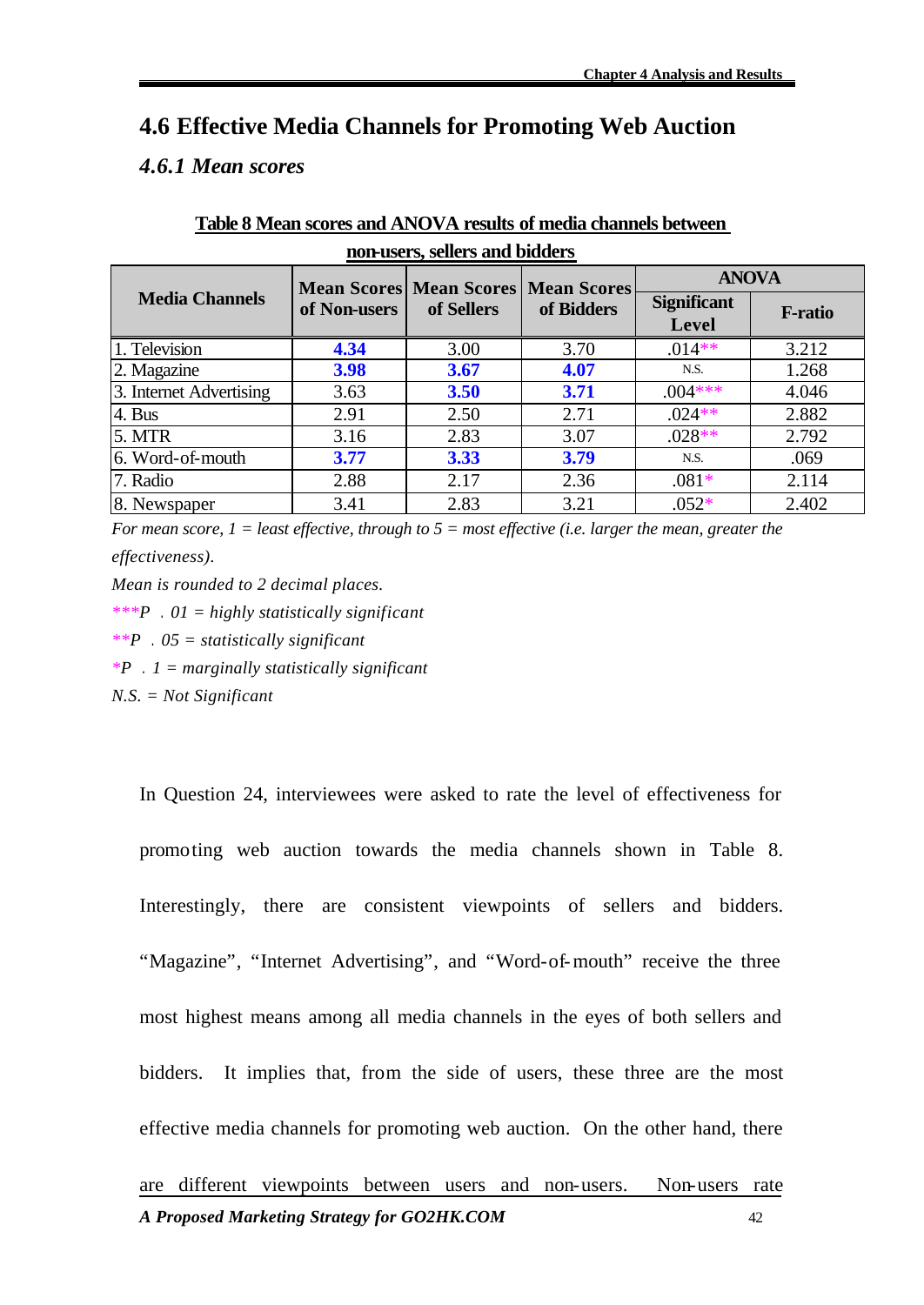"Television" as the most effective media channel for promoting web auction (with mean score of 4.34). From the users' viewpoints, however, "Television" is excluded from the top three effective channels. It indicates that non-users much prefer traditional channels, like television, while advanced media channels, like Internet advertising, are much preferred by the web auction users. To attract the potential users, traditional channels, like television and magazine, can be used extensively.

In Table 8, the significant level between media channels and users and non-users are shown. It is found the "Internet Advertising" has highly statistically significant. Besides, the channels that had statistically significant are "Television", "Bus" and "MTR".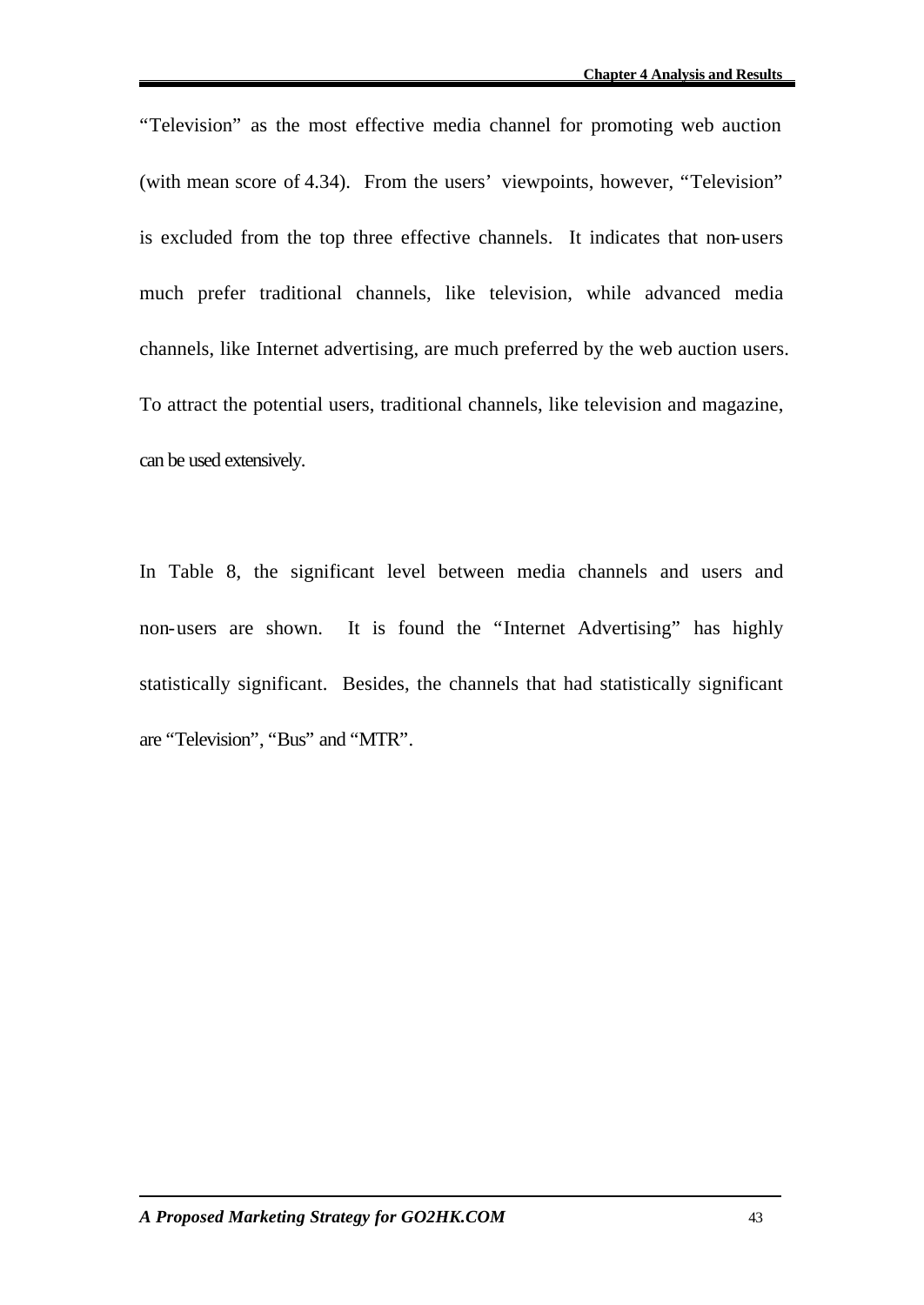# *4.6.2 The relationship between media channels and demographic*

### *factors*

| uunvgrapmu lauwro |           |                           |                   |                                 |  |
|-------------------|-----------|---------------------------|-------------------|---------------------------------|--|
| Gender            | Age       | <b>Education</b><br>Level | <b>Occupation</b> | <b>Monthly</b><br><b>Income</b> |  |
| N.S.              | $.001***$ | $.001***$                 | $.095*$           | $.007***$                       |  |
| N.S.              | N.S.      | $.025**$                  | $.044**$          | N.S.                            |  |
| N.S.              | $.002***$ | $.092*$                   | $.010***$         | $.001***$                       |  |
| N.S.              | $.036**$  | $.069*$                   | $.050**$          | $.004***$                       |  |
| N.S.              | $.027**$  | $.019**$                  | N.S.              | $.035**$                        |  |
| N.S.              | $.029**$  | N.S.                      | $.066*$           | N.S.                            |  |
| $.010***$         | N.S.      | $.035**$                  | $.002***$         | $.014**$                        |  |
| N.S.              | $.047**$  | N.S.                      | N.S.              | N.S.                            |  |
|                   |           |                           |                   |                                 |  |

#### **Table 9 ANOVA Results -- Relationship between media channels and demographic factors**

*\*\*\*P .01 = highly statistically significant*

*\*\*P .05 = statistically significant*

*\*P .1 = marginally statistically significant*

*N.S. = Not Significant*

The relationship between media channels and demographic factor is tested by ANOVA and shown in Table 9. It is shown that the effectiveness of television for promoting web auction has highly statistically significant difference with age, education level, and monthly income. Besides, except magazine and radio, age group has statistically significant relationship with all remaining media channels.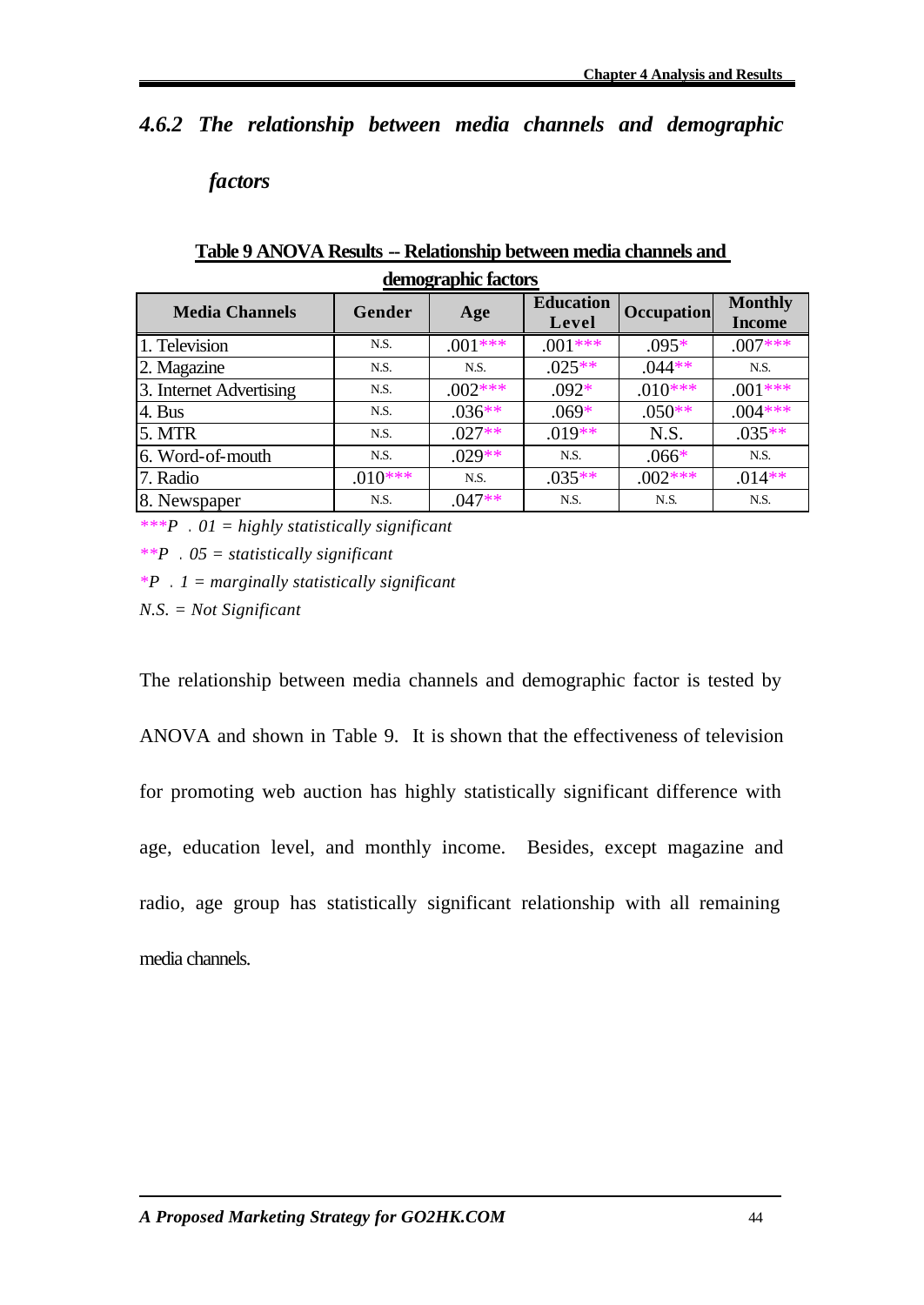# **4.7 Demographic Factors and respondents who have browsed go2hk**

# *4.7.1 Demographic summaries of the respondents who have browsed*

*go2hk*

### **Table 10 The summaries of the demographic characteristics of go2hk**

| browsers                      |                                 |  |  |  |  |
|-------------------------------|---------------------------------|--|--|--|--|
| <b>Demographic Factors</b>    | <b>Frequency and Percentage</b> |  |  |  |  |
| <b>Gender</b>                 |                                 |  |  |  |  |
| <b>Male</b>                   | 34(65%)                         |  |  |  |  |
| Female                        | 18 (35%)                        |  |  |  |  |
| <b>Age Group</b>              |                                 |  |  |  |  |
| $16 - 20$                     | 6(12%)                          |  |  |  |  |
| $21 - 25$                     | 12 (23%)                        |  |  |  |  |
| 26-30                         | 22(42%)                         |  |  |  |  |
| $31 - 35$                     | 6(12%)                          |  |  |  |  |
| $36 - 40$                     | 4(7%)                           |  |  |  |  |
| $41 - 45$                     | 2(4%)                           |  |  |  |  |
| <b>Education Level</b>        |                                 |  |  |  |  |
| Primary School                | 2(4%)                           |  |  |  |  |
| Secondary School              | 12 (23%)                        |  |  |  |  |
| <b>Tertiary or University</b> | 32(62%)                         |  |  |  |  |
| Master or above               | 6(11%)                          |  |  |  |  |
| Occupation                    |                                 |  |  |  |  |
| Student                       | 8(15%)                          |  |  |  |  |
| Teacher                       | 2(4%)                           |  |  |  |  |
| Civil Servant                 | 4(8%)                           |  |  |  |  |
| <b>Sales</b>                  | 8(15%)                          |  |  |  |  |
| <b>Blue Collar</b>            | 6(12%)                          |  |  |  |  |
| <b>White Collar</b>           | 22(42%)                         |  |  |  |  |
| Professional                  | 2(4%)                           |  |  |  |  |
| <b>Monthly Income Level</b>   |                                 |  |  |  |  |
| <b>Below \$6,000</b>          | 8 (15%)                         |  |  |  |  |
| $$6,000 - $9,999$             | 22(42%)                         |  |  |  |  |
| \$10,000 - \$13,999           | 10(19%)                         |  |  |  |  |
| $$14,000 - $19,999$           | 4(8%)                           |  |  |  |  |
| $$20,000 - $25,999$           | 4(8%)                           |  |  |  |  |
| $$26,000 - $29,999$           | 2(4%)                           |  |  |  |  |
| $$30,000 - $39,999$           | 2(4%)                           |  |  |  |  |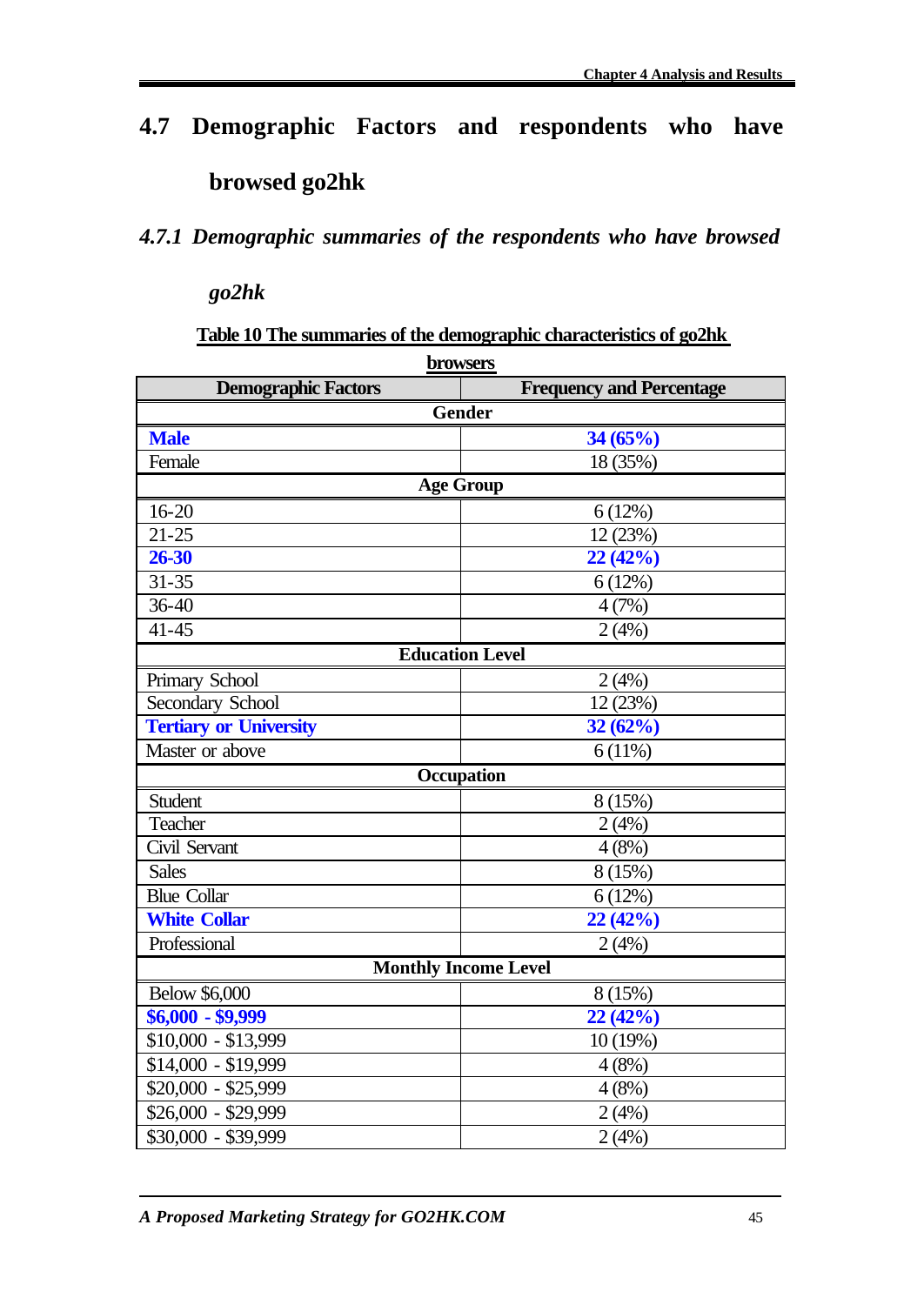In sum up, most of the go2hk browsers are male (65%) and about half of them are aged 26-30 (42%). Their educational levels have often attained the tertiary or university (62%). Besides, there are around half of them (42%) are white collar and earn \$6,000-\$9,999 per month simultaneously (Table 10).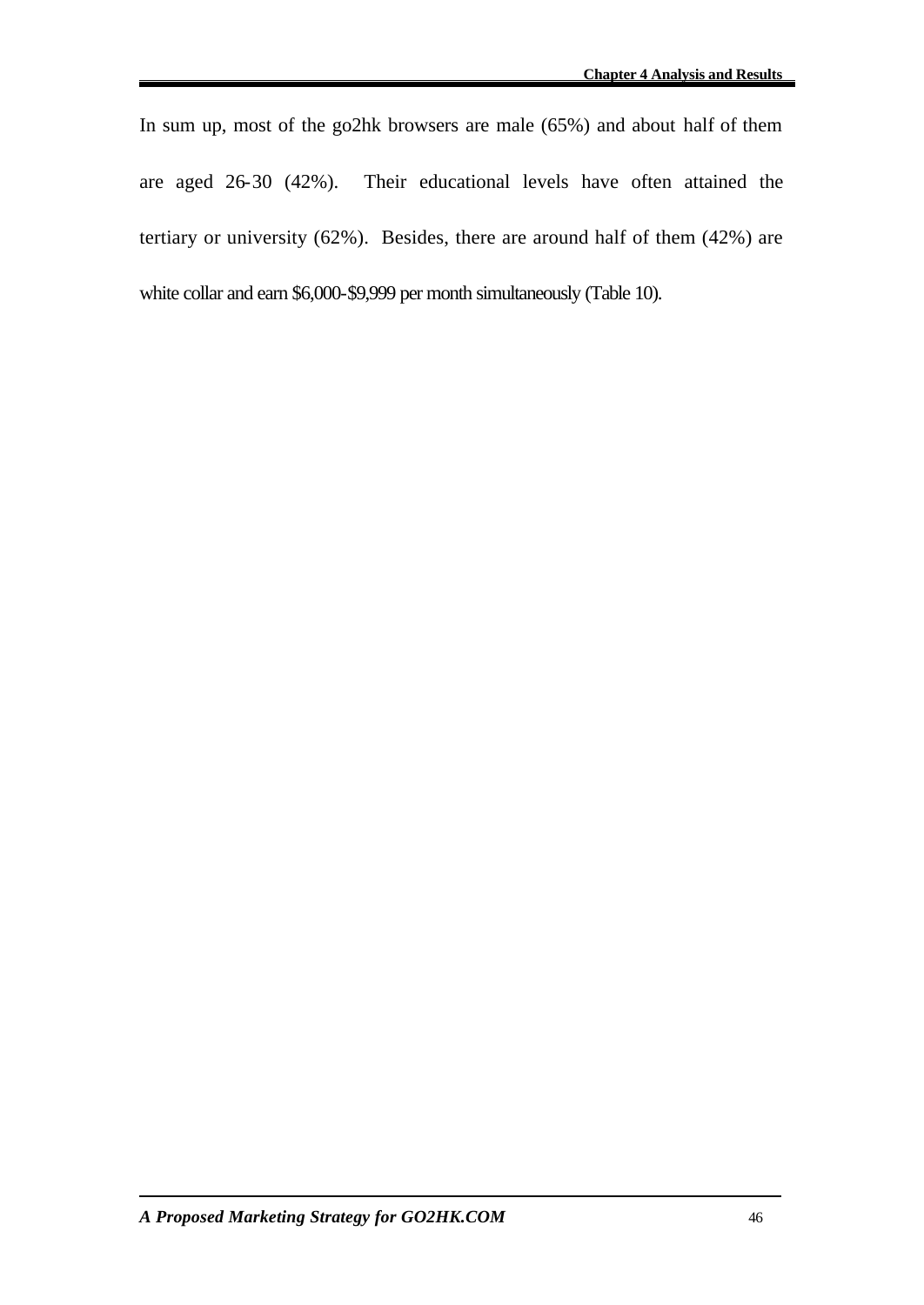# *4.7.2 The relationship between the respondents who have browsed go2hk and demographic factors*

| Drowsed gozink and demographic factors |                          |  |  |  |  |  |
|----------------------------------------|--------------------------|--|--|--|--|--|
| <b>T-test</b>                          |                          |  |  |  |  |  |
| t-value                                | <b>Significant Level</b> |  |  |  |  |  |
| $-1.253$                               | N.S.                     |  |  |  |  |  |
| 2.134                                  | $.034**$                 |  |  |  |  |  |
| 1.624                                  | N.S.                     |  |  |  |  |  |
| 2.854                                  | $.005***$                |  |  |  |  |  |
| 3.356                                  | $001$ ***                |  |  |  |  |  |
|                                        |                          |  |  |  |  |  |

**Table 11 T-test Results -- Relationship between the respondents who have browsed go2hk and demographic factors**

*\*\*\*P .01 = highly statistically significant*

*\*\*P .05 = statistically significant*

*N.S. = Not Significant*

As shown in the Table 11, the relationship between demographic factors and respondents who have browsed the website of go2hk is tested by t-test. The result shows that the "Age Group", "Occupation" and "Monthly Income Level" have statistically significant relationship with the GO2HK browsers.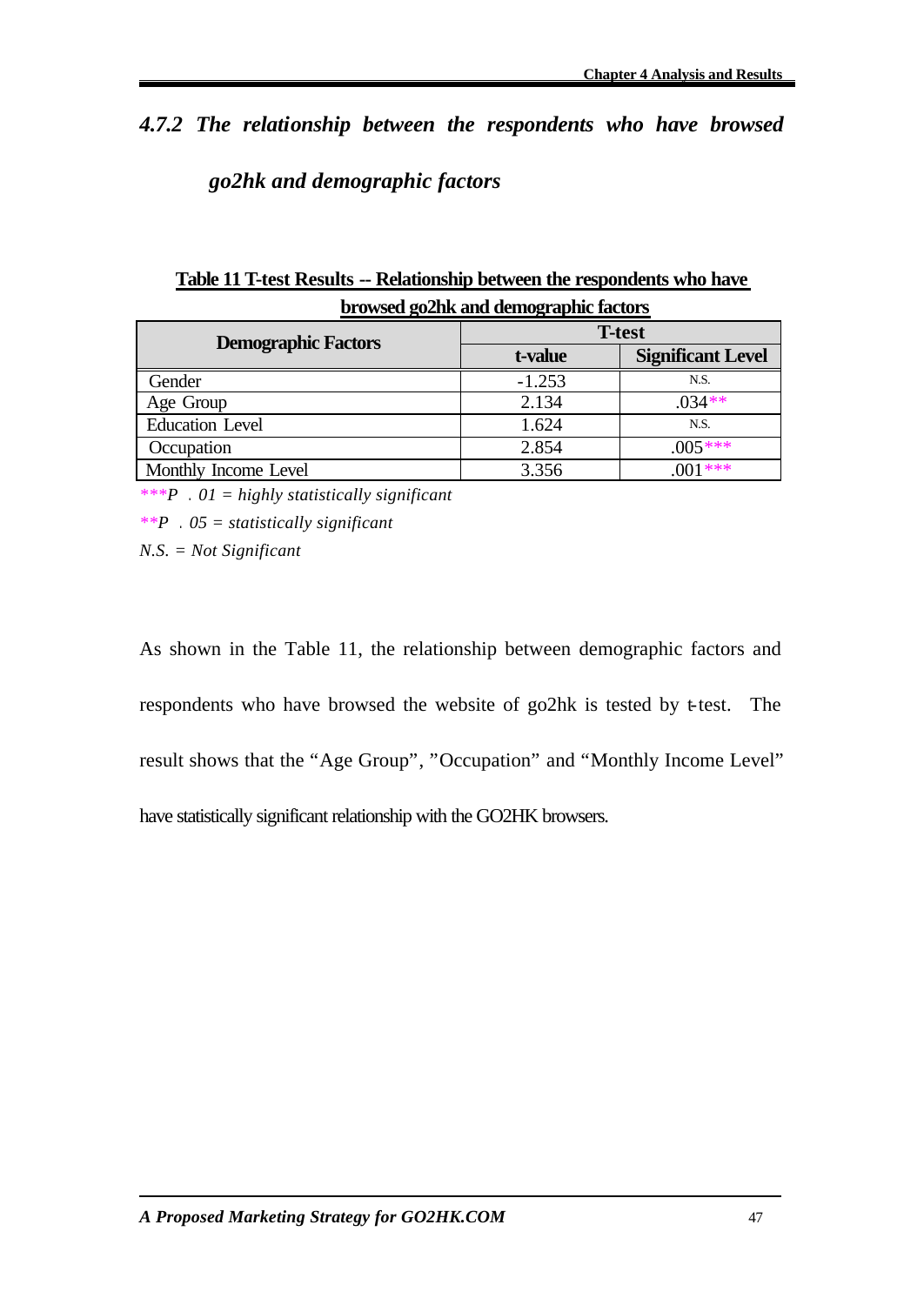# *4.7.3 The relationship between criteria and browsers and non-browsers*

# *of go2hk*

The relationship between important criteria and browsers and non-browsers of go2hk is tested by t-test (Table 12). The result showed that there is only a criterion of "Service Charge" has statistically significant difference between the respondents with and without browsing go2hk. It indicates that the two groups of people perceived different with the service charge of web auction company.

|                                                        | <b>T-test</b> |                             |  |
|--------------------------------------------------------|---------------|-----------------------------|--|
| <b>Criteria</b>                                        | t-value       | <b>Significant</b><br>Level |  |
| <b>Factor I: Operation Policy</b>                      |               |                             |  |
| 1. User Agreement                                      | $-0.780$      | N.S.                        |  |
| 2. Outag8e Policy                                      | .268          | N.S.                        |  |
| 3. Security                                            | .311          | N.S.                        |  |
| 4. Privacy                                             | 1.220         | N.S.                        |  |
| <b>Factor II: Payment and Customers Responsiveness</b> |               |                             |  |
| 5. Responsiveness to Members' Needs                    | $-1.176$      | N.S.                        |  |
| 6. Regular Meeting with Members                        | .987          | N.S.                        |  |
| 7. Method of Payment                                   | $-1.369$      | N.S.                        |  |
| 8. Service Charge                                      | $-2.070$      | $.040**$                    |  |
| <b>Factor III: Bidding Environment</b>                 |               |                             |  |
| 9. Outbid Notice                                       | 1.573         | N.S.                        |  |
| 10. Auto-bidder                                        | 1.157         | N.S.                        |  |
| 11. Bidding Atmosphere                                 | .594          | N.S.                        |  |
| <b>Factor IV: Design and Operation</b>                 |               |                             |  |
| 12. Speed of Server                                    | $-0.617$      | N.S.                        |  |
| 13. Homepage Design                                    | .915          | N.S.                        |  |
| 14. User Friendly                                      | $-1.306$      | N.S.                        |  |
| <b>Factor V: Product and Local Language</b>            |               |                             |  |
| 15. Number of Items                                    | $-.370$       | N.S.                        |  |
| 16. Innovation Ideas                                   | $-.902$       | N.S.                        |  |
| 17. Chinese Version                                    | 1.683         | $.094*$                     |  |

**Table 12 T-test Results -- Criteria between browsers and non-browsers of go2hk**

*\*\*P .05 = statistically significant*

*\*P .1 = marginally statistically significant*

*N.S. = Not Significant*

*A Proposed Marketing Strategy for GO2HK.COM* 48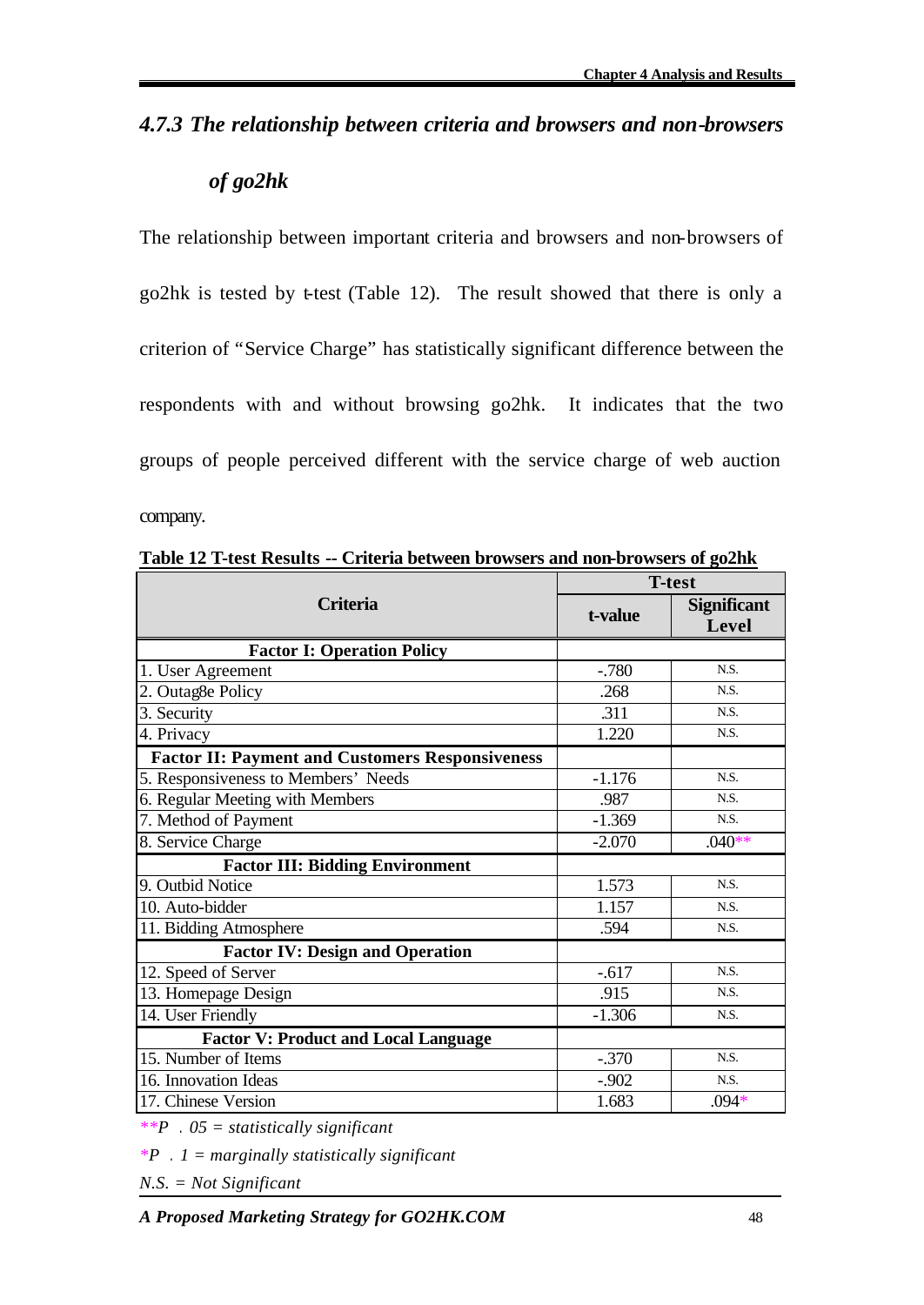# *4.7.4 The relationship between product categories and browsers and non-browsers of go2hk*

As shown in the Table 13, there is the relationship between browsers of go2hk and product categories by t-test. It is showed that the product category of "Fashion" has highly statistically significant between the two groups of respondents. It implies that the browsers and non-browsers of go2hk have different preference level of the "Fashion" category.

| go2hk                            |               |                          |  |  |  |
|----------------------------------|---------------|--------------------------|--|--|--|
| <b>Products</b>                  | <b>T-Test</b> |                          |  |  |  |
|                                  | t-value       | <b>Significant Level</b> |  |  |  |
| 1. Computer & Accessories        | $-.511$       | N.S.                     |  |  |  |
| 2. Electrical & Home Appliance   | $-.762$       | N.S.                     |  |  |  |
| 3. AV Products & Photo Equipment | 1.257         | N.S.                     |  |  |  |
| 4. Telecom Products              | .135          | N.S.                     |  |  |  |
| 5. Fashion                       | $-4.323$      | $.000$ ***               |  |  |  |
| 6. Collectable                   | $-1.201$      | N.S.                     |  |  |  |
| 7. Food & Wine                   | .853          | N.S.                     |  |  |  |
| 8. Books & Comics                | $-.336$       | N.S.                     |  |  |  |
| 9. Toys, Gift & Novelties        | 1.586         | N.S.                     |  |  |  |
| 10. Miscellaneous                | $-.144$       | N.S.                     |  |  |  |

**Table 13 T-test Results -- Products between browsers and non-browsers of** 

*\*\*\*P .01 = highly statistically significant*

*N.S. = Not Significant*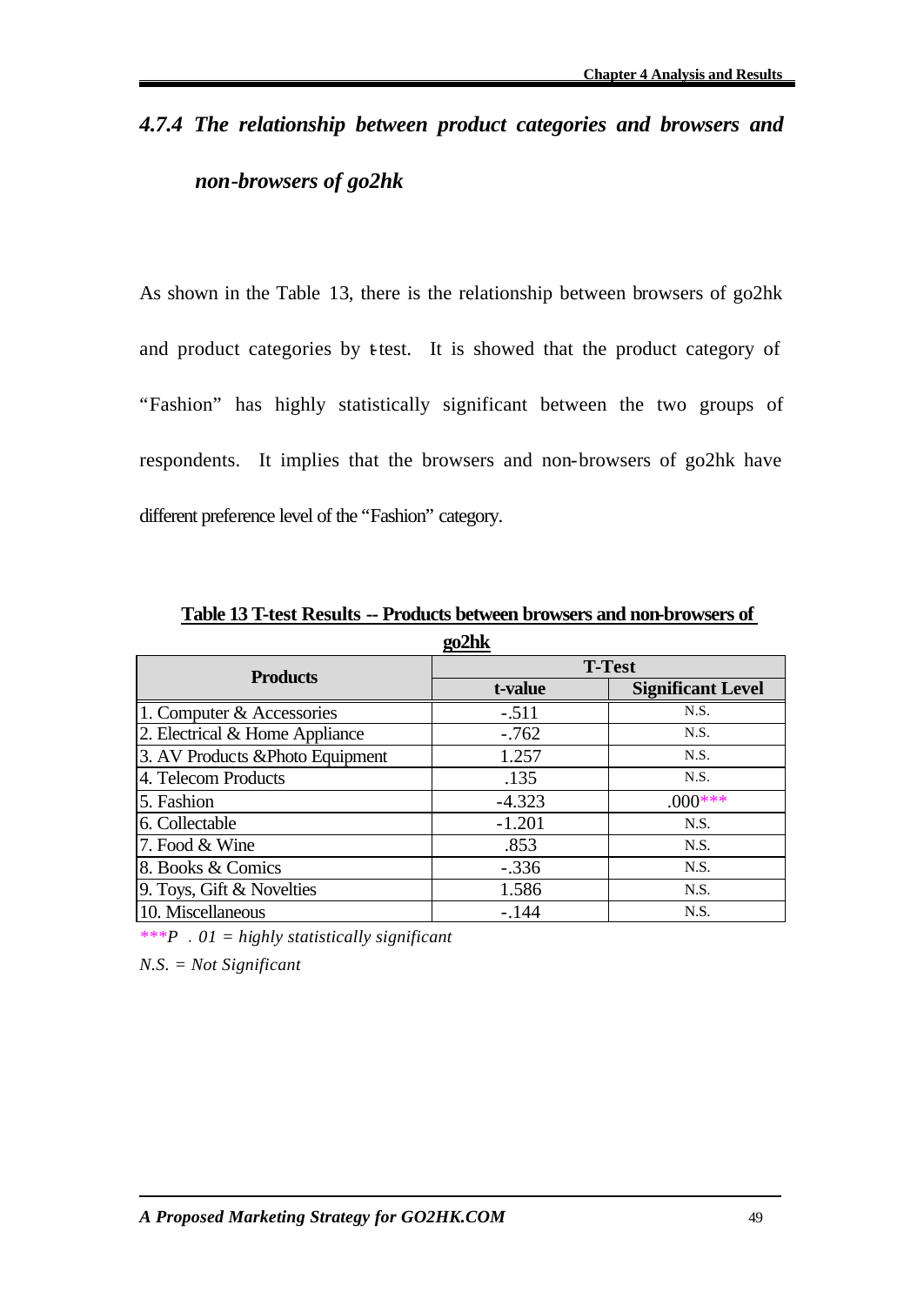# **5 Conclusions and Discussion**

# **5.1 Conclusions**

At the current stage, though many Internet users are aware of the term of "online auction", not many of them have tried to browse those websites. The reasons are not only due to the Internet users' own interests, but also the reliability and security of web auction. Matching with the above reason, "Security" receives the highest mean score in the eyes of non-users, sellers and bidders. It means that "Security" is the most important criterion in choosing a web auction company.

Among the six main local web auction companies, the most aware web auction companies are red-dots and go2hk. Additionally, they are also the most popular web auction companies for users to post or bid products online. To focus on go2hk, browsers, most of them are males, white collars; with age group 26-30, tertiary or university education level and with monthly income of \$6,000-\$9,999.

Both sellers and bidders prefer to post or bid the product of categories of "AV Product & Photo Equipment" and "Telecom Products" through web auction.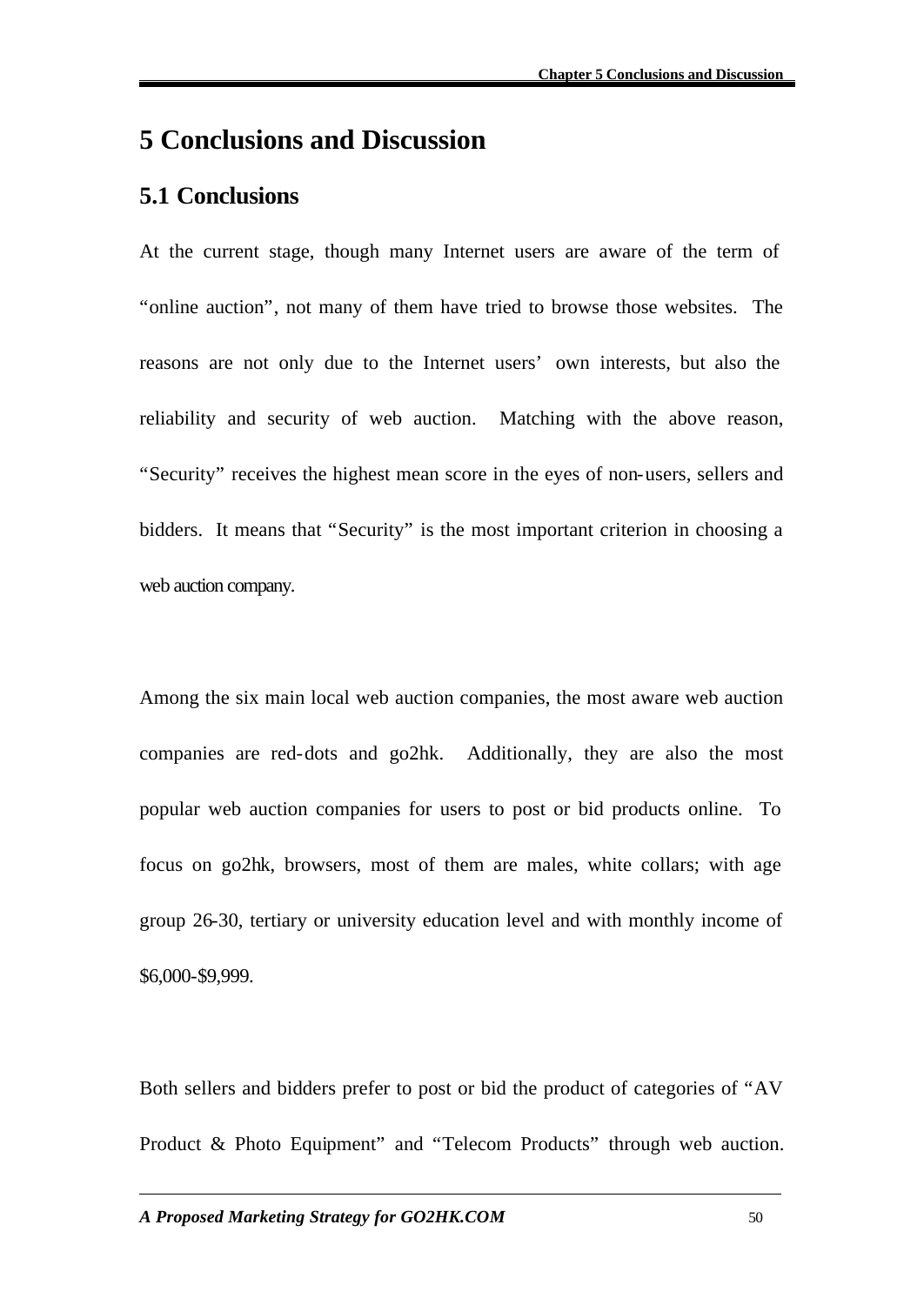It reflects that types of products supplied by sellers match the demand of bidders.

Additionally, both sellers and bidders rate the top three effective media channels for promoting web auction are "Magazine", "Internet Advertising", and "Word-of-mouth". There are different viewpoints between users and non-users. For the non-users, "Television" is the most effective media channel. The implication is that non-users much prefer traditional channels like television and magazines, while advanced media channels, like Internet advertising are much preferred by web auction users. To match with the preference of non-users, traditional channels can be used to attract the potential users of online auction.

When compared with the number of sellers and bidders, it is found that web auction members are more willing to bid the existing products, rather than post any product actively. Generally speaking, the pool of bidders is much larger than that of sellers. However, the rate of sellers to sell products successfully is larger than the successful rate of bidders to buy product. The critical reason is that there is more than one bidder to compete with one product. In this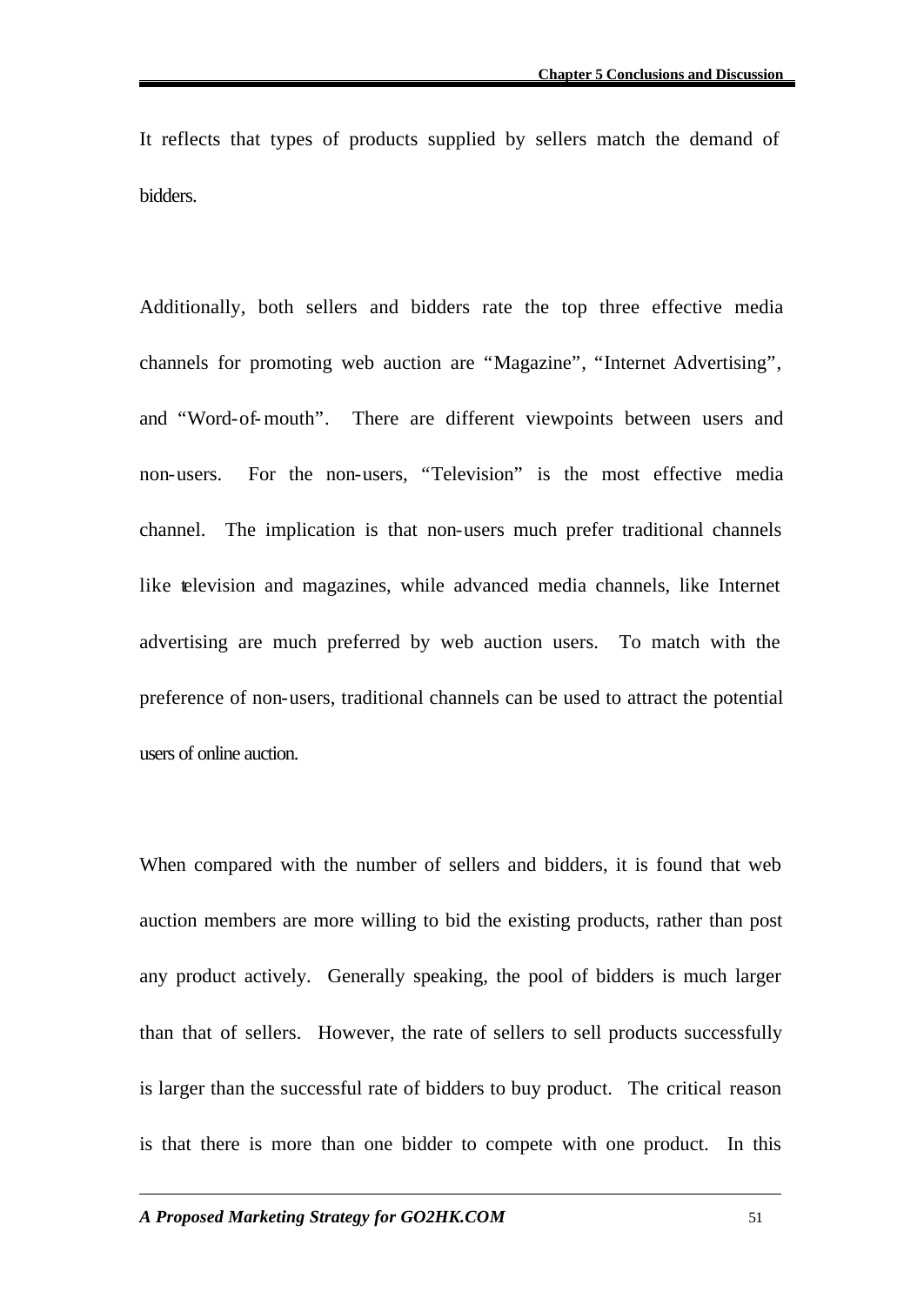situation, only one bidder who offers the highest price can buy the product successfully. On the other hand, the reason for sellers cannot sell the products successfully is mainly due to the bidding price cannot meet with the reserve price.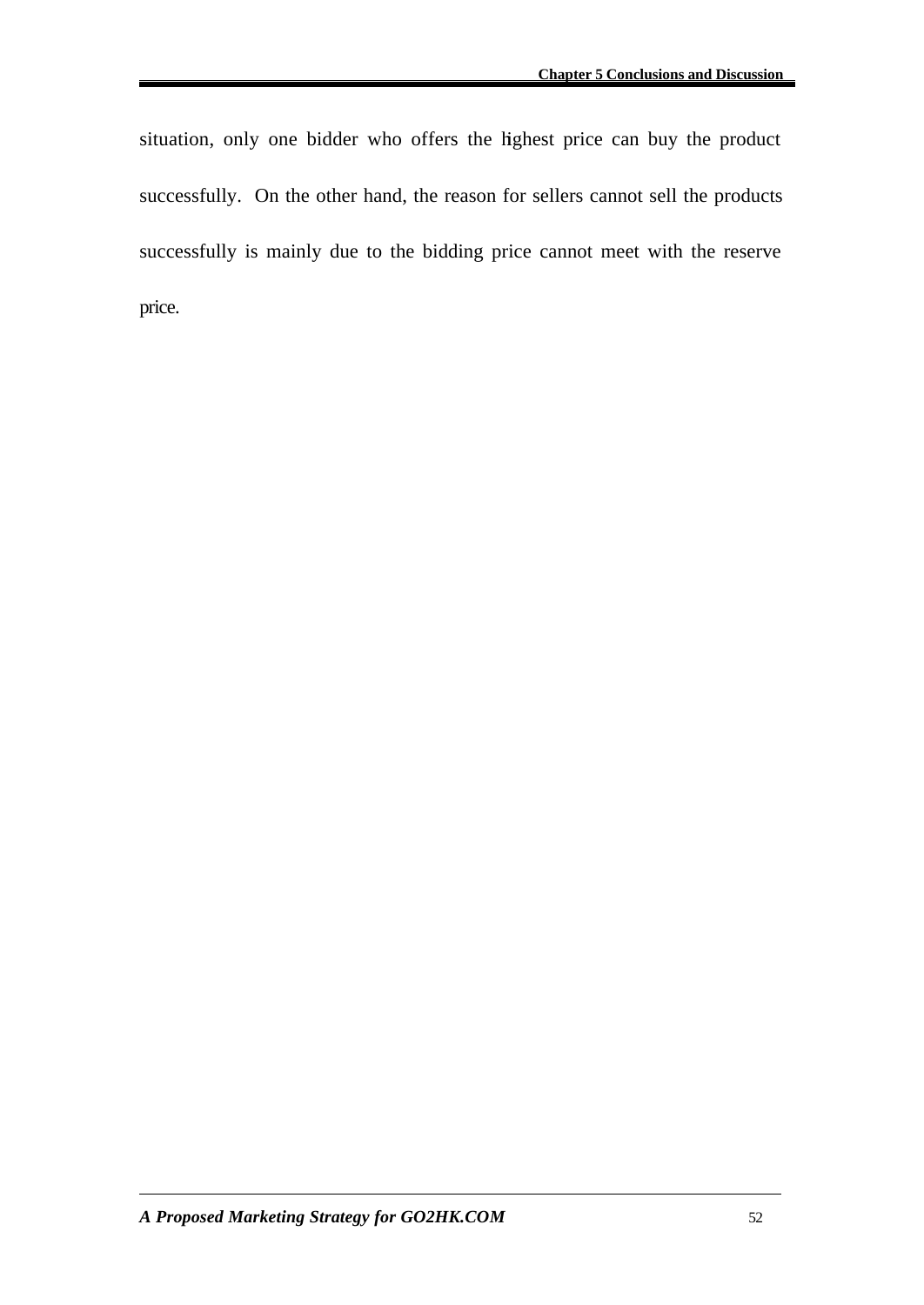# **5.2 Discussion**

## *5.2.1 Recommendations*

### *5.2.1.1 Product*

## ÿ *User-friendly Website*

A user-friendly website is important for users, it is necessary for go2hk to ensure its users to browse, sell and bid easily and smoothly. To sustain the users' interests, interactivity and attractiveness of the website of go2hk should be improved continuously. For example, users would appreciate the use of multimedia graphics, animation relevant content and updated hyperlinks.

It is suggested that go2hk should have different colors or designs of the platform, since most of the users often revisit for bidding or searching for interested items. If changing the platform color or adding some animation periodically, it can give the users a fresh feeling, and led to increase retention and repeat visits.

## ÿ *Value-added Activities*

Creating more value-added activities could increase the attractiveness of the homepage. Go2hk should provide an online chat room and message board for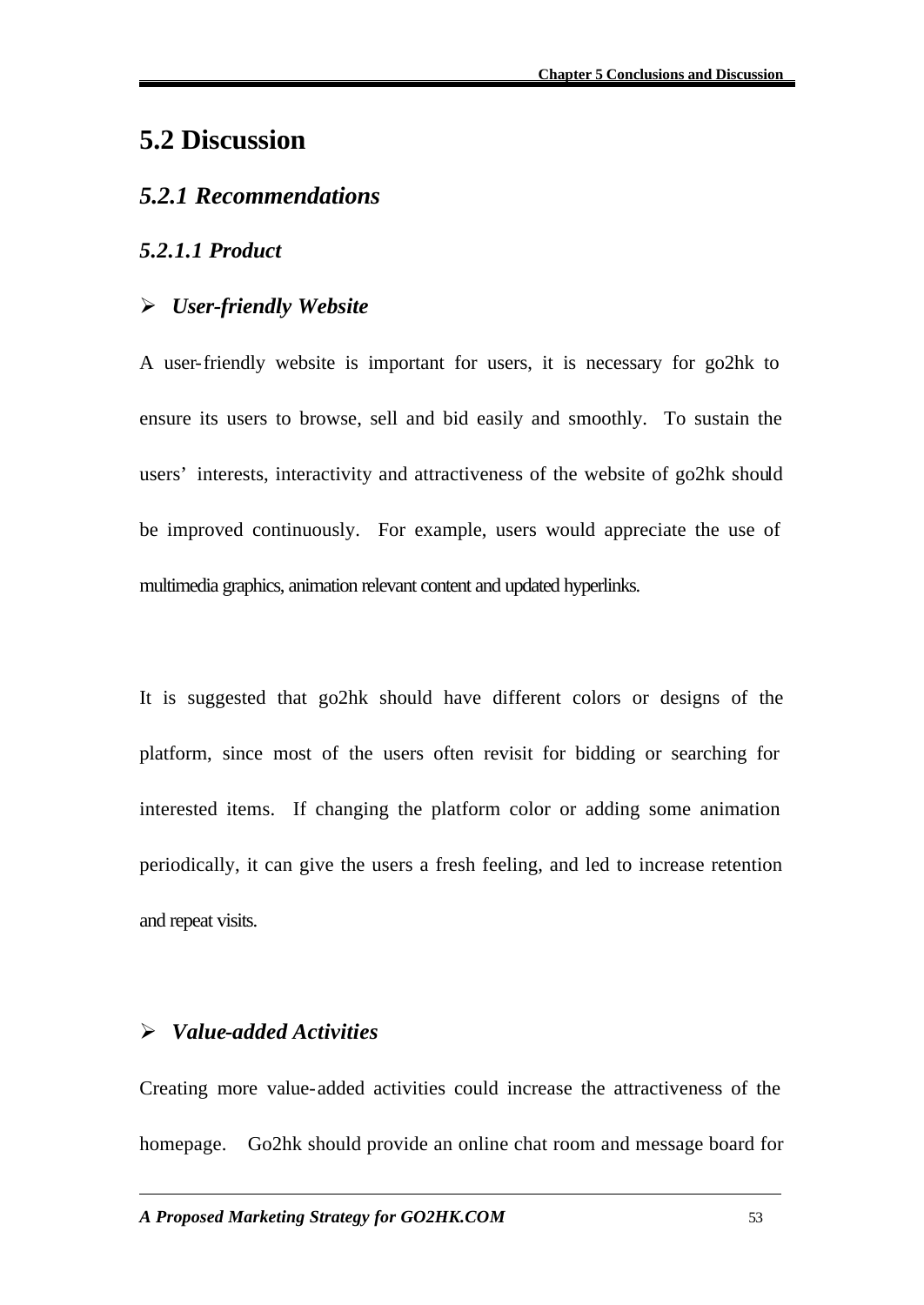its members, as a channel for expressing and exchanging the experience of web auction. Moreover, it is suggested that to provide online interactive games for its members.

### ÿ *Products Selling on "Day of Special Offer"*

"Day of Special Offer" aims to attract potential users to browse and bid through the website of go2hk. It is important that the interests of the potential users can be raised by product categories. Based on the findings of preferable products of web auction, it is recommended that the company should post more products, like "Telecom Products", "AV products & Photo Equipment" or "Computer & Accessories", in order to increase the interests of the members to participate in the bidding process. And thus, the excitation of biding atmosphere can be enhanced.

### ÿ *"Events Special"*

It is similar to "Day of Special Offer", but it is held when special events day, such as Mother's and Father's Day and Christmas. Go2hk could provide the relevant products for bidding.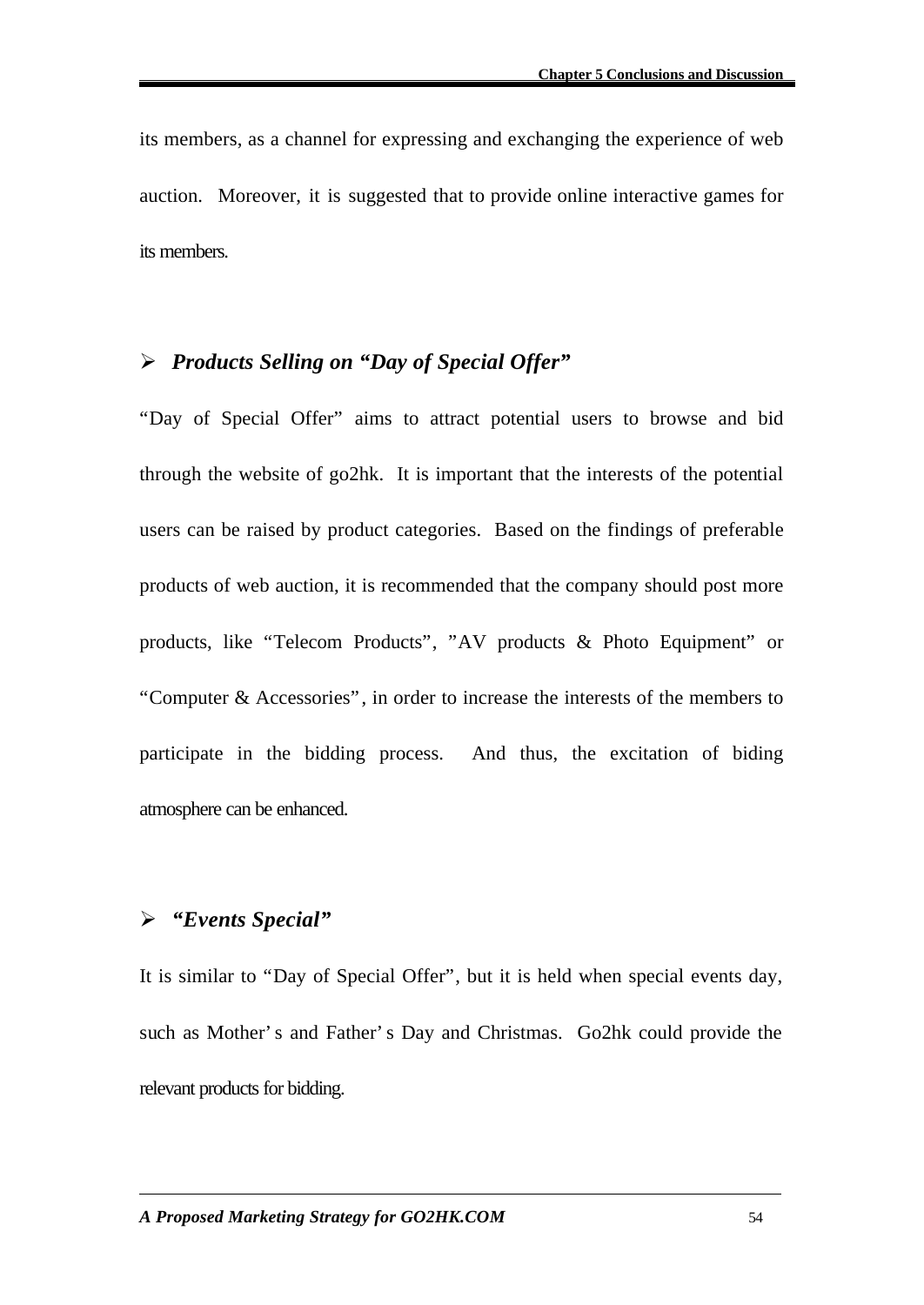### *5.2.1.2 Pricing*

### ÿ *Remaining the existing price strategy*

As most of the respondents often concern about the service charge, it is suggested that go2hk should maintain its current pricing strategy. That is, no service charges for both sellers and bidders.

### *5.2.1.3 Distribution*

### ÿ *Security and Trust Issues*

The major barriers of the uptake of e-commerce in Hong Kong are concerning about the security problem, whether online retailers are trustworthy and fulfilling what they have promised in its website. According to the findings, security of the web auction is the most important criterion. Thus, go2hk should focus on this aspect. Firstly, they should have a well-security system for the website such as using Security Socket Layer (SSL). It provides the function of keeping secret and distinction the users' identification. Moreover, it is a good idea for go2hk to inform its members about this well-security system and promote that its webite is security enough for data transaction.

Additionally, go2hk should establish its brand name so that anything sold or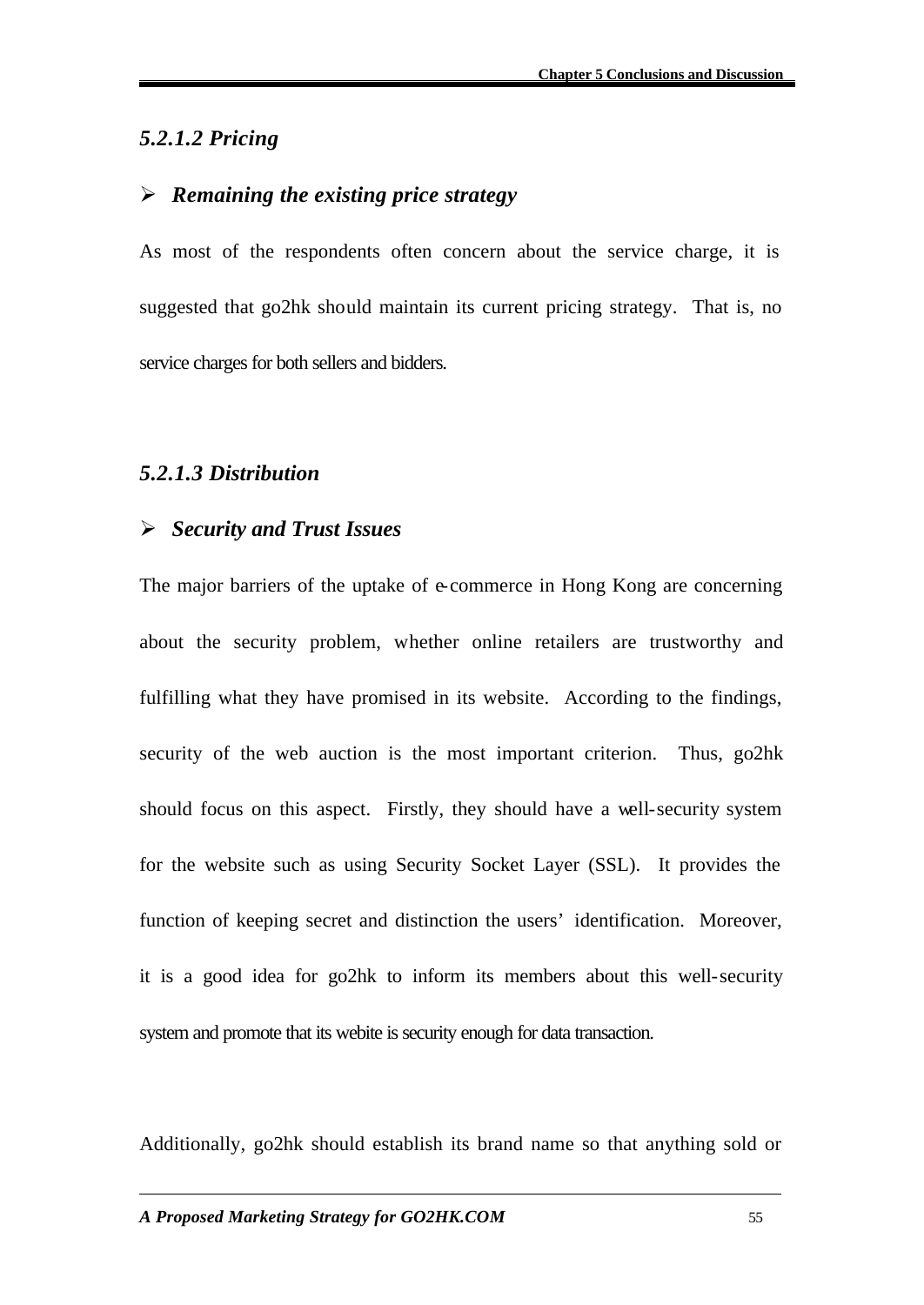posted by the company is perceived as credible. It is proposed that it should join the public certification authority (CA), which aims to achieve a trust standard and adopt a common and open interface. It can provide an identity of parties in e-commerce by issuing digital certificates. Apart from the local CA, go2hk could consider to join international web-based schemes such as Better Business Bureau and Safe Shopping label, in order to gain immediate acceptance and reliability.

### ÿ *Speed of Server*

In this few months, the number of go2hk's members has increased rapidly. It means that more and more Internet users are going to browse it, and deciding to become the sellers or bidders. However, large number of people using the website will slow down the speed of server. According to this research, speed of server is an important criterion for Internet users when choosing a web auction company. Hence, the company should invest more capital on enhancing the speed of server, to provide a stable and reliable of server to carry users.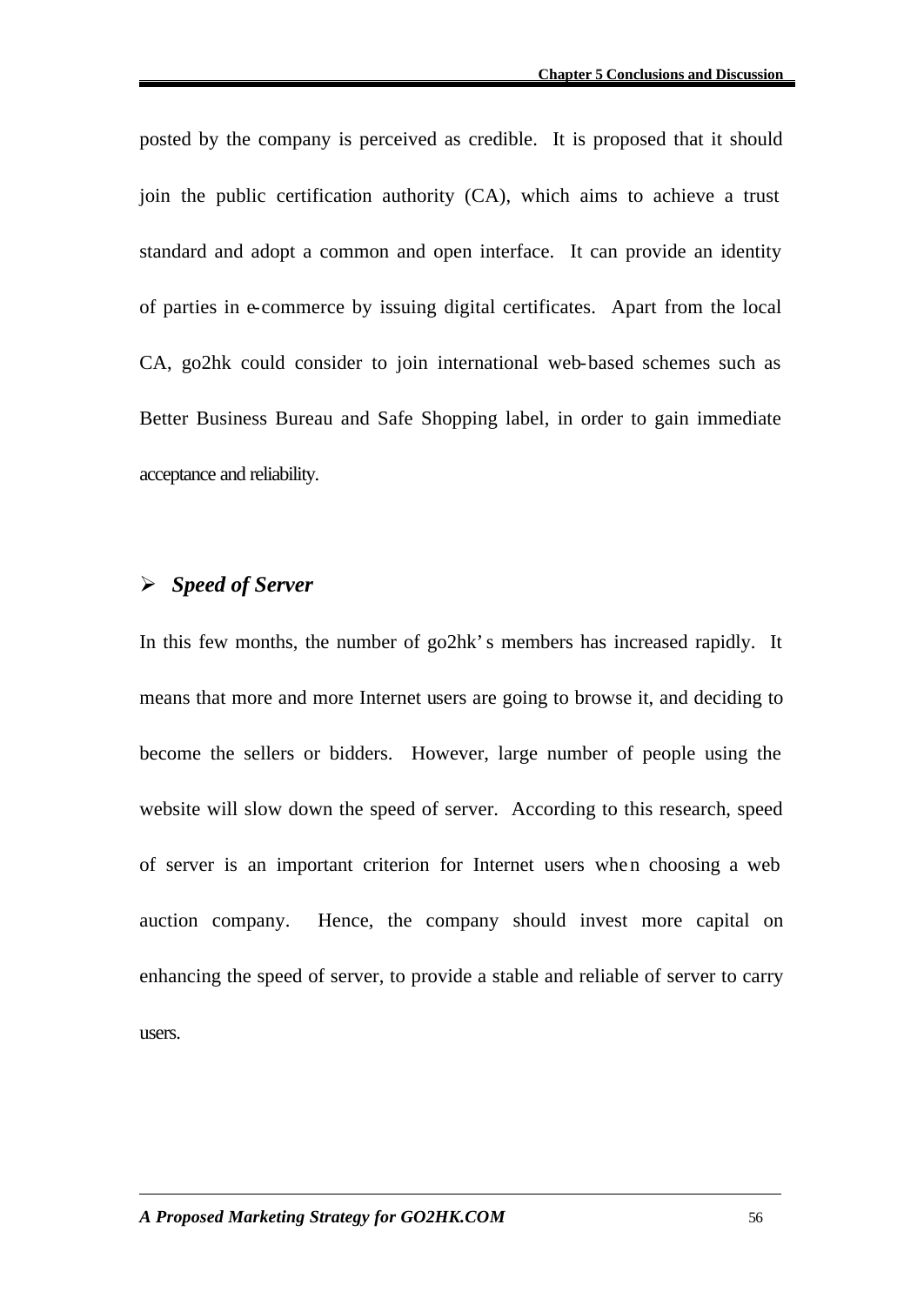### *5.2.1.4 Promotion*

### ÿ *Putting more efforts on traditional channels for non-users*

In the growth stage of web auction industry, it must attract more people to recognize the web auction as well as establish their brand name. From the research findings, the non-users prefer the traditional channels for promoting web auction, such as television and magazines. Thus, in order to capture more potential users and enhance the brand name, it should put more efforts on traditional media channels for promoting go2hk.

Apart from the traditional channels, there are many various exhibitions for e-commerce or information technology in Hong Kong. Go2hk should attain these activities as a channel of promotion, so that it could meet with the potential users and its members in real for establishing relationship.

### ÿ *Emphasize on Internet advertising for users*

From the findings, it pointed out that users ranked the level of effectiveness of Internet advertising is higher than that of non-users. It indicates that the web auction users are more aware of the Internet advertising. Thus, go2hk should emphasize on the Internet advertising for the current users as target audience.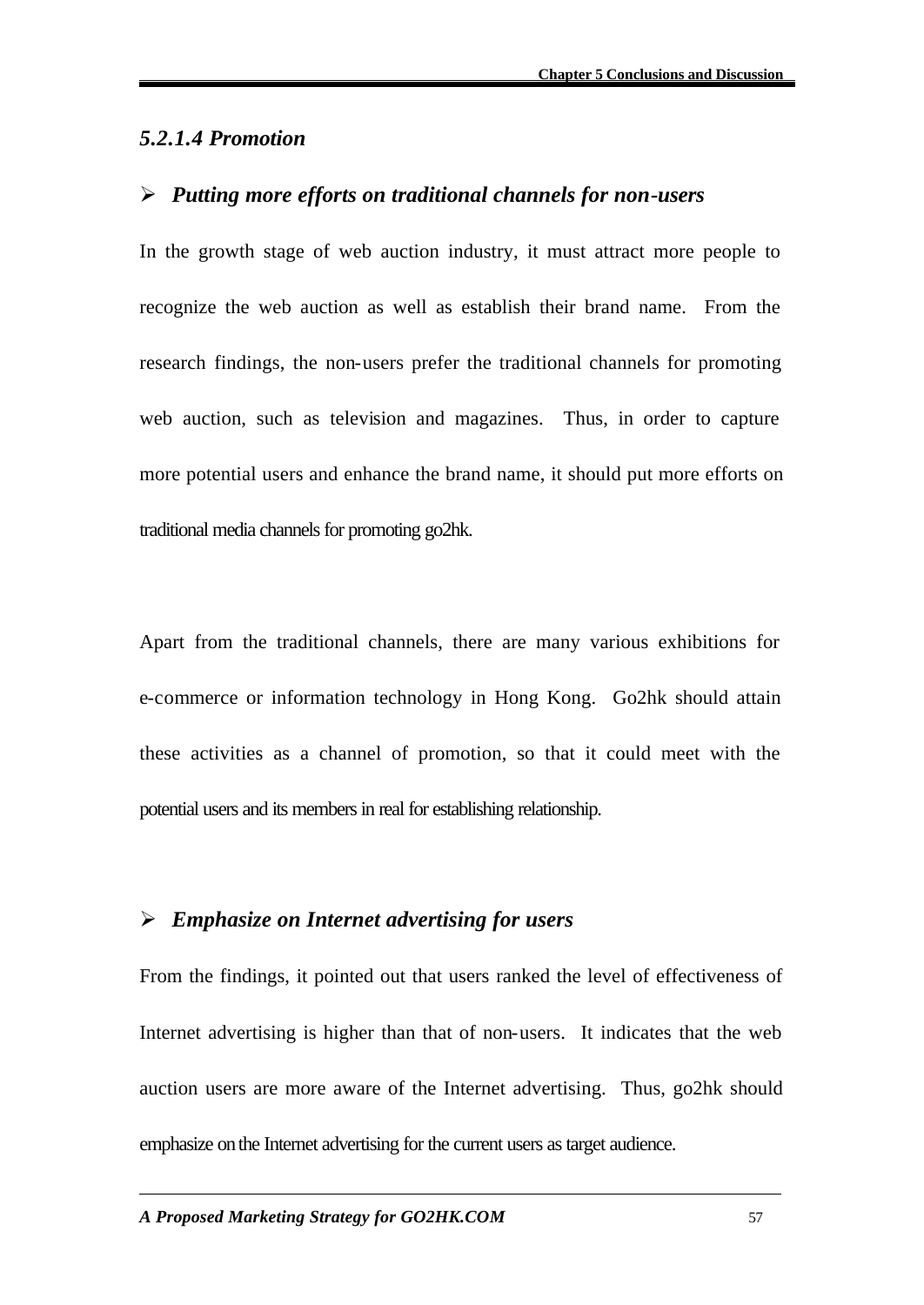In conclusion, go2hk should put more efforts on the marketing strategy, in order to establish a well-known brand name and improve its products and distribution facilities for the purpose of retaining and attracting users. Nevertheless, it should often respond to environmental changes and to pursue the competitive situation among other rivals.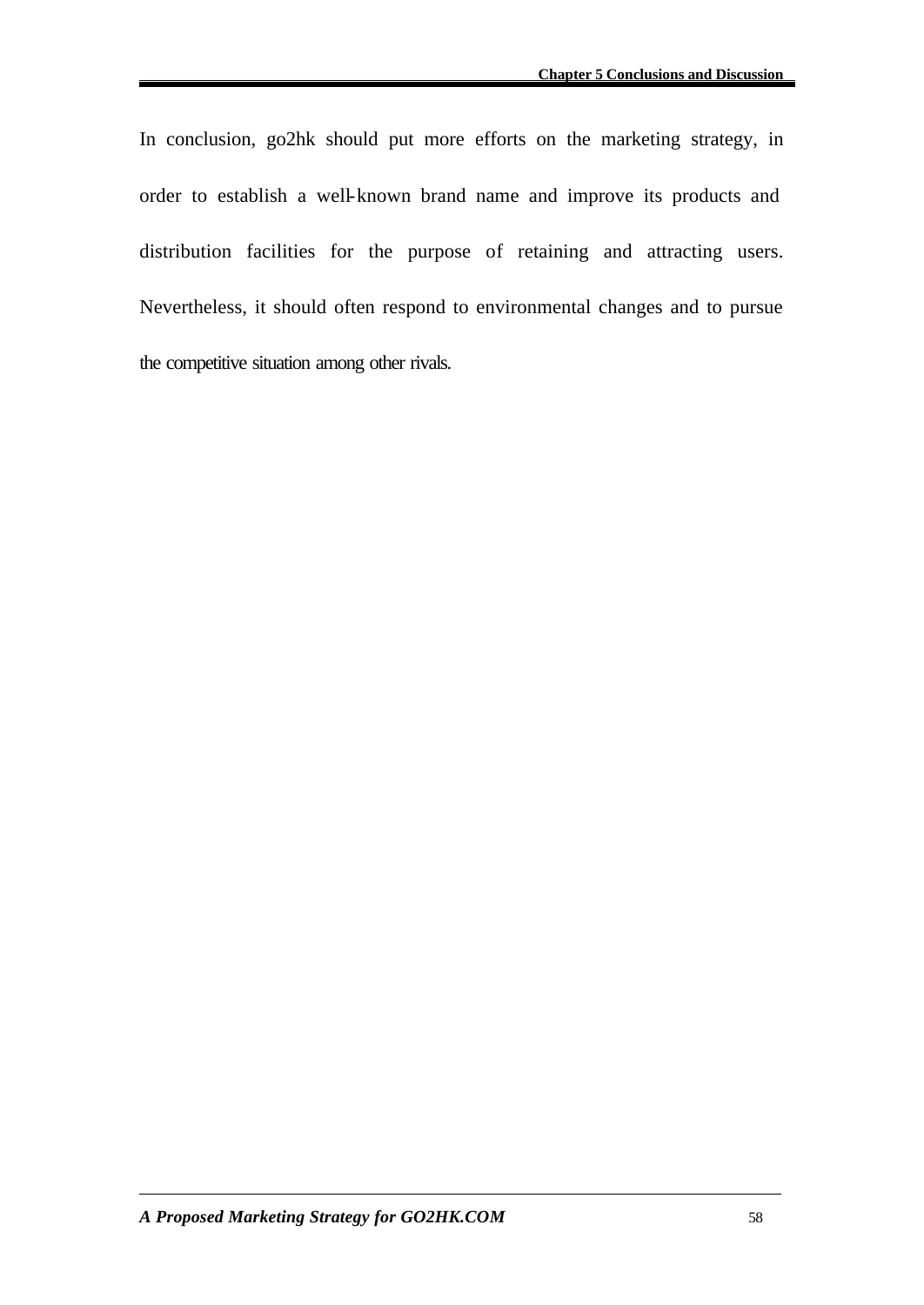# *5.2.2 Limitations*

In the whole research, there are several limitations have been encountered.

## *5.2.2.1 Population Size*

Due to the limited time and manpower constraint, there are only 200 respondents interviewed. The sample size was too small, so that the results could not be the representative of all Internet users.

# *5.2.2.2 Sampling Design*

A second limitation of this study is the convenience sampling. We have used the mall intercepts in computer center, we asked for volunteers in this research study and use those who come forward. Convenience samples are called accidental samples because those composing the sample enter by "accident"-they, just happen to be where the information for the study is being collected [Churchill 1998]. Therefore, there is no way of knowing if those included are representative of all Internet users.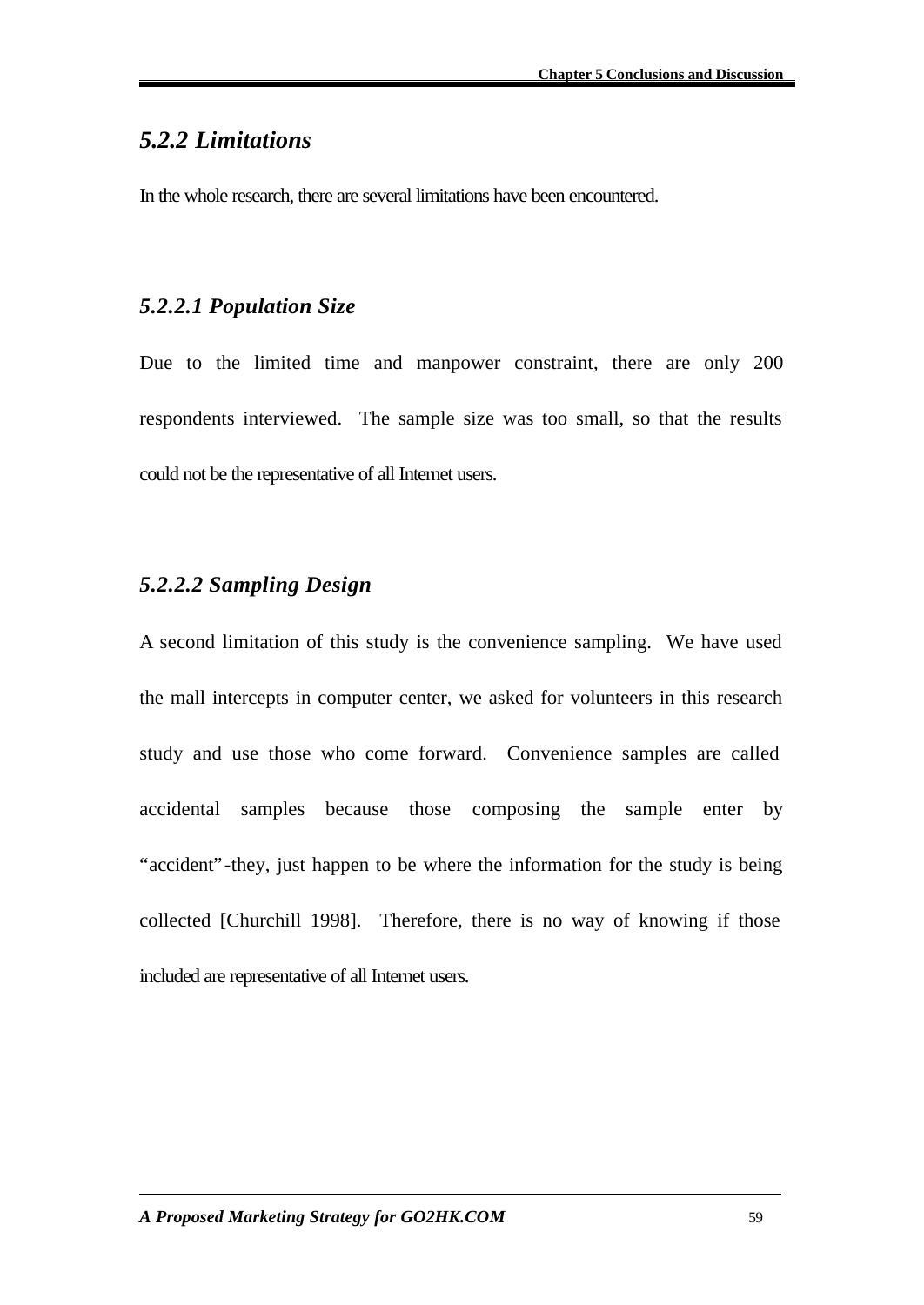## *5.2.2.3 Bias of Timing*

In order to save manpower and match our time schedule, questionnaires will be distributed at Golden Computer Center and Mongkok Computer Center during one period, that is, from 17:00 to 19:00. It might ignore other Internet users at the rest of time.

### *5.2.2.4 Lack of Secondary Sources*

Web auction industry is at a growth stage and the development of web auction is growing quickly in Hong Kong. There are lacks of secondary information how to develop marketing strategy on Internet and the data about web auction industry. Mostly, we collected the data of web auction from newspapers and magazines, however, these data are not reliable. Limited secondary information will impede our procedure and waste our time to collect the information from other sources such as observing the operation of web auction companies by visit their web sites.

### *5.2.2.5 Data Quality*

Since the questionnaires have eight pages long and were done by mall intercepts, this may caused the respondents felt annoyed or unwilling to think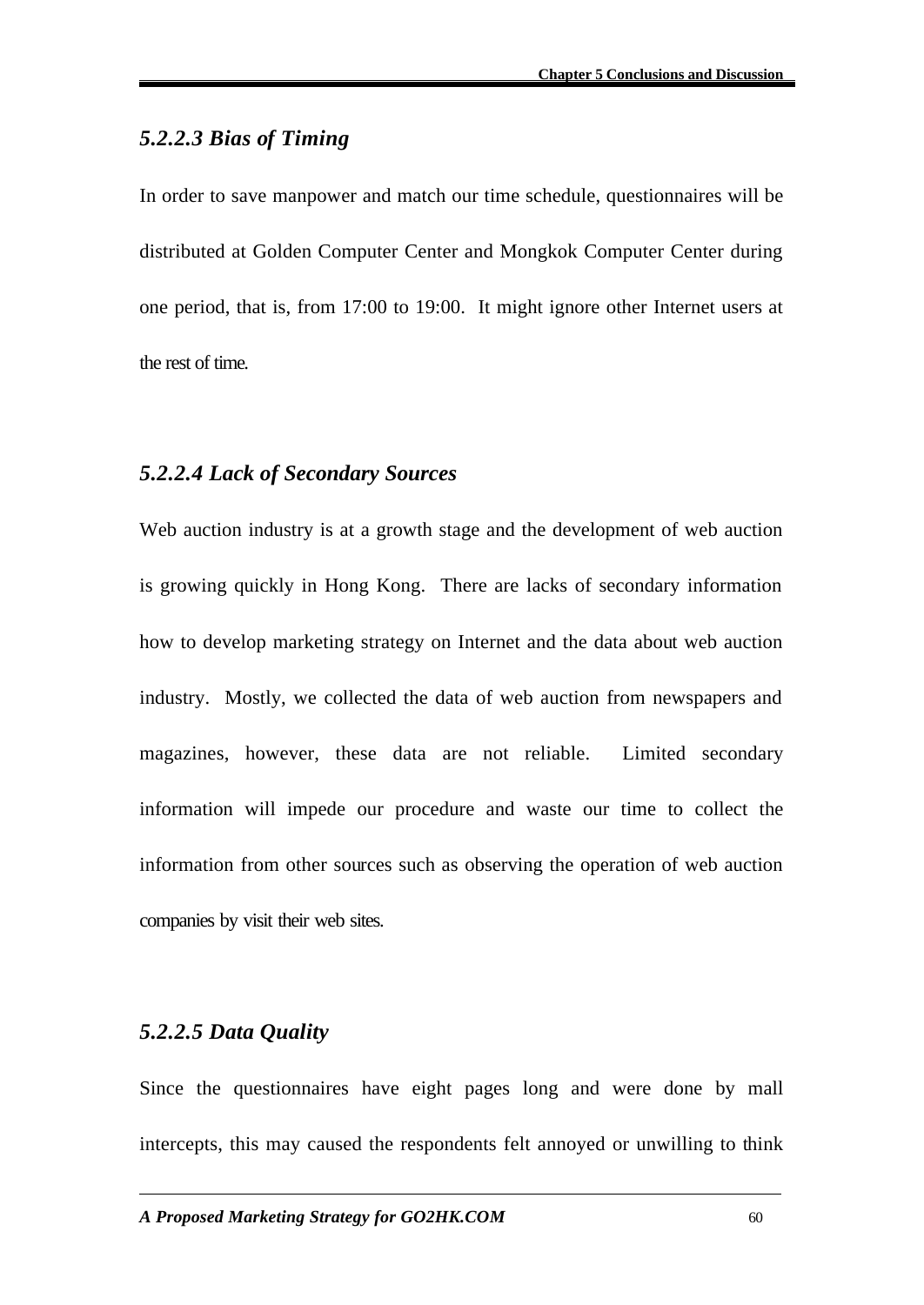the questions seriously.

It generated effect on the results of the importance criteria of choosing a web auction company (Question 22). There are many criteria for the respondents to rate the important criteria of choosing web auction company, the respondents may perceive that those are similar. Sometimes, they may rate the criterion that they may not know the meanings, as they are in hurry or would not like to spend t8oo much time for clarification of the meanings. Hence, these biased answers may not reflect the real attitude of the respondents when choosing a web auction company.

### *5.2.2.6 Changing Current Marketing Strategy of GO2HK*

The e-business is developing promptly, companies need to change and adjust their strategies to catch up with the keen competition. Some of the information is outdated after we have done an interview of go2hk. It is difficult for us to propose an updated marketing strategy for it.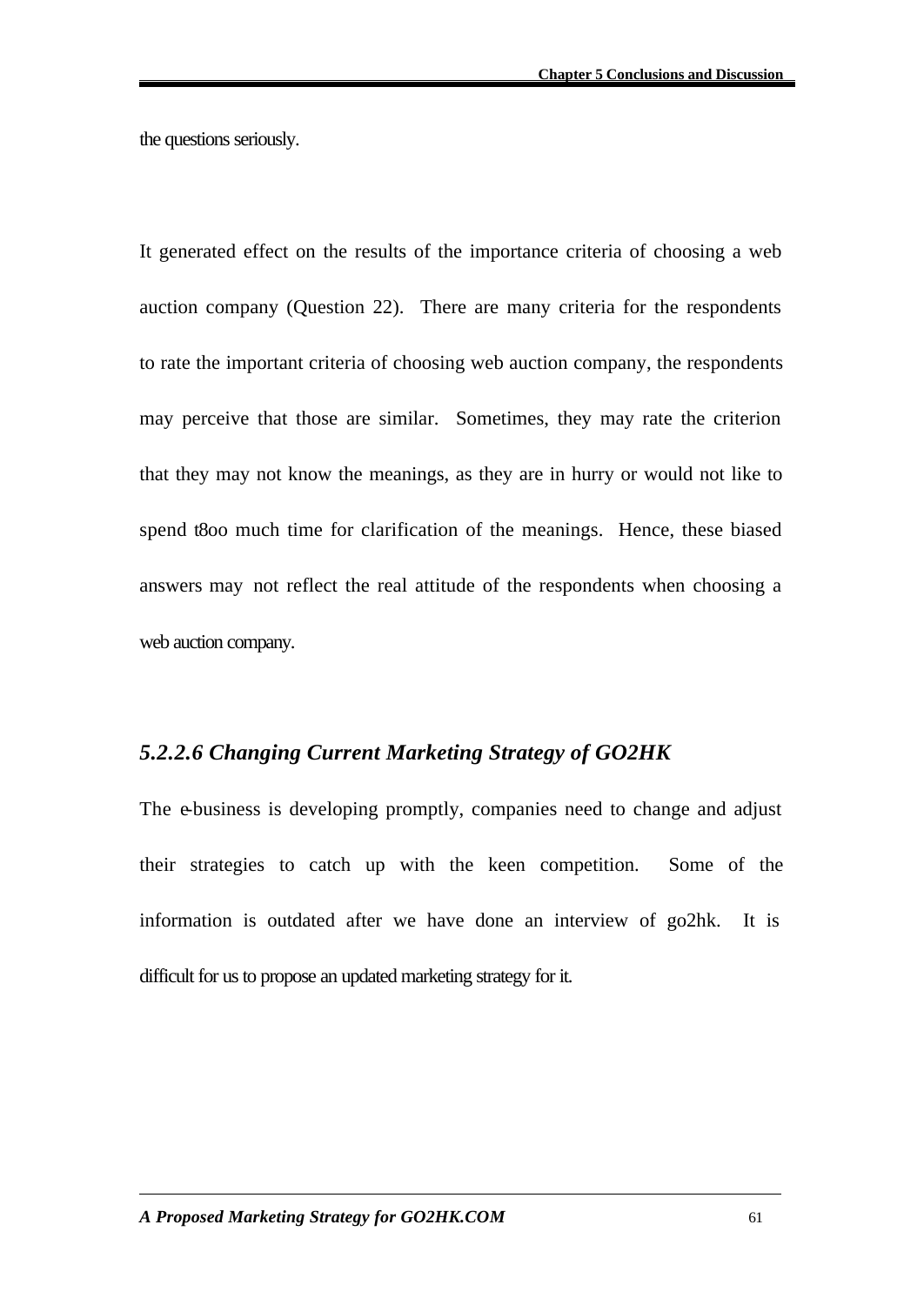## **References**

- 1. Berkowitz, Eric N., Kerin, Roger A., and William Rudelius (1997), *Marketing*. New York: McGraw-Hill Publishing Co.
- 2. O'Guinn, Thomas C., Allen, Chris T., and Semenik, Richard J. (1997), *Advertising.* International Thomason Publishing.
- 3. Millman, Howard (1998), "Online Auctions are Changing the Face of Retail Landscape," *InfoWorld*, (March 9), 77.
- 4. -------- (1999), *Tracking Online Retailing in Hong Kong.* Hong Kong: Hong Kong Trade Development Council.
- 5. Brady, Regina and Forrest, Edward (1997), *Cybermarketing: Your Interactive Marketing Consultant.* New York: American Marketing Association.
- 6. Sinclair, Joseph T. (1999), *eBay the Smart Way: Selling, Buying and Profiting on the Web's #1 Auction Site.* New York: American Management Association.
- 7. Aaker, David A. and Day, George S. (1990), *Marketing Research.* New York: John Wiley & Sons, Inc.
- 8. Settles, Craig (1995), *Cybermarketing Essentials for Success.* New York: Ziff-Daris Press.
- 9. Machlis, Sharon (1998), "Online Auction Services Thriving," *Computerworld*, (June 15), 17.
- 10. Karpinski, Richard (1999), "Open Site Lets Enterprises Bid Hellow To Auctions," *Internetweek*, (April 26), 15.
- 11. Brioday, Dan (1999), "Web Auctions Making a Big Impact," *Infoworld,*  (September 27), 30.
- 12. Holland, Kelley (1999), "First Web Auctions, Now This," *Business Week*, (May 24), 40.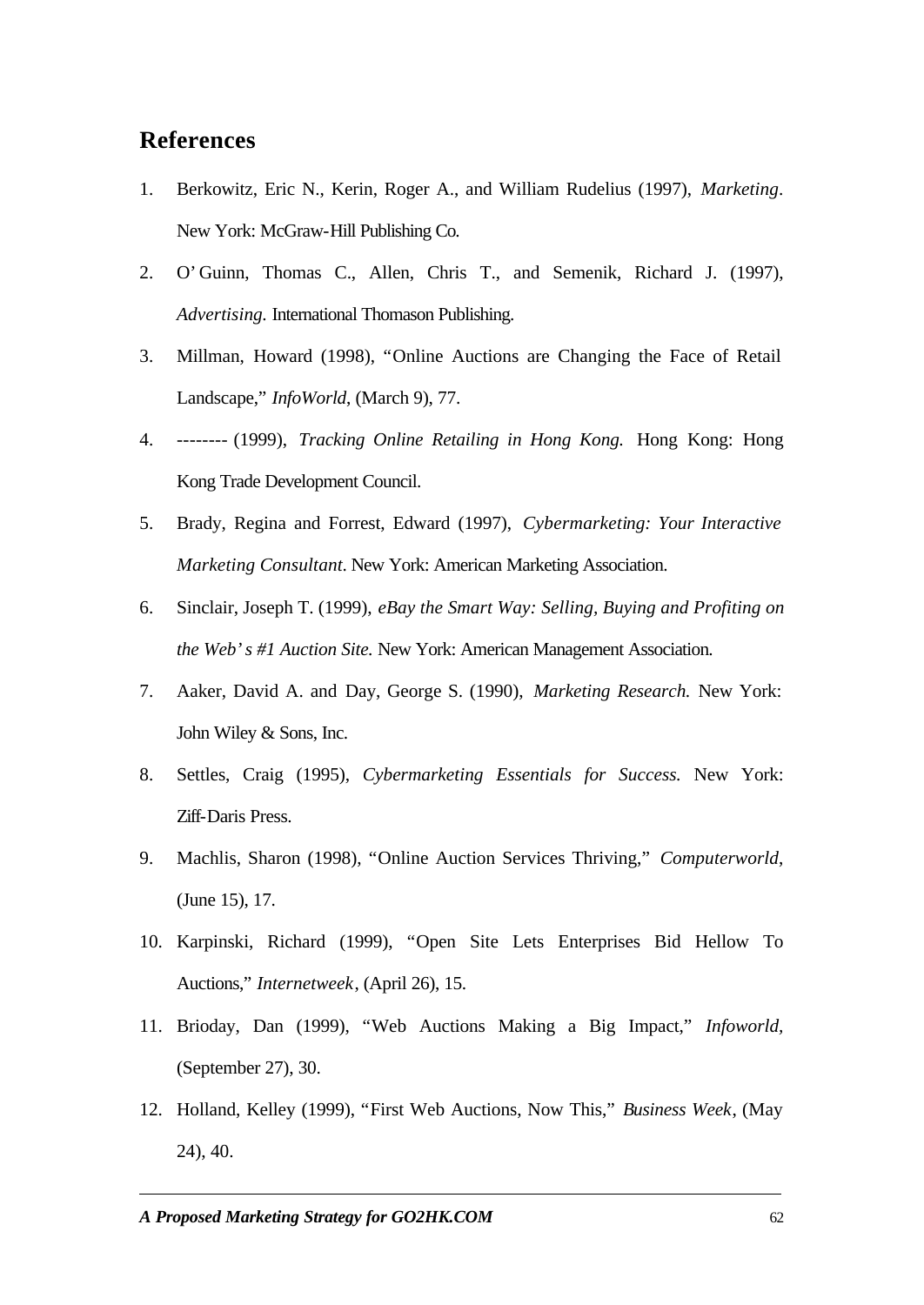- 13. Furger, Roberta (1999), "Don't Get Taken at Web Auctions," *PC World*, (May), 27-30.
- 14. Churchill, Gilbert A. (1999), *Marketing Research: Methodological Foundations*. New York: The Dryden Press.
- 15. Boone, Louis E. and Kurtz, David L. (1996), *Contemporary Business.* New York: The Dryden Press.

| 16. |                               | PC.COM 23-11-1999. |             |             |  |
|-----|-------------------------------|--------------------|-------------|-------------|--|
| 17. |                               | 11-11-1999.        |             |             |  |
| 18. |                               |                    | 07-12-1999. |             |  |
| 19. |                               |                    | 09-10-1999. |             |  |
| 20. |                               |                    |             | 01-12-1999. |  |
| 21. |                               | 22-04-2000.        |             |             |  |
|     | 22. www.go2hk.com             |                    |             |             |  |
|     | 23. www.red-dots.com          |                    |             |             |  |
|     | 24. www.ebuy.com.hk           |                    |             |             |  |
|     | 25. www.iauction-hk.com       |                    |             |             |  |
|     | 26. www.hk.auctions.yahoo.com |                    |             |             |  |
| 27. | www.clubciti.com.hk           |                    |             |             |  |
|     | 28. www.ebay.com              |                    |             |             |  |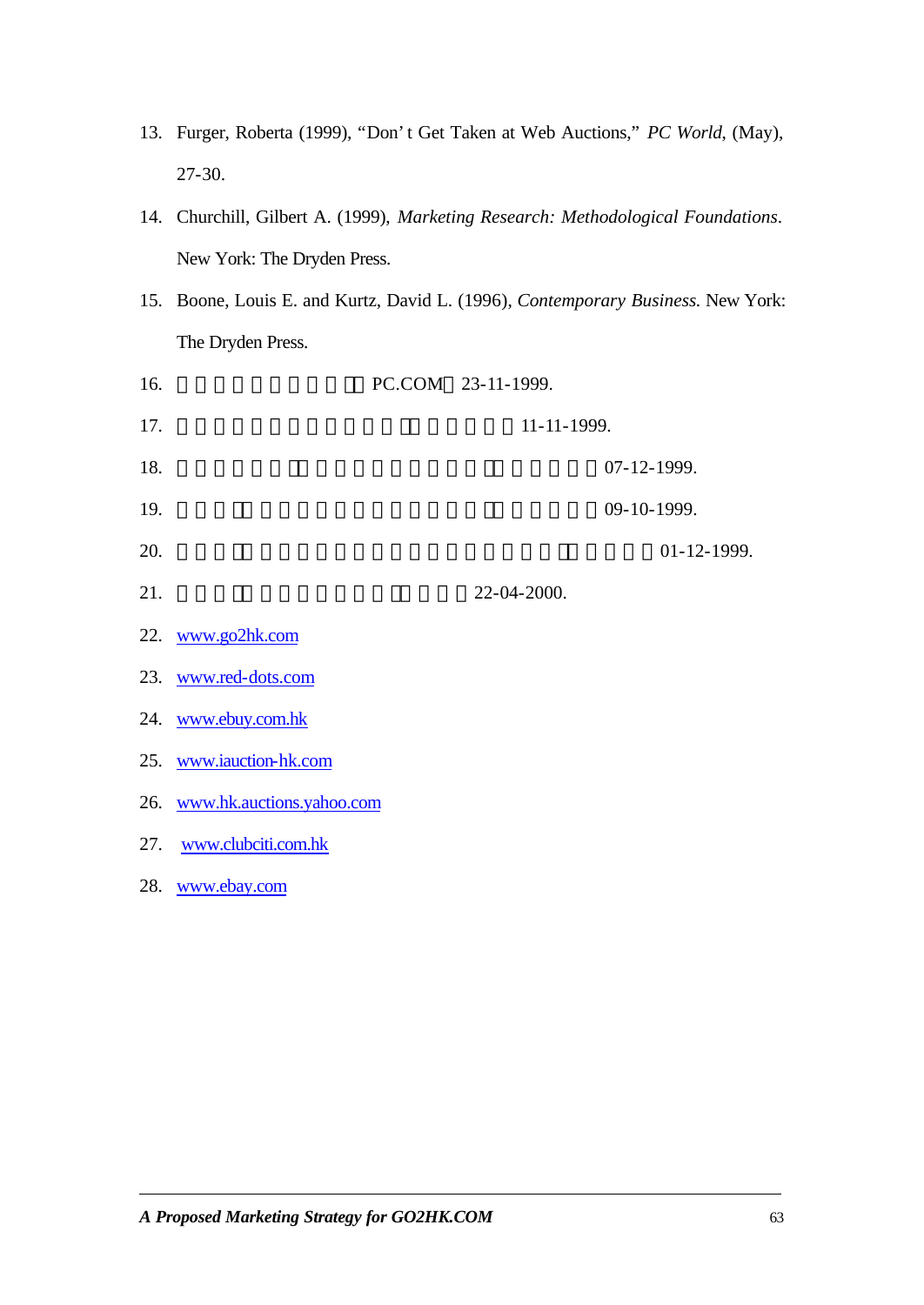## **Appendix A - Questions for Focus Group Interview**

- 1) How do you know the online auction?
- 2) Do you know any web site for web auction?
- 3) What are the reasons of not browsing the web auction?
- 4) Why did you can not buy the product?
- 5) What criteria do you think is important for web auction?
- 6) What types of products would you prefer most?
- 7) Which media channels are effective for web auction?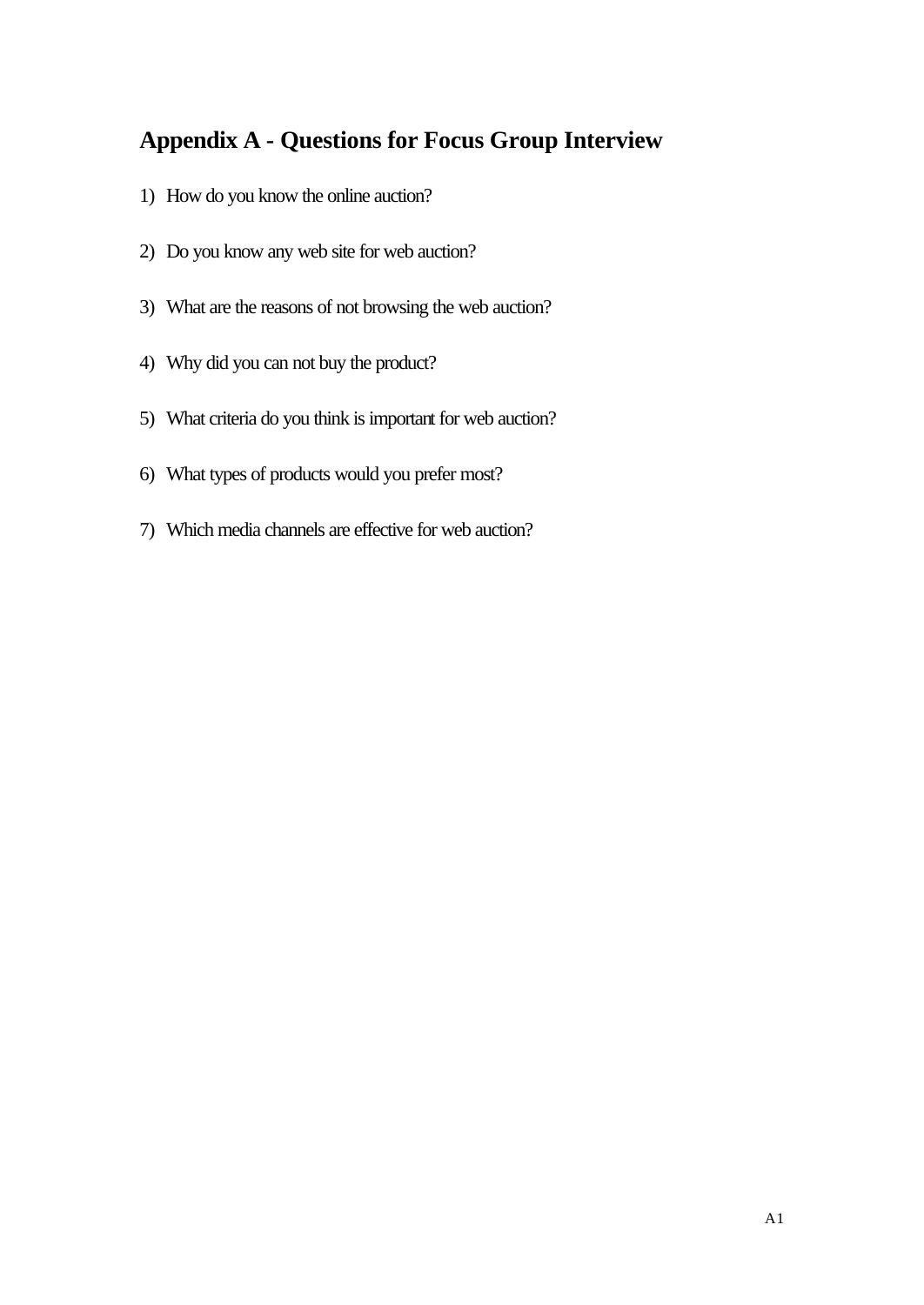## **Appendix B – Covering Letter to GO2HK**

Chan Kit Ming Cammy Tam Shuk Man Sophia Final Year Students-BBA (MKT) Lingnan University Supervised by Dr. Patrick Poon Mobile: 9253 3159

Date: 17 November, 1999

By Fax: 2588-1322

GO2HK.COM Limited Rm. 901, 9/F, Easey Commercial Bldg. 253-261 Hennessy Rd. Wanchai, Hong Kong Attn: Manager of Marketing Department

Dear Sir,

#### **Re: Request for an Interview**

We are currently final year students of Bachelor of Business Administration in Lingnan University. In partial fulfillment of the requirements set out by the University, we are required to submit a project that is of our interest. Our project title is A Proposed Marketing Mix Strategy of GO2HK.COM Limited. GO2HK has successfully entered the web auction industry even with keen competition in the local market and it seems your esteem company will has a great potential to develop in the future.

We understand that you are a very busy person but we will finely appreciate it if you would allow us to personally interview you for the project. And this project will certainly be for academic purpose only.

Enclosed are the copies of our project questionnaire for you reference. We are available for an interview anytime that is convenience to you.

Thank you very much and we look forward to hearing from you soon.

Yours faithfully,

Cammy Chan Sophia Tam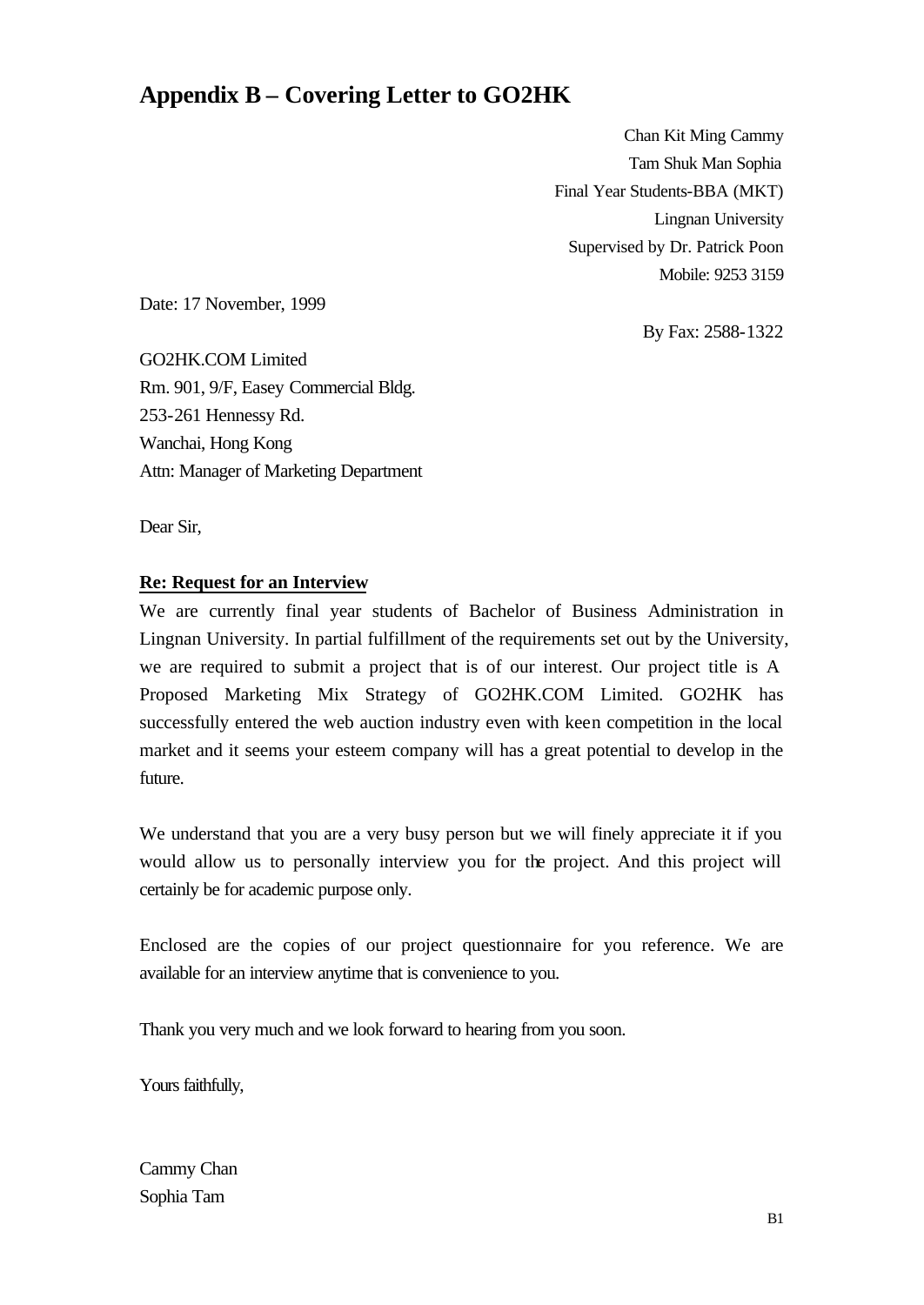## **Appendix C – Interview Questions for GO2HK**

- 1) What are the reasons of your company named "GO2HK"?
- 2) What is the corporate mission and objectives?
- 3) How many staffs are employed?
- 4) How many members does your company have?
- 5) Who is your target customers?
- 6) How many of market shares your company have?
- 7) What is the stage of product life cycle of GO2HK?
- 8) What is the selling point of GO2HK?
- 9) What are the competitive strengths of GO2HK when compared with your competitors?
- 10) What are the existing promotion methods used?
- 11) How does GO2HK promotes the company image and encourage the Internet users try to use the web auction?
- 12) How much does the promotion expense cost monthly?
- 13) What kind of method does GO2HK adopt for educating the Internet user to trail use the web auction?
- 14) What are the most important criteria for the providing the web auction?
- 15) Will the company add any the complementary service of web auction?
- 16) Will GO2HK charge for the service fee or commission in the future?
- 17) What are the difficulties GO2HK experience in operation?
- 18) Which direction will GO2HK follow in the future development?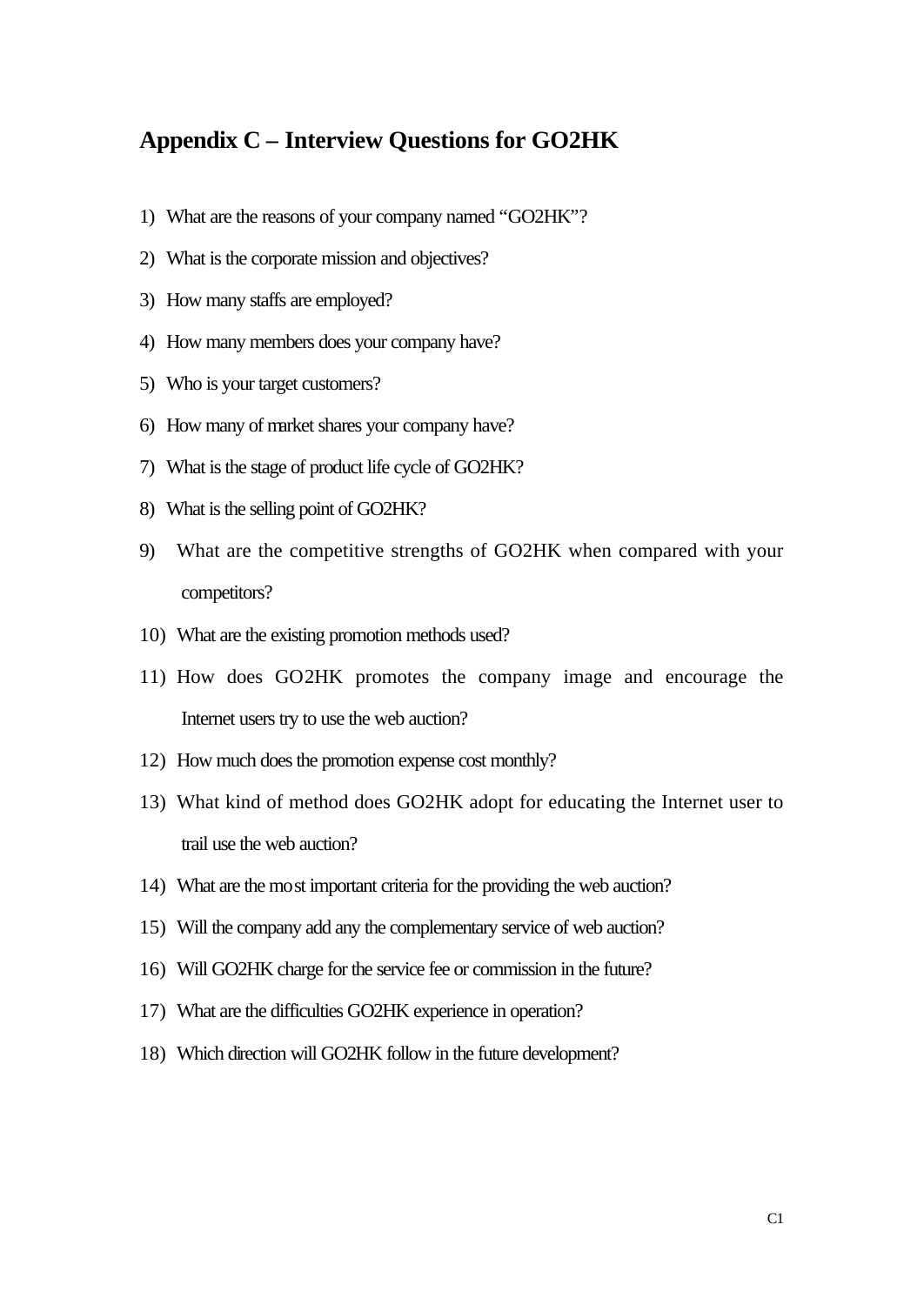### **Appendix D - Current Marketing Strategy of GO2HK.COM**

#### ÿ *Product*

The items ranging from small pieces like collectibles to big-ticket items such as automobile and real estate can be bought and sold through go2hk. The company is mainly concentrated on providing two forms of selling on the site. The first method of selling called "General Sales", the items are listed by registered members of the site. The second method of selling named the "Official Auction", merchant consignors post the items for selling. However, go2hk focuses on the "General Sales" most.

Apart from that, the company thrusts out the innovative idea of "Day of Special Offer", in order to attract people to bid and browse the web site. Whether go2hk or merchant consignors provide items in the "Day of Special Offer" weekly, and all of the bidding prices are starting from ten dollars only. The "Day of Special Offer" carriers in every Thursday from 6:00 p.m. to midnight.

GO2HK has provided a few unique features that make the buyer's shopping experience smooth and simple. It provides an Outbid Notice which the systems would automatically send an email to notify the bidder if the other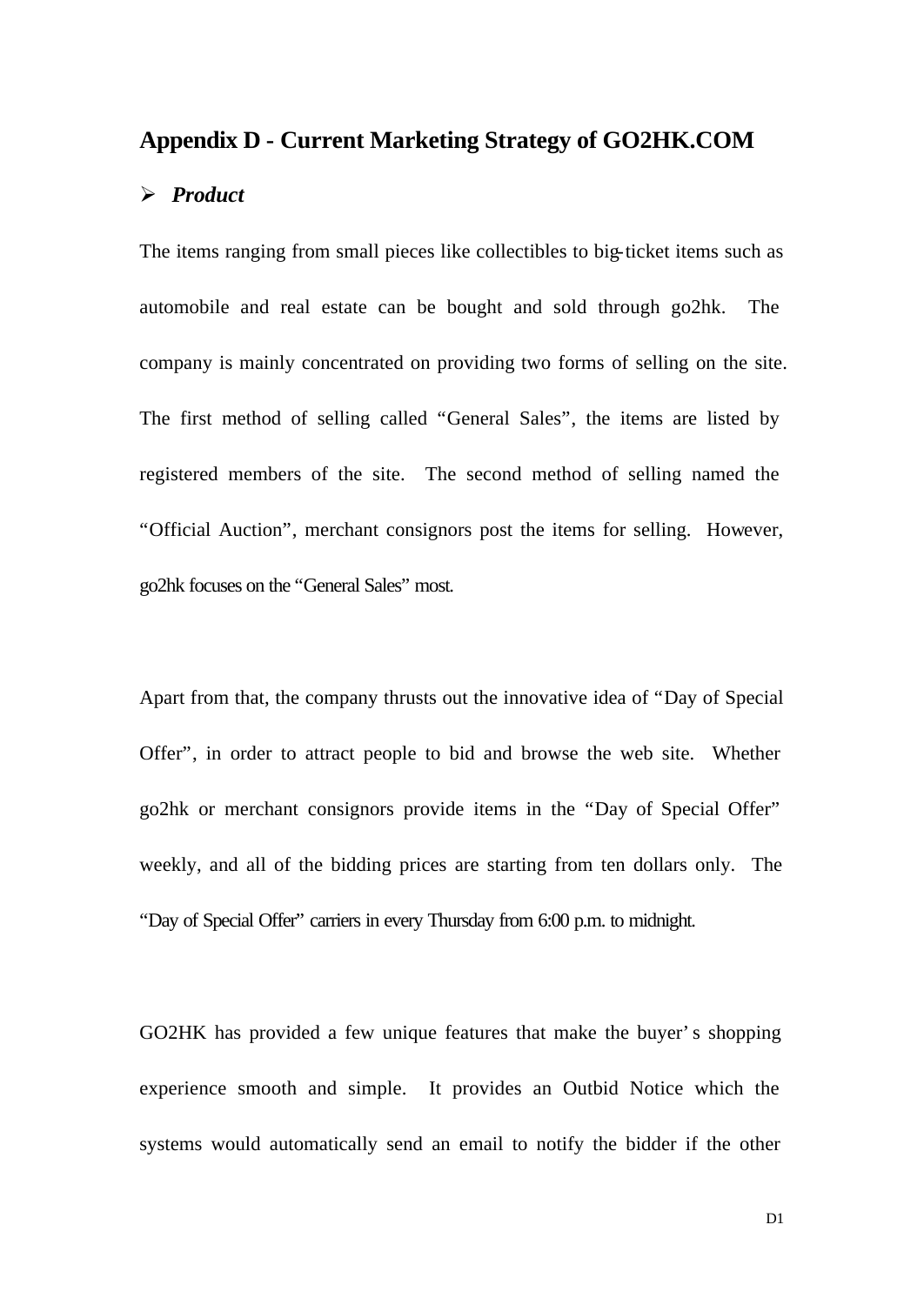bidders outbid on the item. GO2HK not only provides this function, but also provides the bidders with the Auto-Bidder feature in which users could set a maximum or (Proxy) bid. If they are outbid on an item, the Auto-Bidder will automatically raise the bidding to the next increment that not exceed the users' maximum bid.

In addition, GO2HK provides the "Confidence Index of Members" for the bidders and sellers. The company seeks to minimize any risk to users by operating a feedback system carefully. It is designed to help users for determining the reliability of others that they are dealing with. The bidders and sellers can rate and leave feedback on each other. It helps trading community, and encourages users to improve their performance.

#### ÿ *Pricing*

All of the sellers and bidders are required to register to be a member of GO2HK, however the registration is free of charge. Furthermore, the company does not require for the listing fee or commission for a successful transaction. This is because go2hk wants to stimulate the Internet users to use its website for web auction. Since most of the users are not familiar with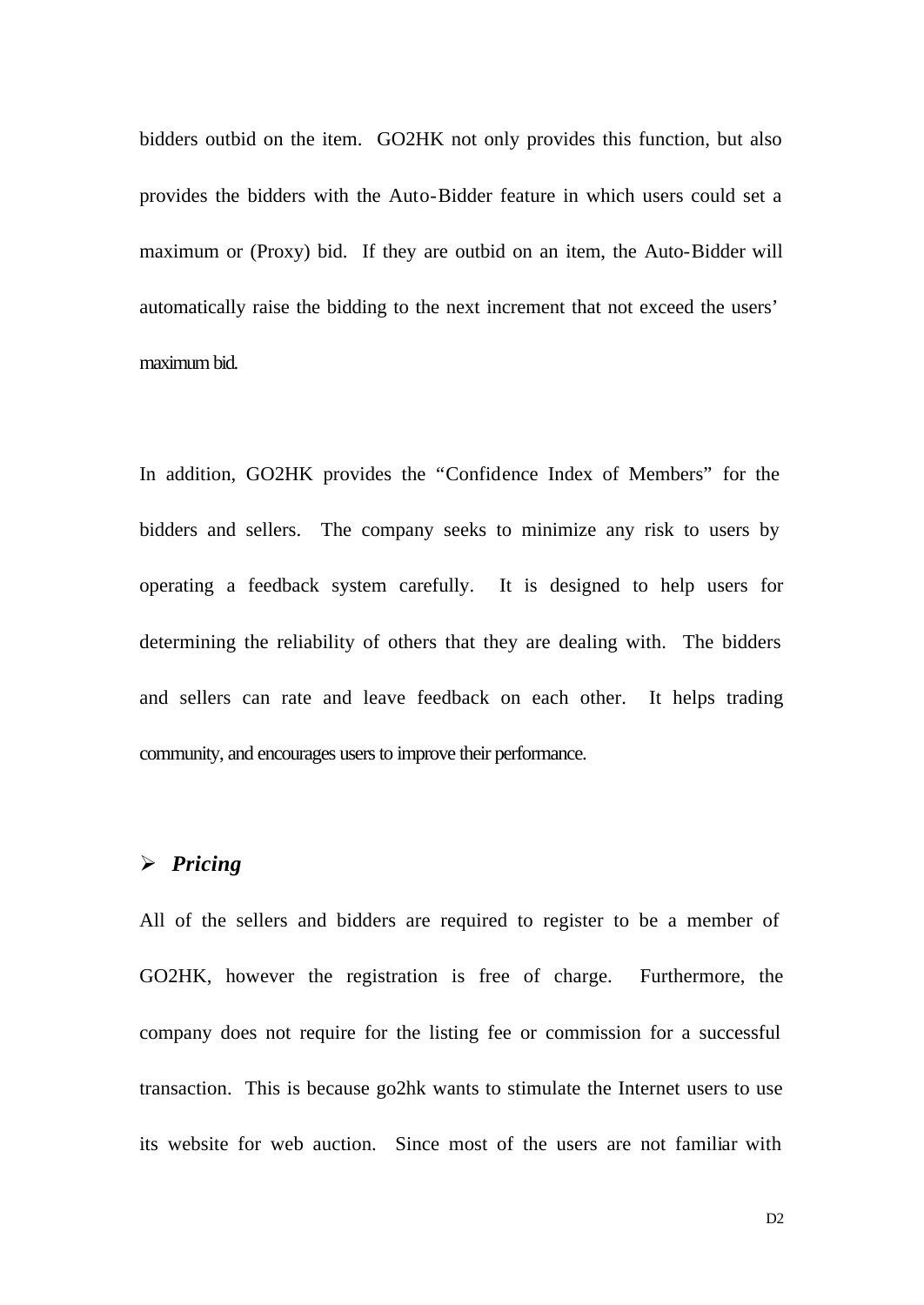using the web auction and reserve for the reliability and creditability of the sellers and company, thus go2hk adopts the first –hand transaction personally for reducing the worry.

### ÿ *Distribution*

Any browsers with a valid email address would register as a member of go2hk. As an added security for the company, it refuses to accept members who uses email address from any free email services or web-based email services. The company understands that this decision might discourage some prospective members to join, but it decides to do this in sole consideration of its members for security reasons.

The speed of the server of the web site is a critical factor for assessing the performance of a company. Go2hk has faced this problem recently, as more and more Internet users browse the web site.

#### ÿ *Promotion*

The promotion strategy for go2hk is mainly on the advertising, it focuses on the Internet users and mass media. For the Internet users, the company uses the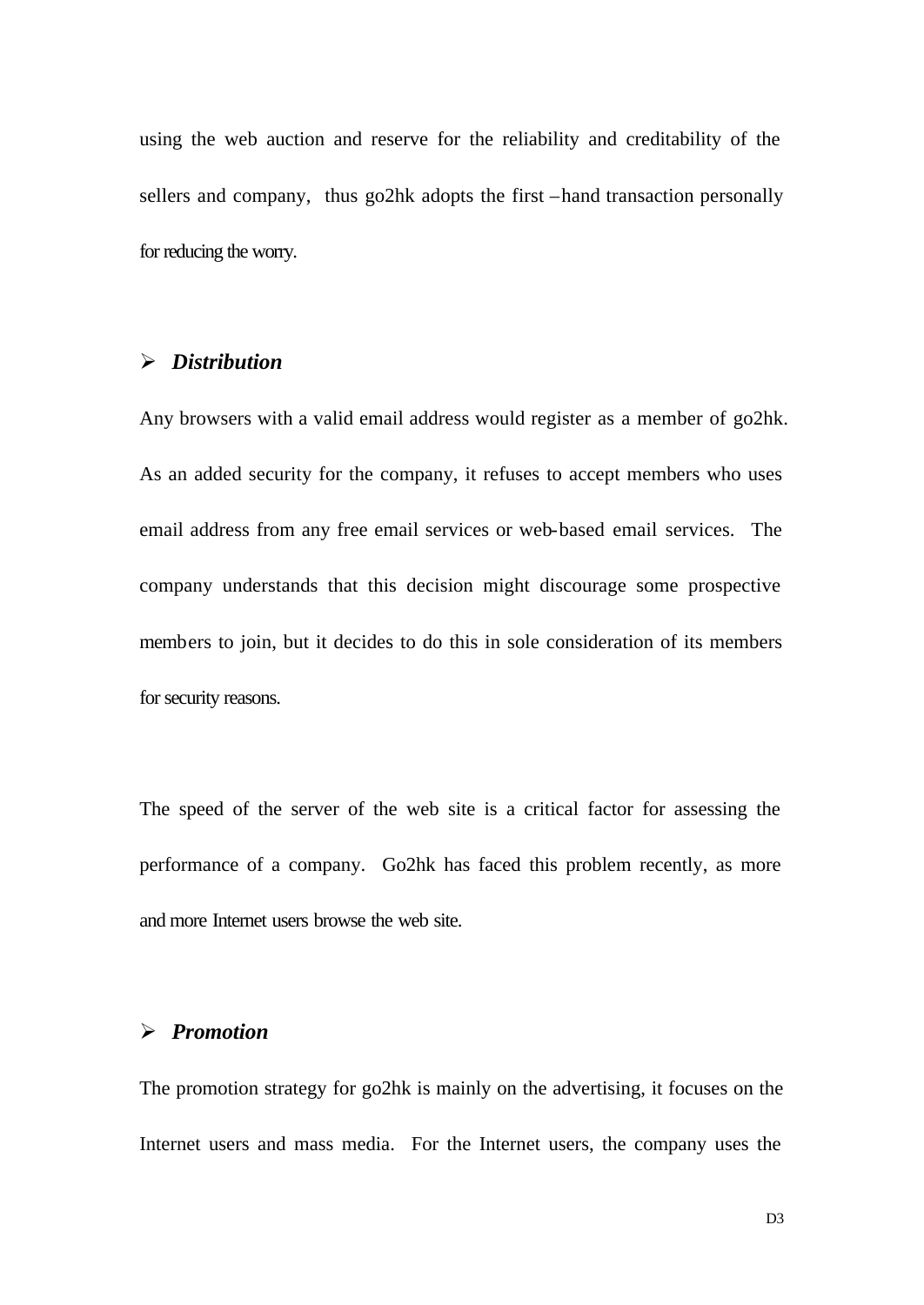Internet banner advertising, newspaper announcement, email and ICQ. It aims to promote the brand image and motivate the Internet users using web auction through go2hk.

For the mass media, the promotion objectives are to increase the awareness and reputation of go2hk. It focuses on that the company has many members and items for selling and bidding, regardless of the company is a small scale firm. It has used the TV advertisement of Cable TV, escalator board in MTR and buses as a medium.

GO2HK not only emphasizes on the advertising, but also using personal selling to deal with the company's customers (business firms). GO2HK seeks for other business customers to sponsor the items in "Day of Special Offer" and participate in Official Auction and also the companies that desire to advertise on the web of go2hk.

In addition, go2hk has used the public relation in order to enhance the company brand name. The company has operated with some charity organizations to hold the charity auction online. It can enhance the brand name and awareness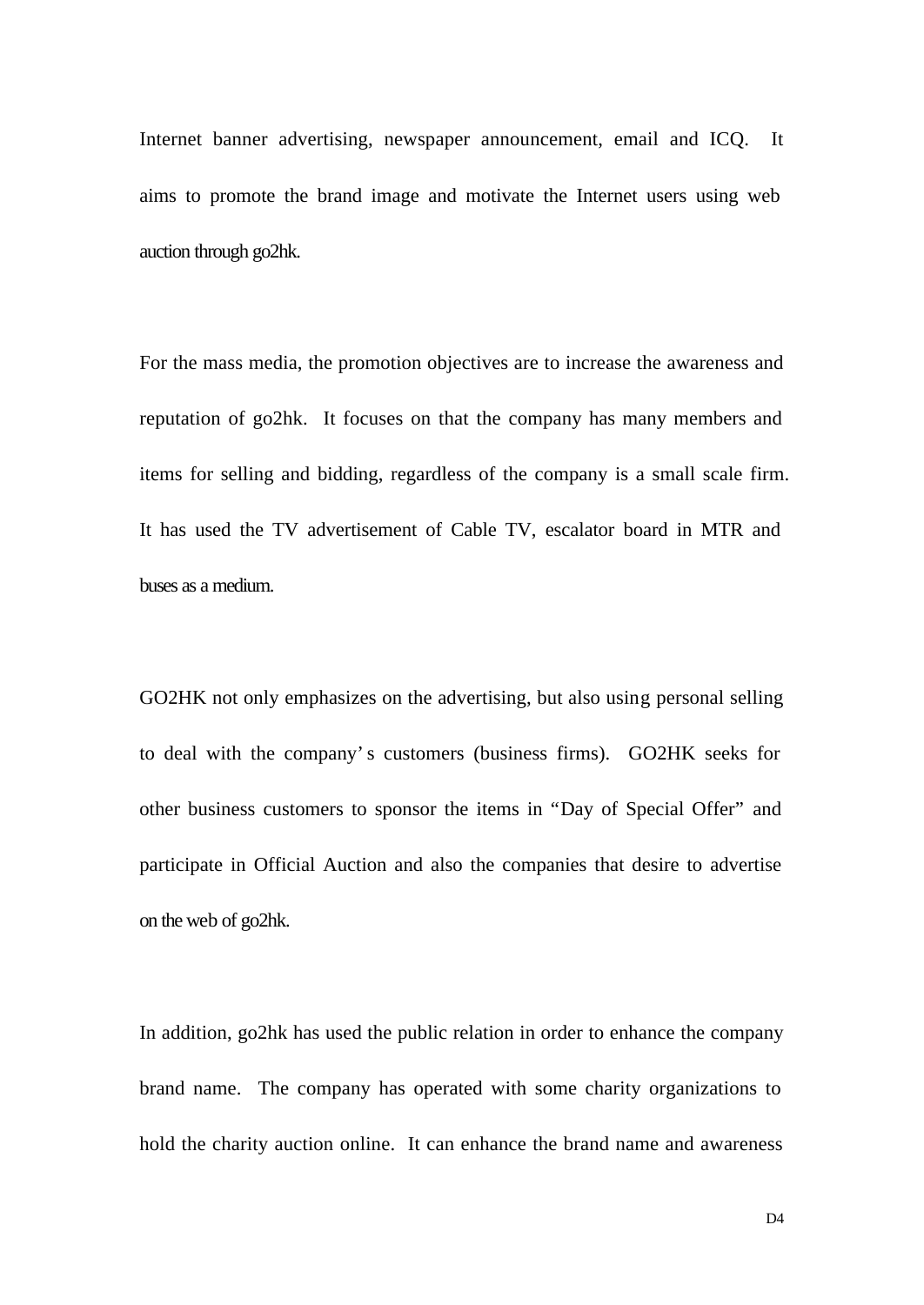of public. Furthermore, the interviews by press are also a type of public relations.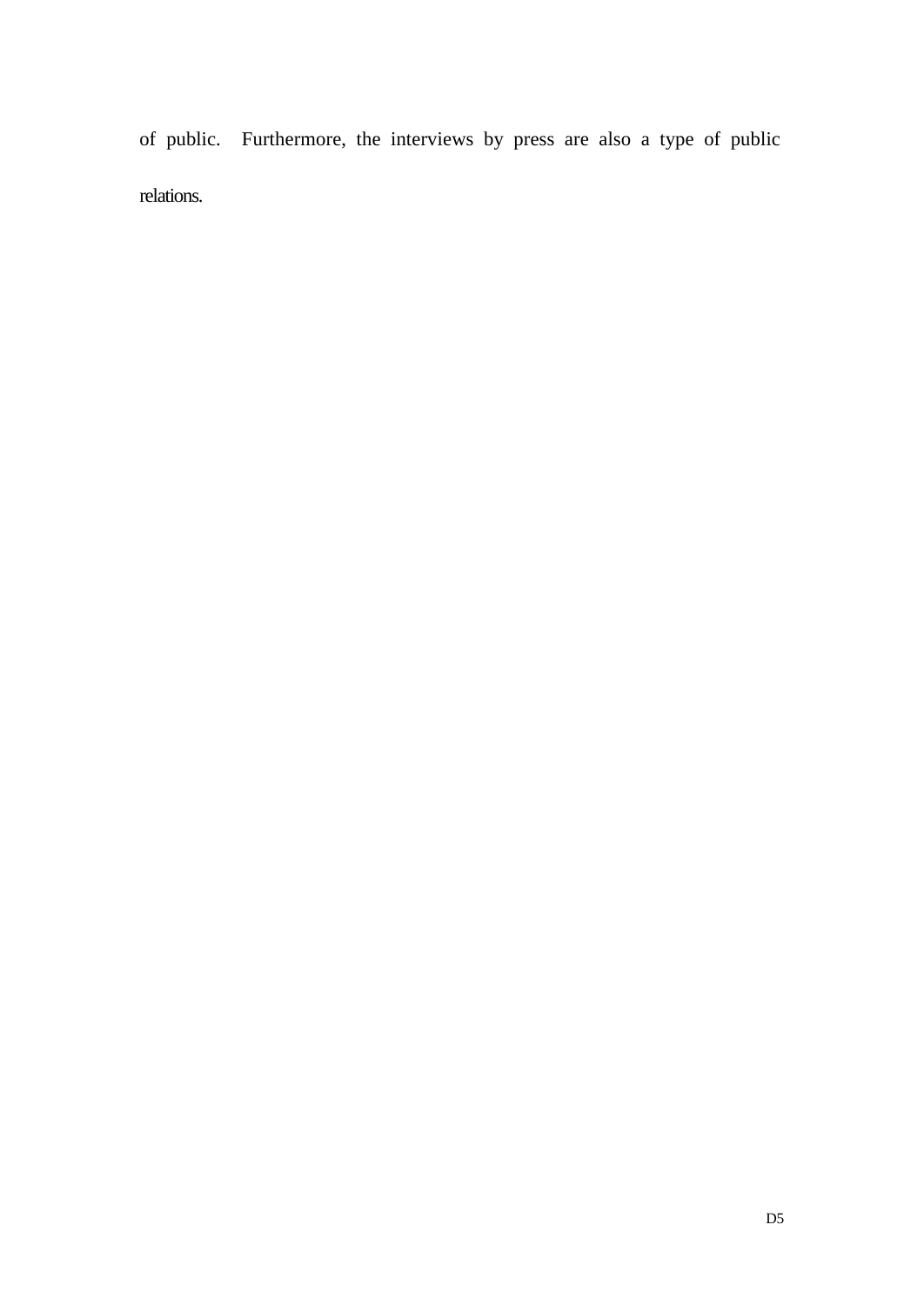# **Appendix E - Questionnaire**

## **Questionnaire of Web Auction**

We are the year 3 students studying in Lingnan University. We are conducting a survey on Hong Kong web auction industry. Therefore, we want to seek your valuable opinion. All the information collected would be kept in strict confidence.

## **Part I. For Web Auction Industry**

|                     | 1) Are you aware of the online auction?                                        |                          |   |                      |                       |               |
|---------------------|--------------------------------------------------------------------------------|--------------------------|---|----------------------|-----------------------|---------------|
| ÿ Yes               |                                                                                | $\ddot{y}$ No            |   | (Please go to Q29) ( |                       | $\mathcal{E}$ |
|                     | 2) How do you know the online auction? (You can tick more than one)            |                          |   |                      |                       |               |
|                     |                                                                                | $\overline{\phantom{a}}$ |   |                      |                       |               |
| ÿ Television        |                                                                                |                          |   | ÿ Magazines          |                       |               |
| ÿ Internet          |                                                                                |                          |   | ÿ Newspaper          |                       |               |
| ÿ Bus Advertising   |                                                                                |                          |   | ÿ MTR Advertising    |                       |               |
|                     | ÿ Referrals from others                                                        |                          |   | ÿ Radio              |                       |               |
|                     | ÿ Other (Please specify)                                                       | $\overline{(}$           |   |                      |                       |               |
|                     |                                                                                |                          |   |                      |                       |               |
|                     | 3) Which web auction homepage below that you have heard in Hong Kong? (You can |                          |   |                      |                       |               |
| tick more than one) |                                                                                |                          |   | (                    | $\lambda$             |               |
|                     | ÿ www.red-dots.com                                                             |                          |   | ÿ www.go2hk.com      |                       |               |
|                     | ÿ hk.auctions.yahoo.com                                                        |                          |   |                      | ÿ www.clubciti.com.hk |               |
| ÿ www.ebuy.com.hk   |                                                                                |                          |   |                      | ÿ www.iauction-hk.com |               |
|                     | $\ddot{y}$ Others (Please specify)                                             | $\left($                 |   |                      |                       |               |
|                     | 4) Have you browsed the online auction web sites?                              |                          |   |                      |                       |               |
| ÿ Yes               |                                                                                |                          |   |                      |                       |               |
| ÿ No                | - Reasons: (You can tick more than one)                                        |                          |   |                      |                       |               |
|                     | ÿ No interest                                                                  |                          |   |                      |                       |               |
|                     | ÿ Not reliable                                                                 |                          |   |                      |                       |               |
|                     | ÿ No free time                                                                 |                          |   |                      |                       |               |
|                     | ÿ Unfamiliar with the web sites                                                |                          |   |                      |                       |               |
|                     | $\ddot{y}$ Others (Please specify)                                             |                          |   |                      |                       |               |
|                     | (Please go to Q22) (                                                           |                          | ⟩ |                      |                       |               |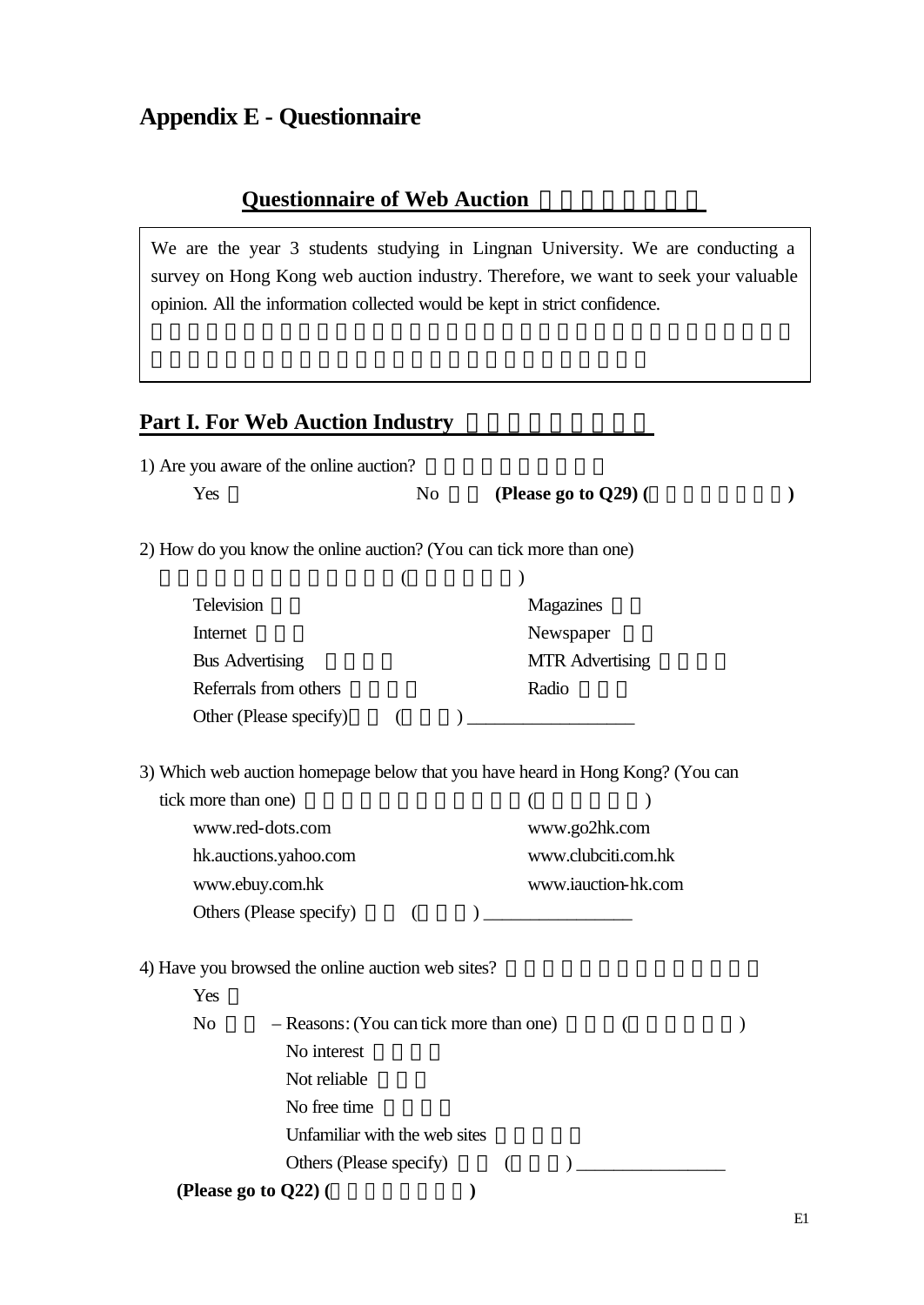5) Which web auction homepage below you have browsed? (You can tick more than one)

| ÿ www.red-dots.com        | ÿ www.go2hk.com       |
|---------------------------|-----------------------|
| ÿ hk.auctions.yahoo.com   | ÿ www.clubciti.com.hk |
| ÿ www.ebuy.com.hk         | ÿ www.iauction-hk.com |
| y Others (Please specify) |                       |

## **Part II. For Seller**

6) Have you posted any products selling through web auction?

| ÿ Yes | ÿ No | (Please go to Part $Q14$ ) ( |  |
|-------|------|------------------------------|--|
|-------|------|------------------------------|--|

7) How many products have you posted on web auction?

| $\ddot{V}$ 1-5                   | $\ddot{v}$ 6-10                  |
|----------------------------------|----------------------------------|
| $\ddot{V}$ 11-15                 | $\ddot{V}$ 16-20                 |
| $\ddot{\mathsf{y}}$ More than 20 | $\ddot{\mathsf{y}}$ Not remember |

8) What kind of products you have posted on the web auction? (You can tick more than

| one)                                          |                                                 |
|-----------------------------------------------|-------------------------------------------------|
| $\ddot{\gamma}$ Computers & Accessories       | $\ddot{\mathsf{y}}$ Electrical & Home Appliance |
| $\ddot{\mathsf{y}}$ Movie & Music             | ÿ Telecom Products                              |
| ÿ Collectable                                 | $\ddot{\mathsf{y}}$ Food & Wine                 |
| $\ddot{\mathsf{y}}$ Books & Comics            | ÿ Fashion                                       |
| $\ddot{\mathsf{y}}$ Toys, Gifts and Novelties | $\ddot{y}$ AV Products & Photo Equipment        |

 $\ddot{y}$  Miscellaneous

9) Which online auction company you have used for selling? (You can tick more than one)

| ÿ www.red-dots.com                          | ÿ www.go2hk.com       |
|---------------------------------------------|-----------------------|
| y hk.auctions.yahoo.com                     | ÿ www.clubciti.com.hk |
| ÿ www.ebuy.com.hk                           | ÿ www.iauction-hk.com |
| $\ddot{\mathsf{y}}$ Others (Please specify) |                       |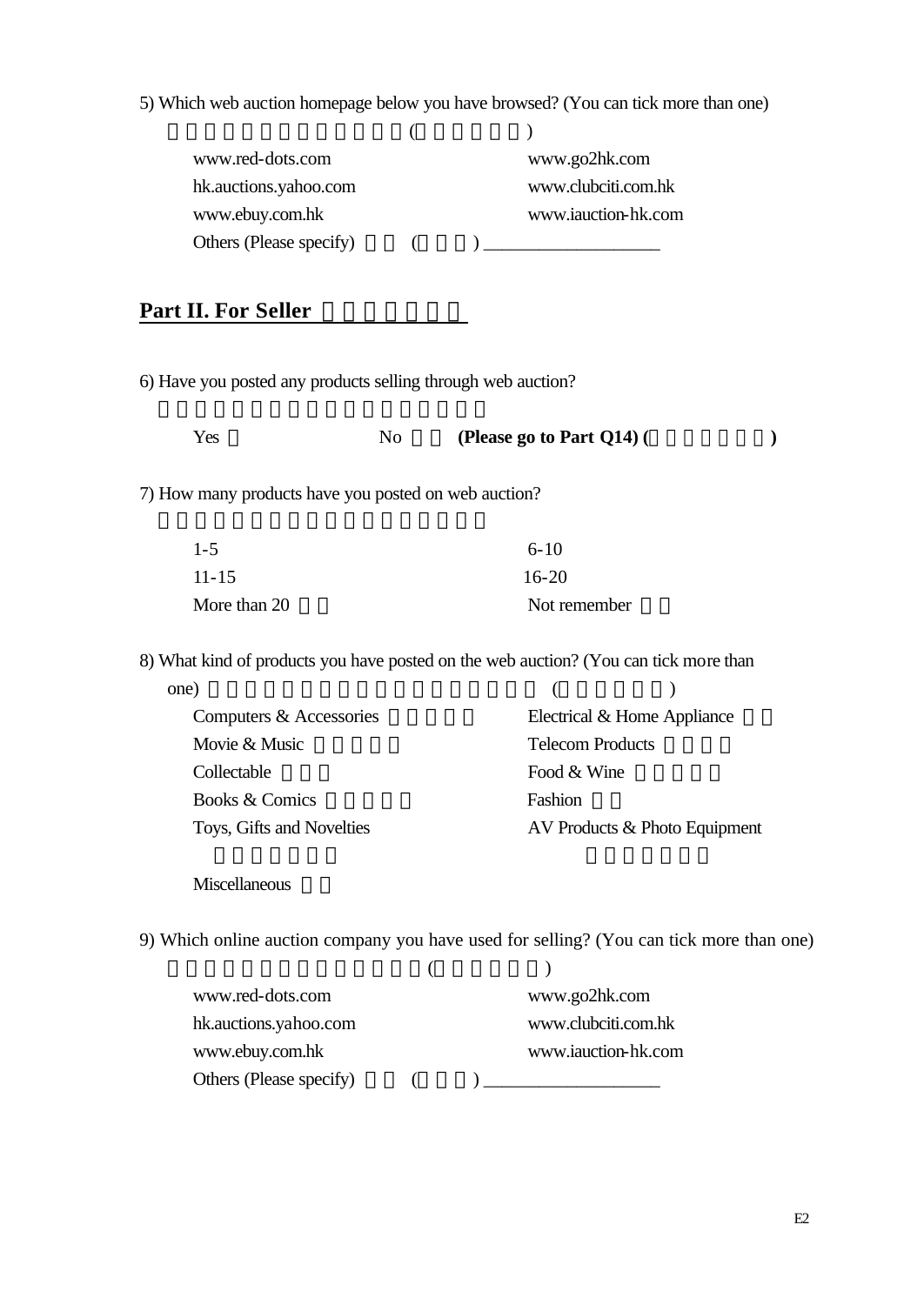10) Have you sold your products through web auction successfully?

| ÿ Yes                   |                                                                                    |          |                         |  |
|-------------------------|------------------------------------------------------------------------------------|----------|-------------------------|--|
| ÿ No                    | - Reasons: (You can tick more than one)                                            |          |                         |  |
|                         | ÿ No bid                                                                           |          |                         |  |
|                         | y Reserve price not met                                                            |          |                         |  |
|                         | $\ddot{y}$ The winner not show up                                                  |          |                         |  |
|                         | $\ddot{y}$ Others (Please specify)                                                 | $\left($ |                         |  |
|                         | (Please go to $Q14$ ) (                                                            |          |                         |  |
|                         | 11) How many products have you sold successfully?                                  |          |                         |  |
| $\ddot{y}$ 1-5          |                                                                                    |          | $\ddot{y}$ 6-10         |  |
| $\ddot{y}$ 11-15        |                                                                                    |          | $\ddot{v}$ 16-20        |  |
| $\ddot{y}$ More than 20 |                                                                                    |          | $\ddot{y}$ Not remember |  |
|                         | 12) What kind of products you have sold through web auction successfully? (You can |          |                         |  |

| tick more than one)                           |                                                 |
|-----------------------------------------------|-------------------------------------------------|
| $\ddot{\mathsf{y}}$ Computers & Accessories   | $\ddot{\mathsf{y}}$ Electrical & Home Appliance |
| $\ddot{\mathsf{y}}$ Movie & Music             | ÿ Telecom Products                              |
| ÿ Collectable                                 | $\ddot{\mathsf{y}}$ Food & Wine                 |
| $\ddot{\mathsf{y}}$ Books & Comics            | ÿ Fashion                                       |
| $\ddot{\mathsf{y}}$ Toys, Gifts and Novelties | $\ddot{y}$ AV Products & Photo Equipment        |

### $\ddot{y}$  Miscellaneous

13) Which online auction company you have used for selling successfully? (You can tick

| more than one)                              |                                |  |
|---------------------------------------------|--------------------------------|--|
| ÿ www.red-dots.com                          | ÿ www.go2hk.com                |  |
| y hk.auctions.yahoo.com                     | ÿ www.clubciti.com.hk          |  |
| ÿ www.ebuy.com.hk                           | $\ddot{y}$ www.iauction-hk.com |  |
| $\ddot{\mathsf{y}}$ Others (Please specify) |                                |  |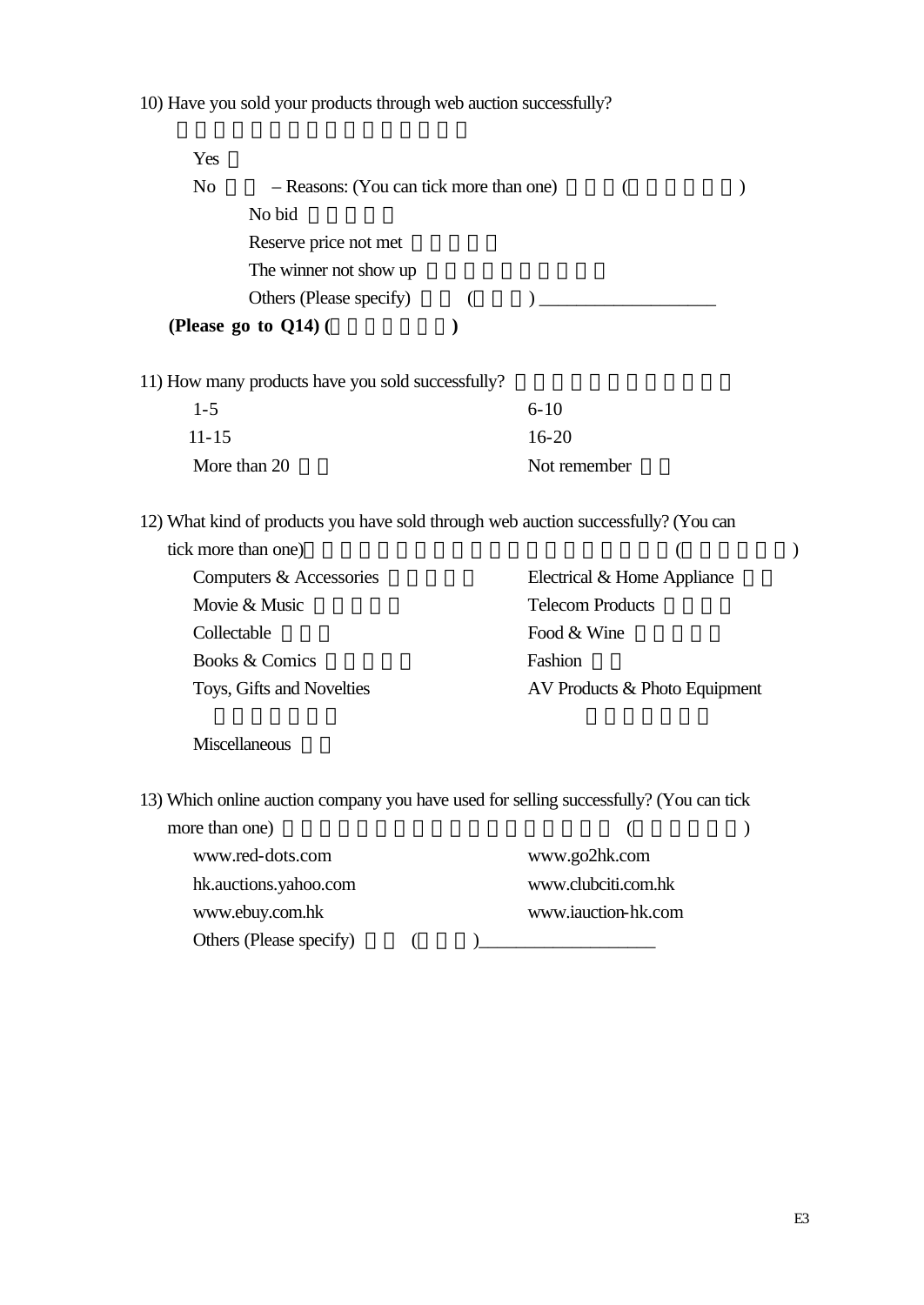# **Part III. For Buyer EXECUTE:**

| 14) Have you bid any products through web auction?                                  |          |   |                                                   |  |
|-------------------------------------------------------------------------------------|----------|---|---------------------------------------------------|--|
| ÿ Yes                                                                               | ÿ No     |   | (Please go to $Q22$ ) (                           |  |
| 15) How many products have you bid?                                                 |          |   |                                                   |  |
| $\ddot{y}$ 1-5                                                                      |          |   | $\ddot{y}$ 6-10                                   |  |
| $\ddot{y}$ 11-15                                                                    |          |   | $\ddot{y}$ 16-20                                  |  |
| $\ddot{y}$ More than 20                                                             |          |   | ÿ Not remember                                    |  |
| 16) What kind of products you have bid through the web auction? (You can tick more  |          |   |                                                   |  |
| than one)                                                                           |          |   | (                                                 |  |
| $\ddot{y}$ Computers & Accessories                                                  |          |   | $\ddot{y}$ Electrical & Home Appliance            |  |
| ÿ Movie & Music                                                                     |          |   | ÿ Telecom Products                                |  |
| ÿ Collectable                                                                       |          |   | $\ddot{y}$ Food & Wine                            |  |
| ÿ Books & Comics                                                                    |          |   | ÿ Fashion                                         |  |
| ÿ Toys, Gifts and Novelties                                                         |          |   | $\ddot{\mathsf{y}}$ AV Products & Photo Equipment |  |
| ÿ Miscellaneous                                                                     |          |   |                                                   |  |
| 17) Which online auction company you have used for bidding? (You can tick more than |          |   |                                                   |  |
| one)                                                                                |          | ( |                                                   |  |
| ÿ www.red-dots.com                                                                  |          |   | ÿ www.go2hk.com                                   |  |
| ÿ hk.auctions.yahoo.com                                                             |          |   | ÿ www.clubciti.com.hk                             |  |
| ÿ www.ebuy.com.hk                                                                   |          |   | ÿ www.iauction-hk.com                             |  |
| ÿ Others (Please specify)                                                           | $\left($ |   |                                                   |  |
| 18) Have you bought your products through web auction successfully?                 |          |   |                                                   |  |
| ÿ Yes                                                                               |          |   |                                                   |  |
| ÿ No<br>- Reasons: (You can tick more than one)                                     |          |   | $\overline{ }$                                    |  |
| ÿ Retracting a bid                                                                  |          |   |                                                   |  |
| ÿ Outbid                                                                            |          |   |                                                   |  |
| ÿ Unable to reach the seller                                                        |          |   |                                                   |  |
| y Others (Please specify)                                                           |          | € |                                                   |  |
| (Please go to Q22) (                                                                |          |   |                                                   |  |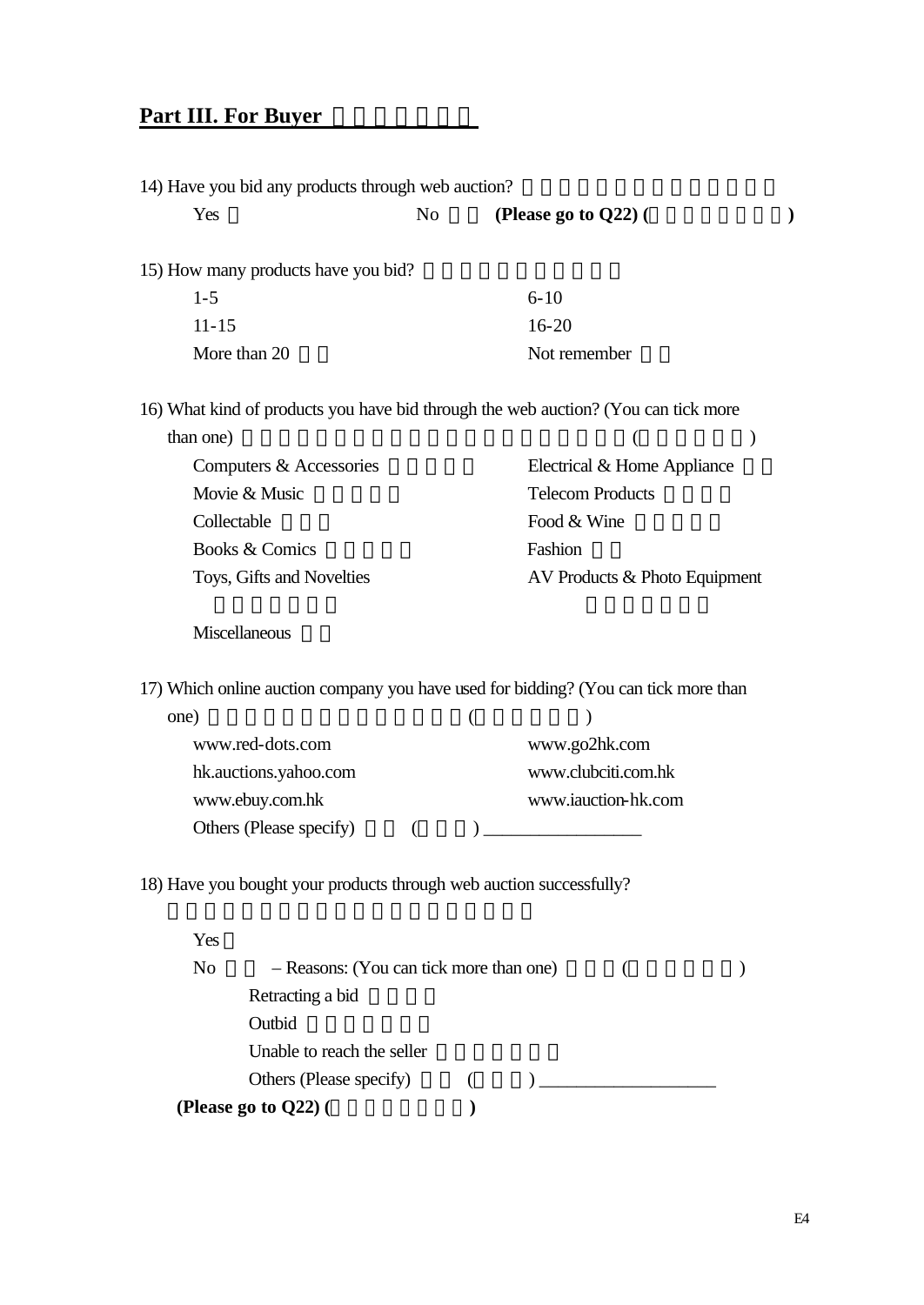19) How many products have you bought successfully?

| $\ddot{V}$ 1-5                   | $\ddot{v}$ 6-10                  |
|----------------------------------|----------------------------------|
| $\ddot{V}$ 11-15                 | $\ddot{V}$ 16-20                 |
| $\ddot{\mathsf{y}}$ More than 20 | $\ddot{\mathsf{y}}$ Not remember |

20) What kind of products you have bought through web auction successfully? (You can tick more than one)  $($ 

| $\ddot{\mathsf{y}}$ Computers & Accessories   | $\ddot{\mathsf{y}}$ Electrical & Home Appliance |
|-----------------------------------------------|-------------------------------------------------|
| $\ddot{\mathsf{y}}$ Movie & Music             | ÿ Telecom Products                              |
| ÿ Collectable                                 | $\ddot{\mathsf{y}}$ Food & Wine                 |
| $\ddot{\mathsf{y}}$ Books & Comics            | ÿ Fashion                                       |
| $\ddot{\mathsf{y}}$ Toys, Gifts and Novelties | $\ddot{y}$ AV Products & Photo Equipment        |

 $\ddot{y}$  Miscellaneous

21) Which online auction company you have used for buying successfully? (You can tick

| more than one)                              |  |                       |  |
|---------------------------------------------|--|-----------------------|--|
| ÿ www.red-dots.com                          |  | ÿ www.go2hk.com       |  |
| y hk.auctions.yahoo.com                     |  | ÿ www.clubciti.com.hk |  |
| ÿ www.ebuy.com.hk                           |  | ÿ www.iauction-hk.com |  |
| $\ddot{\mathsf{y}}$ Others (Please specify) |  |                       |  |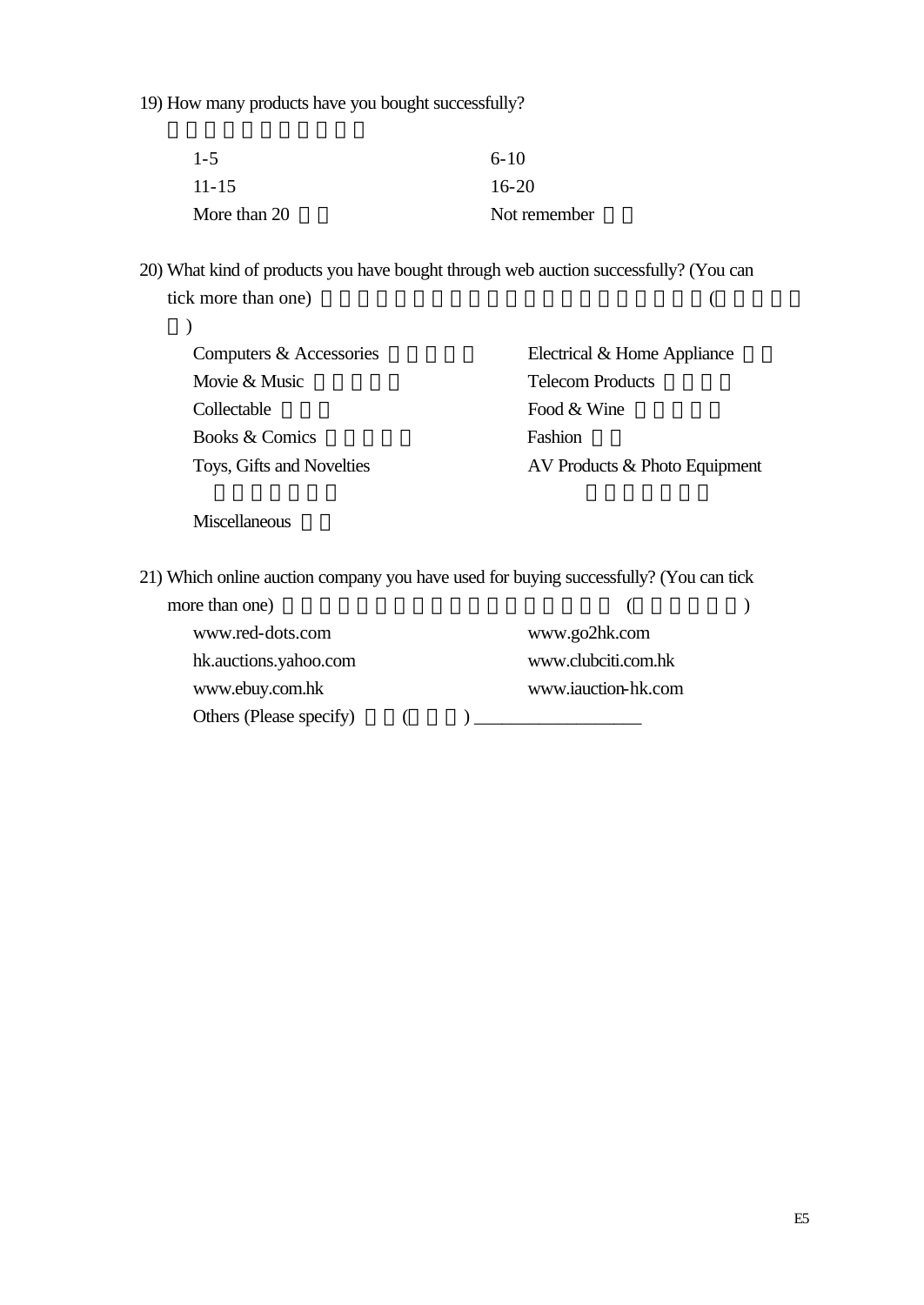# **Part IV. For the Important Criteria of Web Auction**

22) Please rate the level of importance when you choose a web auction company towards the following criteria. ('1' for the least important; '5' for the most important.)

 $( "1" )$ 

 $"5"$  (

|               |                                          | Least important |                |   |                | Most important |
|---------------|------------------------------------------|-----------------|----------------|---|----------------|----------------|
| a)            | Number of Items                          | 1               | $\overline{2}$ | 3 | $\overline{4}$ | 5              |
| b)            | <b>Types of Categories</b>               | 1               | $\overline{2}$ | 3 | $\overline{4}$ | 5              |
| $\mathbf{c})$ | <b>Customers Service Center</b>          | $\mathbf{1}$    | $\overline{2}$ | 3 | $\overline{4}$ | 5              |
| d)            | <b>Delivery Service</b>                  | 1               | $\overline{2}$ | 3 | $\overline{4}$ | 5              |
| e)            | <b>User Agreement</b>                    | $\mathbf{1}$    | $\overline{2}$ | 3 | $\overline{4}$ | 5              |
| f)            | <b>Outage Policy</b>                     | $\mathbf{1}$    | $\overline{2}$ | 3 | $\overline{4}$ | 5              |
| $\bf g)$      | Innovative Ideas                         | $\mathbf{1}$    | $\overline{2}$ | 3 | $\overline{4}$ | 5              |
| h)            | Homepage Design                          | $\mathbf{1}$    | $\overline{2}$ | 3 | $\overline{4}$ | 5              |
| $\mathbf{i}$  | <b>Outbid Notice</b>                     | $\mathbf{1}$    | $\overline{2}$ | 3 | 4              | 5              |
| j)            | Auto-bidder                              | $\mathbf{1}$    | $\overline{2}$ | 3 | $\overline{4}$ | 5              |
| $\bf k$       | <b>Bidding Atmosphere</b>                | 1               | $\overline{2}$ | 3 | $\overline{4}$ | 5              |
| $\mathbf{I}$  | <b>English Version</b>                   | $\mathbf{1}$    | $\overline{2}$ | 3 | $\overline{4}$ | 5              |
| m)            | <b>Chinese Version</b>                   | $\mathbf{1}$    | $\overline{2}$ | 3 | $\overline{4}$ | 5              |
| $\mathbf{n}$  | Speed of Server                          | $\mathbf{1}$    | $\overline{2}$ | 3 | $\overline{4}$ | 5              |
| $\circ$ )     | Security                                 | $\mathbf{1}$    | $\overline{2}$ | 3 | $\overline{4}$ | 5              |
| p)            | Privacy                                  | $\mathbf{1}$    | $\overline{2}$ | 3 | 4              | 5              |
| q             | <b>Company Reputation</b>                | $\mathbf{1}$    | $\overline{2}$ | 3 | $\overline{4}$ | 5              |
| r)            | <b>User Friendly</b>                     | 1               | $\overline{2}$ | 3 | 4              | 5              |
| s)            | Responsiveness to Members' Needs         | $\mathbf{1}$    | $\overline{2}$ | 3 | $\overline{4}$ | 5              |
| t)            | <b>Regular Meeting with Members</b>      | $\mathbf{1}$    | $\overline{2}$ | 3 | $\overline{4}$ | 5              |
| u)            | Method of Payment                        | $\mathbf{1}$    | $\overline{2}$ | 3 | $\overline{4}$ | 5              |
| V)            | Service Charge                           | 1               | $\overline{2}$ | 3 | 4              | 5              |
|               | (Registration fee and commission rate) ( | ⟩               |                |   |                |                |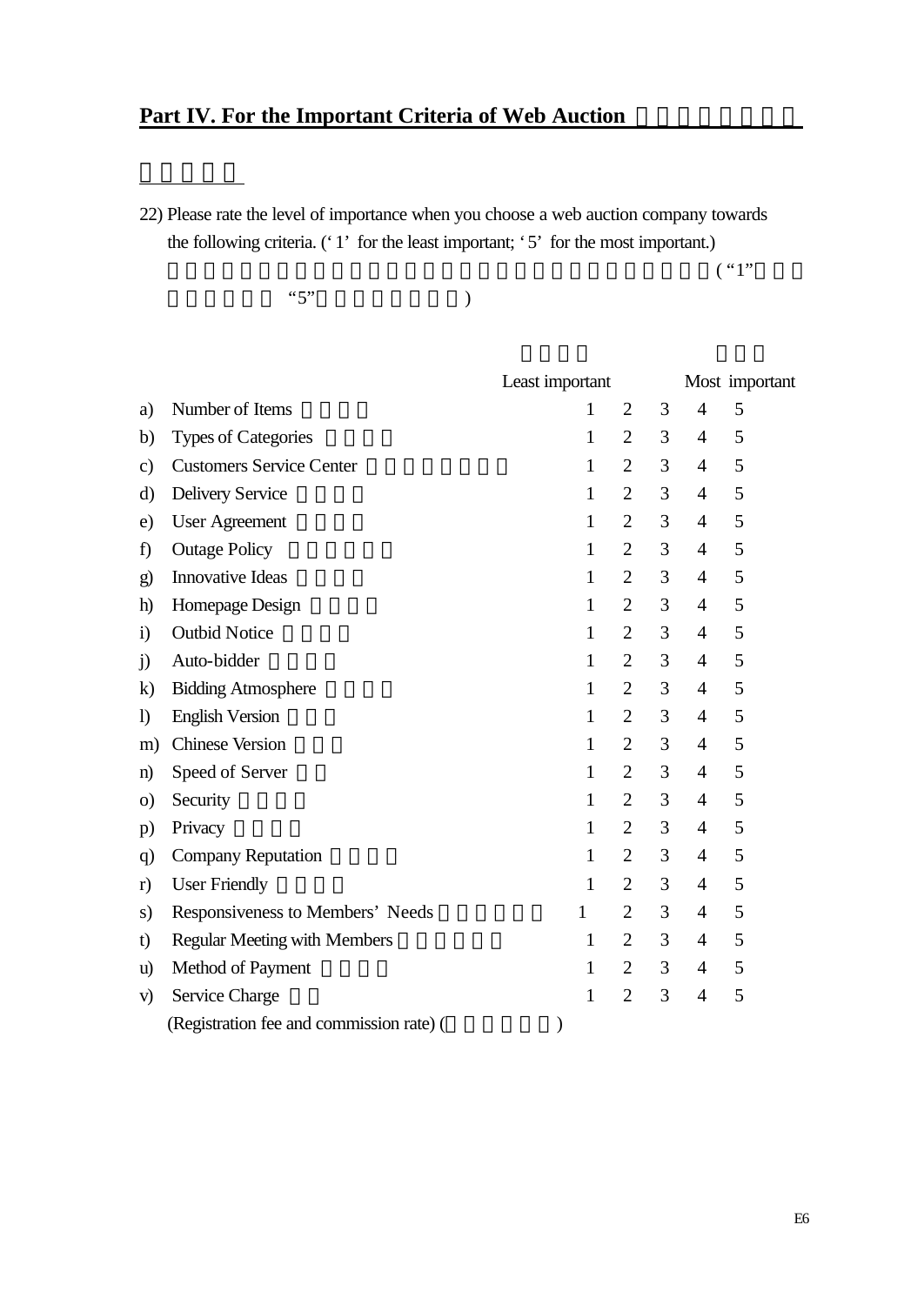23) Please rate your level of preference about the products below that you are likely to post or bid through web auction towards the following products. ('1' for the least preferable; '5' for the most preferable.)

估你對下列貨品的興趣程度。( "1"代表最不感興趣, "5"代表最感興趣。)

|                                    | Least preferable |                                  |                | Most preferable |
|------------------------------------|------------------|----------------------------------|----------------|-----------------|
| a) Computers & Accessories         |                  | 2<br>3                           | 4              | 5               |
| b) Electrical & Home Appliance     |                  | 3<br>2                           | 4              | 5               |
| c) AV Products $&$ Photo Equipment | 1                | 3<br>2                           | $\overline{4}$ | 5               |
| d) Telecom Products                | 1                | 3<br>2                           | $\overline{4}$ | 5               |
| e) Fashion                         |                  | 3<br>$\mathcal{D}_{\mathcal{L}}$ | $\overline{4}$ | 5               |
| f) Collectable                     |                  | $\mathcal{D}_{\mathcal{L}}$<br>3 | $\overline{4}$ | 5               |
| g) Food $&$ Wine                   |                  | $\overline{2}$<br>3              | 4              | 5               |
| h) Books & Comics                  |                  | 3<br>$\overline{2}$              | 4              | 5               |
| i) Toys, Gift $&$ Novelties        |                  | 3<br>2                           | 4              | 5               |
| i) Miscellaneous                   |                  | $\mathcal{D}_{\mathcal{L}}$<br>3 | 4              | 5               |
| k) Others (Please specify)         |                  |                                  |                |                 |

24) Please rate the level of effectiveness for promoting web auction towards the following media channels. ('1' for the least effective; '5' for the most effective.)

 $( "1"$ 

|  |  | $\mathcal{L}$ |
|--|--|---------------|

|                            |  | Least effective |   |                |                                  |   | Most effective |
|----------------------------|--|-----------------|---|----------------|----------------------------------|---|----------------|
| a) Television              |  |                 |   | $\overline{2}$ | $\overline{3}$<br>$\overline{4}$ | 5 |                |
| b) Magazine                |  | 1               | 2 | 3              | $\overline{4}$                   | 5 |                |
| c) Internet Advertising    |  | 1               |   | 3<br>2         | 4                                | 5 |                |
| d) Bus                     |  |                 | 2 | 3              | 4                                | 5 |                |
| e) MTR                     |  | 1               | 2 | 3              | $\overline{4}$                   | 5 |                |
| f) Word-of-mouth           |  |                 | 2 | 3              | 4                                | 5 |                |
| g) Radio                   |  |                 | 2 | 3              | 4                                | 5 |                |
| h) Newspaper               |  | 1               | 2 | 3              | 4                                | 5 |                |
| i) Others (Please specify) |  |                 |   |                |                                  |   |                |

25) Do you have any suggestions and opinions for web auction industries?

\_\_\_\_\_\_\_\_\_\_\_\_\_\_\_\_\_\_\_\_\_\_\_\_\_\_\_\_\_\_\_\_\_\_\_\_\_\_\_\_\_\_\_\_\_\_\_\_\_\_\_\_\_\_ \_\_\_\_\_\_\_\_\_\_\_\_\_\_\_\_\_\_\_\_\_\_\_\_\_\_\_\_\_\_\_\_\_\_\_\_\_\_\_\_\_\_\_\_\_\_\_\_\_\_\_\_\_\_ \_\_\_\_\_\_\_\_\_\_\_\_\_\_\_\_\_\_\_\_\_\_\_\_\_\_\_\_\_\_\_\_\_\_\_\_\_\_\_\_\_\_\_\_\_\_\_\_\_\_\_\_\_\_

Please turn to the next page to finish the last part.